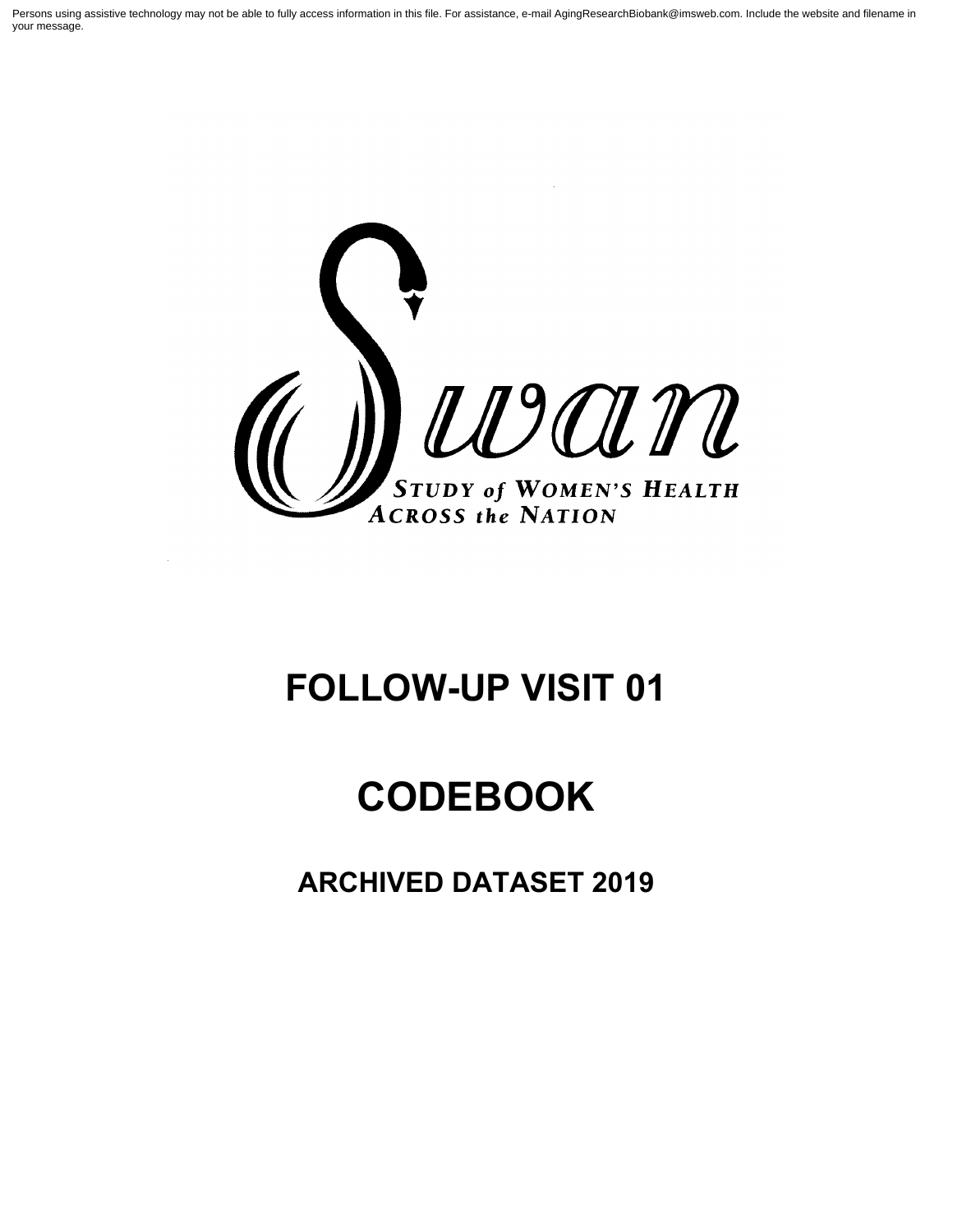## **PAGE INTENTIONALLY BLANK**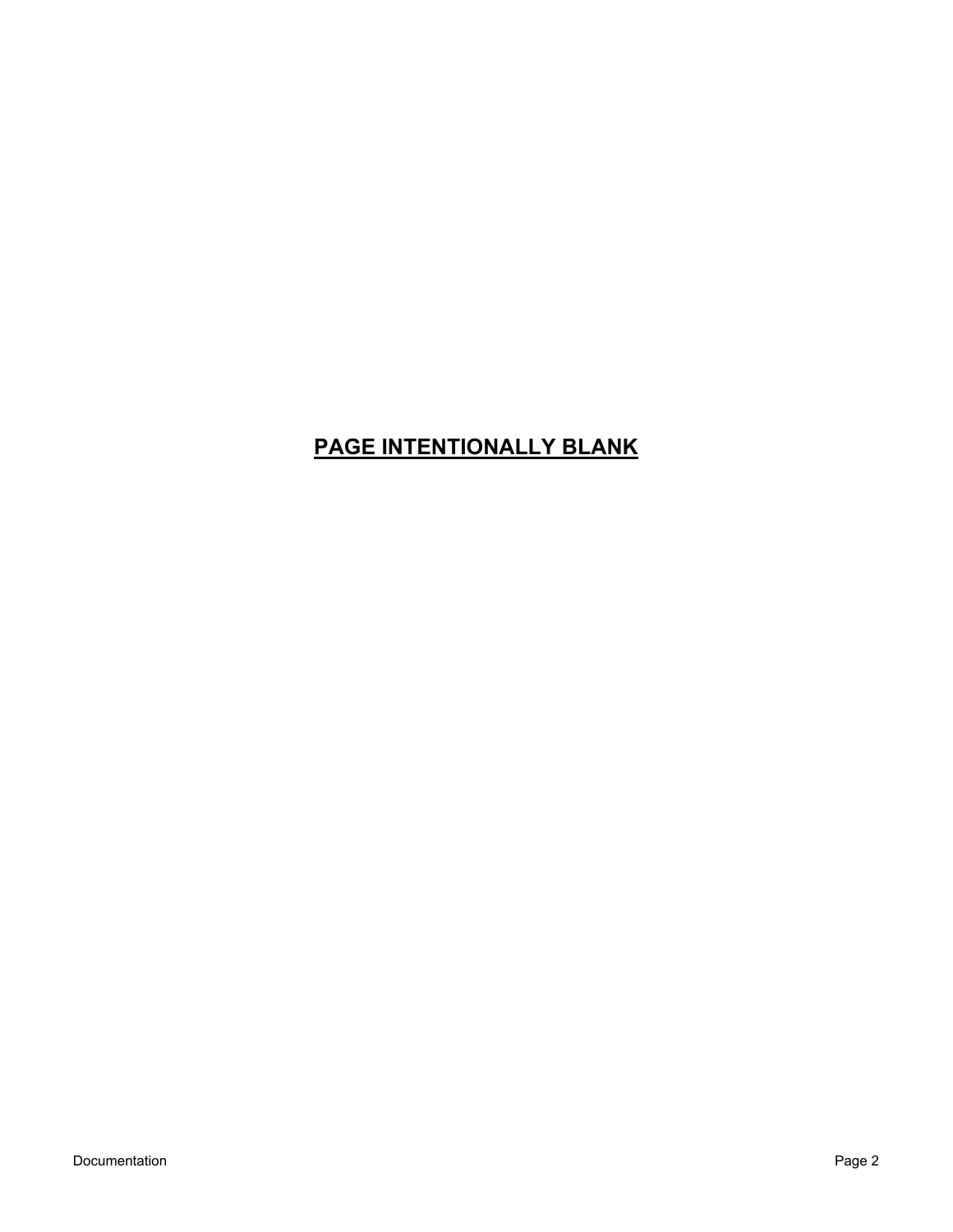### **TABLE OF CONTENTS**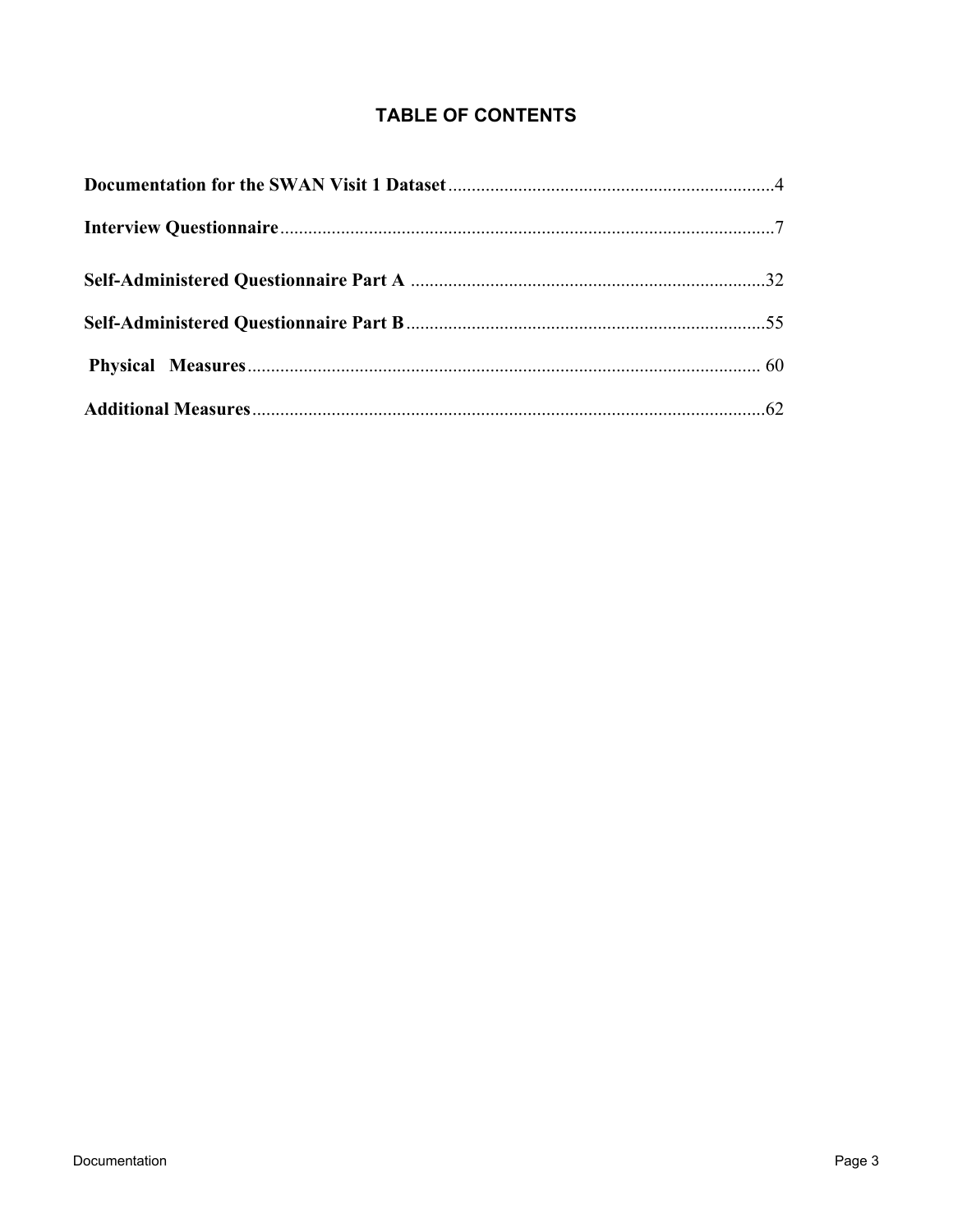### *1. Who is included in the public use dataset:*

The dataset contains the first follow-up visit information for the subset of the original cohort still participating in the SWAN longitudinal study from the seven clinical sites. The sites include Boston, MA, Pittsburgh, PA, Oakland and Los Angeles, CA, Detroit, MI, Newark, NJ, and Chicago, IL.

*Differences from the prior release of the Visit 01 archive dataset (nia12018):* Cardiovascular measures (assay and flag variables) were updated as follows:

- Insulin assays in visits 00-07 were run at Medical Research Laboratories (MRL) in Highland Heights, KY, while insulin at visits 09-15 was done at the Central Ligand Assay Satellite Services (CLASS) Laboratory at the University of Michigan, Ann Arbor MI. To calibrate insulin to a single lab for use in future longitudinal analyses, 400 samples drawn from visits 00-15 were run at an independent laboratory using the same method as the CLASS lab but a different machine. The results from the independent lab were used to calibrate CLASS to MRL at visits 09-15, the insulin values at visits 00- 07 are left as originally provided from MRL.
- Glucose was calibrated so that the MRL lab measurements from Visits 00-07 could be compared with University of Michigan Pathology lab measurements done for Visits 09-15. NOTE: the calibration study indicated that calibration equations be developed and applied by visit. Thus, the calibration provided is unique to Visit 01. In addition, the flags for calibrated results were changed to the range of the lab results to which they were being calibrated.
- C-Reactive Protein (CRP) was calibrated via a log transformed value of the original MRL CRP value, and back transformed after calibration. NOTE: Given there may be differences in results depending on the sample media used, the calibration equations were developed using only plasma samples.
- Fibrinogen was calibrated after a subset of the assays from V00-V07 was measured via the CLASS method and the results compared to the original MRL Fibrinogen values. The calibration allows comparison between the old MRL assays and the new CLASS assays and takes into account age.
- Factor VIIc was calibrated via a log transformed value of the original MRL Factor VIIc value, and back transformed after calibration.
- FLAGSER1 was inconsistently applied over visits, and did not capture whether the analyte was measured on serum rather than plasma. This flag now indicates that the plasma draw was not obtained, and serum from another draw was sent to the lab.
- FLAGFAS1 a flag that indicates if the blood sample was fasting was added.
- Flags to indicate out of range values for results were added. In addition, the flags for calibrated results were changed to the range of the lab results to which they were being calibrated

**NOTE:** A detailed description of cardiovascular lab methods and calibrations by visit can be found in the document entitled *SWAN Cardiovascular Laboratories and Methods*.

### *2. How this codebook is constructed:*

Following this documentation section are copies of each of the questionnaires that were used at the first follow-up visit. A list of additional variables is also provided. The questionnaires include the variables available for public use next to the question in bold red uppercase underlined letters. Those variables not available for public use have a # before the variable and are in blue. Any special notes are indicated with footnotes at the bottom of the page.

The assigned participant ID has been replaced with a randomly generated ARCHID in order to protect participant privacy. The *baseline* interview date is denoted as day 0 and is used as the basis for all other dates. All other questionnaires or data collected that have a date attached have been converted to the number of days from the baseline interview. For example, if the Visit 1 Self-Administered Questionnaire Part A was collected a year after the baseline interview, the day for the Self-Administered Part A would be day 365 and the Interview would be day 0.

All variables for visit 1 have a 1 at the end of the variable name.

### *3. Missing data coding:*

Original missing codes (-1: not applicable, -7: refused, -8: don't know, -9: missing) have been recoded to SAS missing codes (.B: not applicable, .D: refused, .C: don't know, and .A: missing).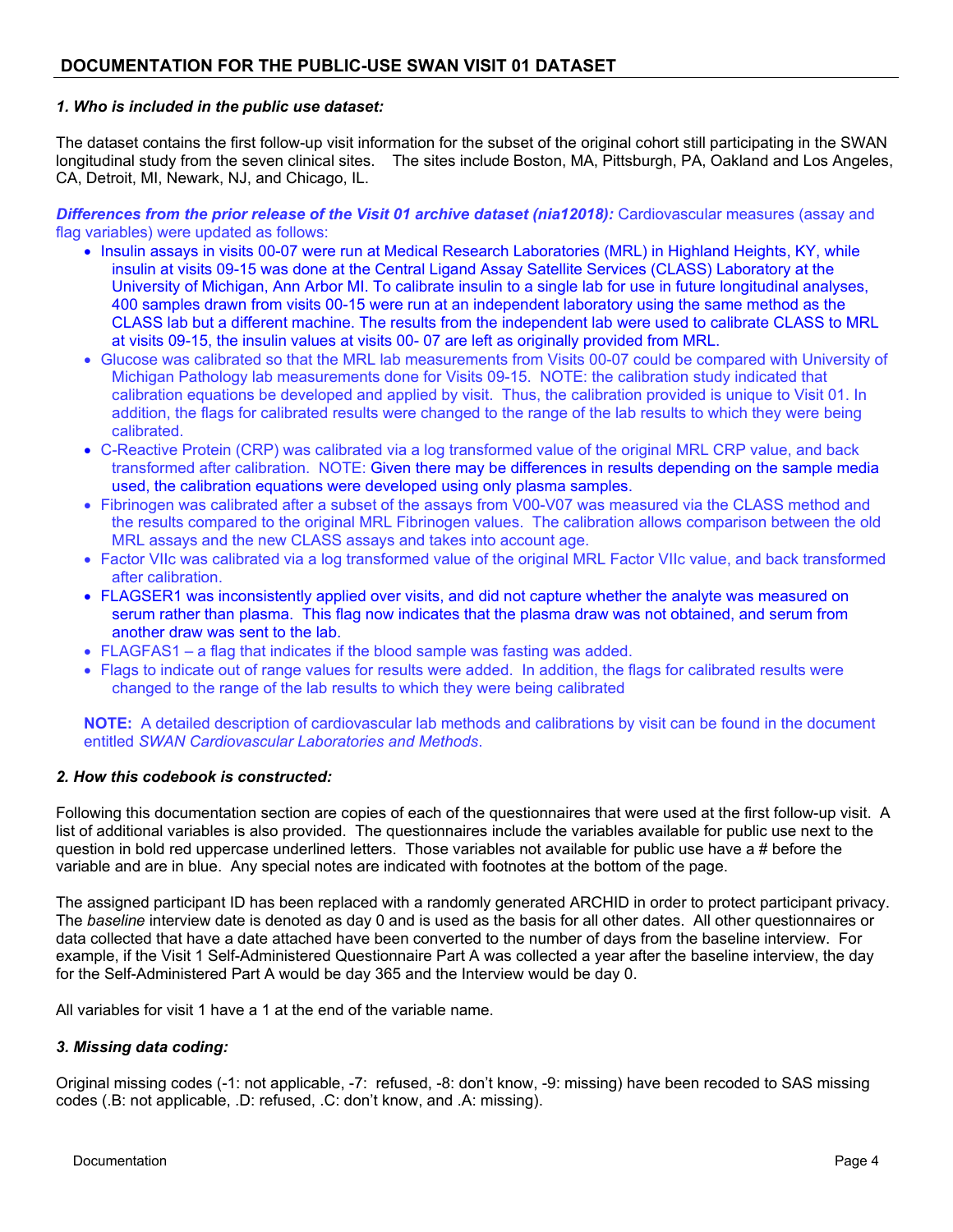### *4. Ways this data can be used and additional notes*

### **Interview Questionnaire**

The date of the specimen mentioned in A.15 is in the variable SPEDAY1. Several questions were added or changed with the 9/15/1997 version of the interview form, and these are detailed on the last page of the interview form in the codebook. Question C4 was asked as one question with six responses in the 9/15/1997 version, rather than six separate questions with a Yes/No answer in the original version. Question C10 was added, and contained the variables used to create the perceived stress variable. Question E5 had an additional response (response 8) added for the 9/15/1997 version of the form. An osteoporosis variable was created based on text fields in the other prescription medication questions.

- $\circ$  A social support score can be calculated from the questions in C.9.a-d after recoding them from a 1-5 range to a 0-4 range.
- $\circ$  CES-D scores can be created from the questions in C.10 (C.11 in the 9/15/1997 version of the form).
- $\circ$  A perceived stress score can be created from questions in C.10 in the 9/15/1997 version of the form.

### **Self-Administered Questionnaire Part A**

- o In general, any 'Other, specify' text field is not included in the dataset
- $\circ$  The income question I.1 was condensed into a dichotomous variable (THPPOV1) representing above/below the 200% poverty threshold. Poverty was defined using the US Census Bureau's "Poverty thresholds by Size of Family and Number of Children: 1995" and incorporates family size. To stay consistent with previous SWAN papers using income data, the lower level of each income category reported in the original income question was used as threshold.
- o The health services needed specify text fields under section B.7a (HLTHSV11, HLTHSV21, HLTHSV31) were categorized by type of service and included as HLSCAT11, HLSCAT21, and HLSCAT31.
- o Current smoking is defined as anyone who answered 'yes' to question B.8 (SMOKERE1) and an answer greater than 0 for B.8.a (AVGCIGDA1). The created variable SMOKER1 is 'yes' for current smokers.
- $\circ$  SF-36 scores can be derived based on questions B.14-20 according to the SF-36 User's Manual. Responses may need to be reversed where necessary so that all items are positively scored, so that a higher value indicates better functioning. The Role-Physical scale uses the variables from question B.14a-d. The Bodily Pain Score is calculated from questions B.17 and B.18. Item recoding depends on whether both questions were answered or one of the items has missing data. After recoding, all the items are positively scored so that a higher score indicates less pain. The SF-36 Vitality Score is calculated from questions B.19a-d. Questions B.19.a and B.19.b should be reversed so that all items are positively scored; for the resulting index a higher score indicates greater energy (and less fatigue). The Social Functioning Score is calculated using questions B.16 and B.20. Question B.16 is reversed so that all items are positively scored; for the resulting index a higher score indicates better social functioning. The Role-Emotional Score is calculated using questions B.15a-c. All items are positively scored, so a higher score indicates better role-emotional functioning.

#### **Self-Administered Questionnaire Part B**

One participant completed the questionnaire after the Visit 1 cut-off date of January 31, 1999, and the variable FLGSABV1 indicates this.

#### **Physical Measures**

In addition to the variables on the form, BMI1 was also calculated as weight in kilograms divided by the square of height in meters.

#### **Additional Measures**

#### Additional variables

A variable describing the race/ethnicity of participants (RACE) and study site (SITE) were added from the Screener dataset. See the Additional Measures section at the end of the codebook for descriptions.

Date of completion and other date variables (INTDAY1, SAADAY1, SABDAY1, PHYDAY1, HRMDAY1, CVRDAY1, PROTDAY1, SPEDAY1, and HYSTDAY1) are given in days from interview date at baseline. Note that for 5 participants,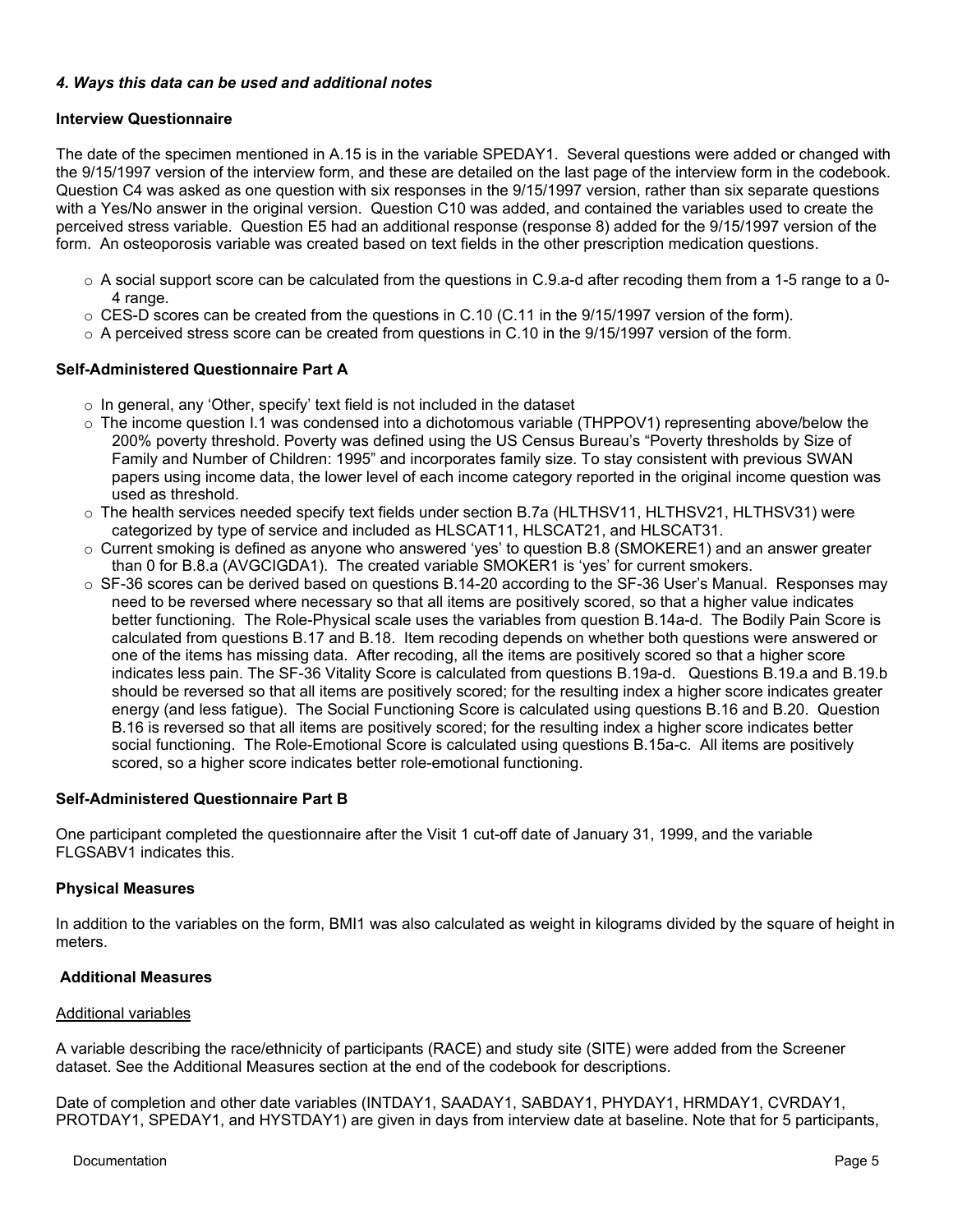interview completion dates at baseline were not available and alternative dates were substituted either from the Self-Administered Questionnaire-A or Physical Measures completion dates at baseline.

#### Serum Hormone Measures

The visit 1 hormone results are included. Of special note is that the estradiol assay was run in duplicate. The average (E2AVE1) is the within-person arithmetic average of the two assays. A flag indicates if the estradiol results differed by > 10 pg/mL where one or both results <= 20 pg/mL. Hormone results below the lower level of detection (LLD- see table in the Additional Measures section) were recoded to an .L value.

#### Cardiovascular Measures

A flag (FLAGSER1) indicates that the lipids were measured on serum rather than plasma because plasma was not available. One participant had samples collected after the Visit 1 cut-off date of January 31, 1999, and the flag FLGCVRV1 indicates this.

#### Longitudinal Measures

Please note that additional study measures are provided in separate longitudinal datasets. These datasets include: Menopausal Status, Bone Mineral Density, Medication Drug Groups, and Vitamin D.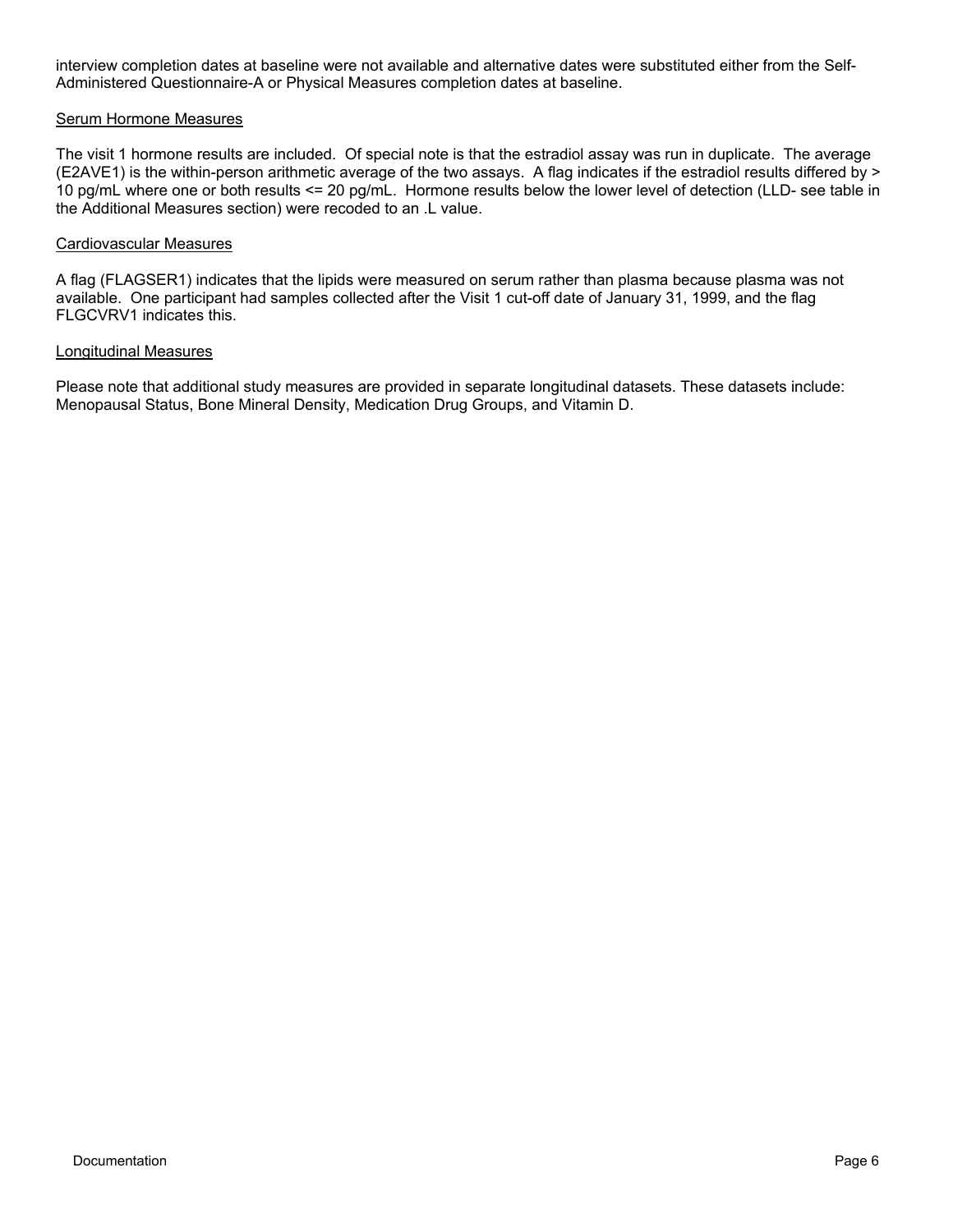## **Study of Women's Health Across the Nation**

### **ANNUAL FOLLOW-UP INTERVIEW**

### **SECTION A. GENERAL INFORMATION**

|     | A1. RESPONDENT ID:                                                                | <b>AFFIX ID LABEL HERE</b>                                                                                           | <b>ARCHID~</b> |
|-----|-----------------------------------------------------------------------------------|----------------------------------------------------------------------------------------------------------------------|----------------|
|     | A2. SWAN STUDY VISIT #                                                            |                                                                                                                      | <b>VISIT</b>   |
|     | A3. FORM VERSION:                                                                 | $\frac{0}{M}$ $\frac{2}{M}$ $\frac{1}{D}$ $\frac{0}{D}$ $\frac{1}{Y}$ $\frac{9}{Y}$ $\frac{9}{Y}$ $\frac{7}{Y}$      | #FORM V        |
|     | A4. DATE FORM COMPLETED:                                                          | $\frac{1}{M}$ $\frac{1}{M}$ $\frac{1}{D}$ $\frac{1}{D}$ $\frac{1}{Y}$ $\frac{1}{Y}$ $\frac{1}{Y}$ $\frac{1}{Y}$      | <b>INTDAY1</b> |
|     | A5. INTERVIEWER'S INITIALS:                                                       |                                                                                                                      | <b>#INITS</b>  |
|     | A6. RESPONDENT'S DOB:                                                             | $\frac{1}{M}$ $\frac{1}{M}$ $\frac{1}{D}$ $\frac{1}{D}$ $\frac{1}{Y}$ $\frac{1}{Y}$<br><b>VERIFY WITH RESPONDENT</b> | #DOB           |
| A7. | <b>INTERVIEW COMPLETED IN:</b>                                                    | #LOCATIO1                                                                                                            |                |
|     |                                                                                   |                                                                                                                      |                |
|     | A7.1 INTERVIEW LANGUAGE:                                                          | <b>LANGINT1</b>                                                                                                      |                |
|     |                                                                                   | JAPANESE ET ELECTRICIAL EN EL CONTROL DE LA CONTROL DE LA CONTROL DE LA CONTROL DE LA CONTROL DE LA CONTROL DE       |                |
| A8. | Are you currently pregnant?                                                       | <b>PREGNAN1</b>                                                                                                      |                |
|     |                                                                                   |                                                                                                                      |                |
| A9. |                                                                                   | WAS BLOOD FOR THIS ANNUAL FOLLOW-UP ALREADY DRAWN? PREVBLO1                                                          |                |
|     |                                                                                   |                                                                                                                      | (GO TO PAGE 3) |
|     | ~ A randomly generated ID will be provided that is different from the original ID |                                                                                                                      |                |

**†** This date is given in days since the initial baseline interview, which is day zero.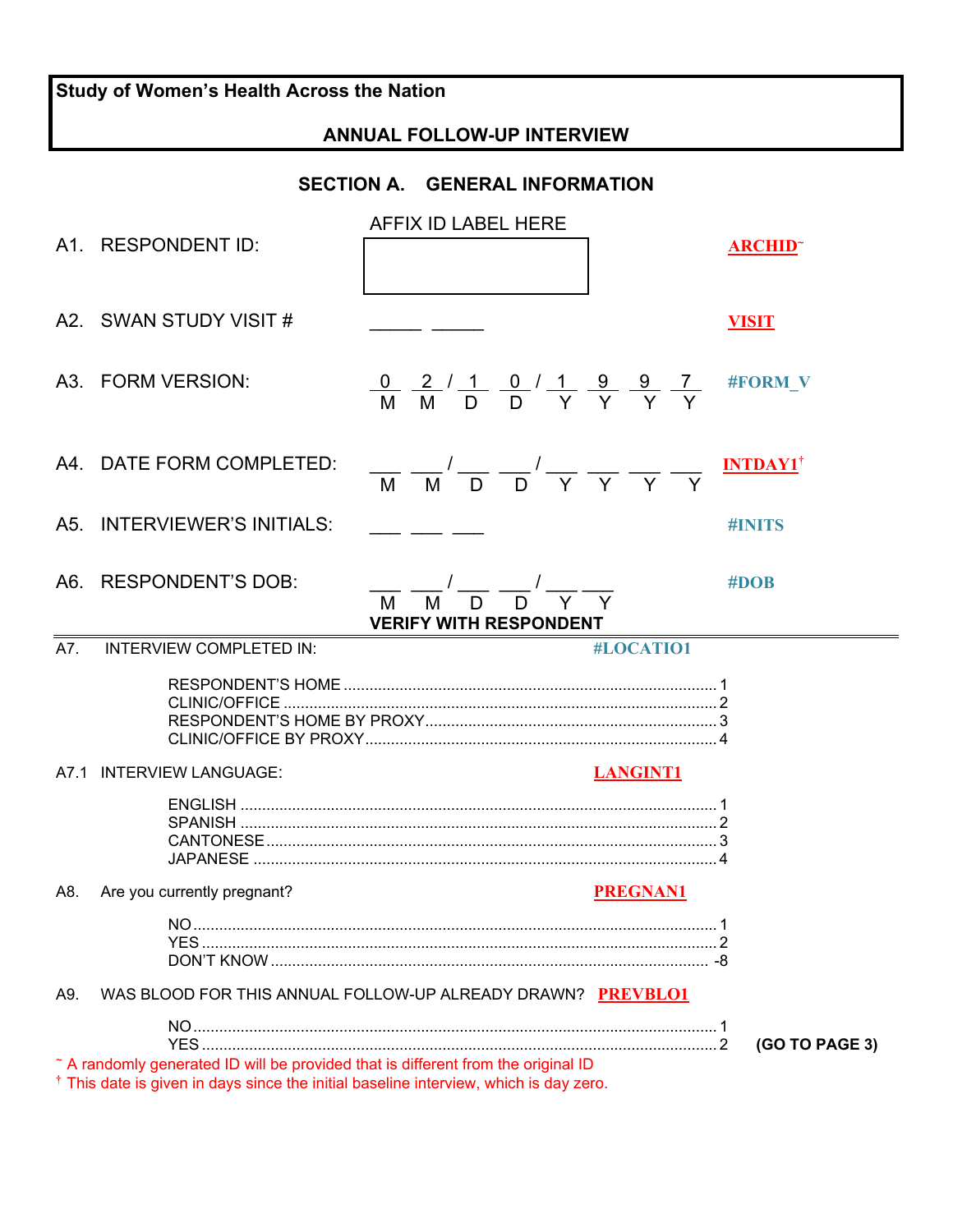Before we draw a blood sample I need to ask you a few questions.

A10. Have you had anything to eat or drink, other than water, in the last 12 hours? That is, since  $\frac{1}{\sqrt{2}}$  :  $\frac{1}{\sqrt{2}}$  last night ? **EATDRIN1** 

> NO.......................................................................................................................... 1 YES........................................................................................................................ 2

A11. Did you start a menstrual period in the last 5 days? **STRTPER1** 

A12. What is the date that you started to bleed? **DAYBLE1†**

\_\_\_\_ \_\_\_\_ / \_\_\_\_ \_\_\_\_ / \_\_\_\_ \_\_\_\_ \_\_\_\_ \_\_\_\_ M M D D Y Y Y Y

### A13. BLOOD DRAW ATTEMPTED? **BLDRWAT1**

### YES, AS PER PROTOCOL .................................................................................. 1 **(A14)** YES, MENSES TOO VARIABLE........................................................................ 2 **(A14)** YES, LAST ATTEMPT......................................................................................... 3 **(A14)** YES, RESPONDENT PREGNANT...................................................................... 4 **(A14)** NO, NOT FASTING AND/OR NOT IN WINDOW - RESCHEDULE ............... 5 **(A13.1)**

A13.1 Unfortunately this is not the best time to draw a blood sample. In order to get the best possible information for this study, we need you to fast for 12 hours and to be within 5 days of starting a menstrual period. We need to reschedule a good day to draw your blood. [INTERVIEWER HAND INSTRUCTION CARD TO RESPONDENT AND EXPLAIN] GO TO SECTION B ON THE NEXT PAGE

### A14. FOLLOW BLOOD DRAW PROTOCOL RECORD COLLECTION TUBES FILLED ON SPECIMEN COLLECTION FORM

A15. BLOOD DRAWN? **BLOOD AND BLOOD** AND **BLOOD** AND **BLOOD** AND **BLOOD** AND **BLOOD** AND **BLOOD** AND **BLOOD** AND **BLOOD** AND **BLOOD** AND **BLOOD** AND **BLOOD** AND **BLOOD** AND **BLOOD** AND **BLOOD** AND **BLOOD** AND **BLOOD** AND **B** 

| NΙ |  |
|----|--|
|    |  |

**†** This date is given in days since the initial baseline interview, which is day zero.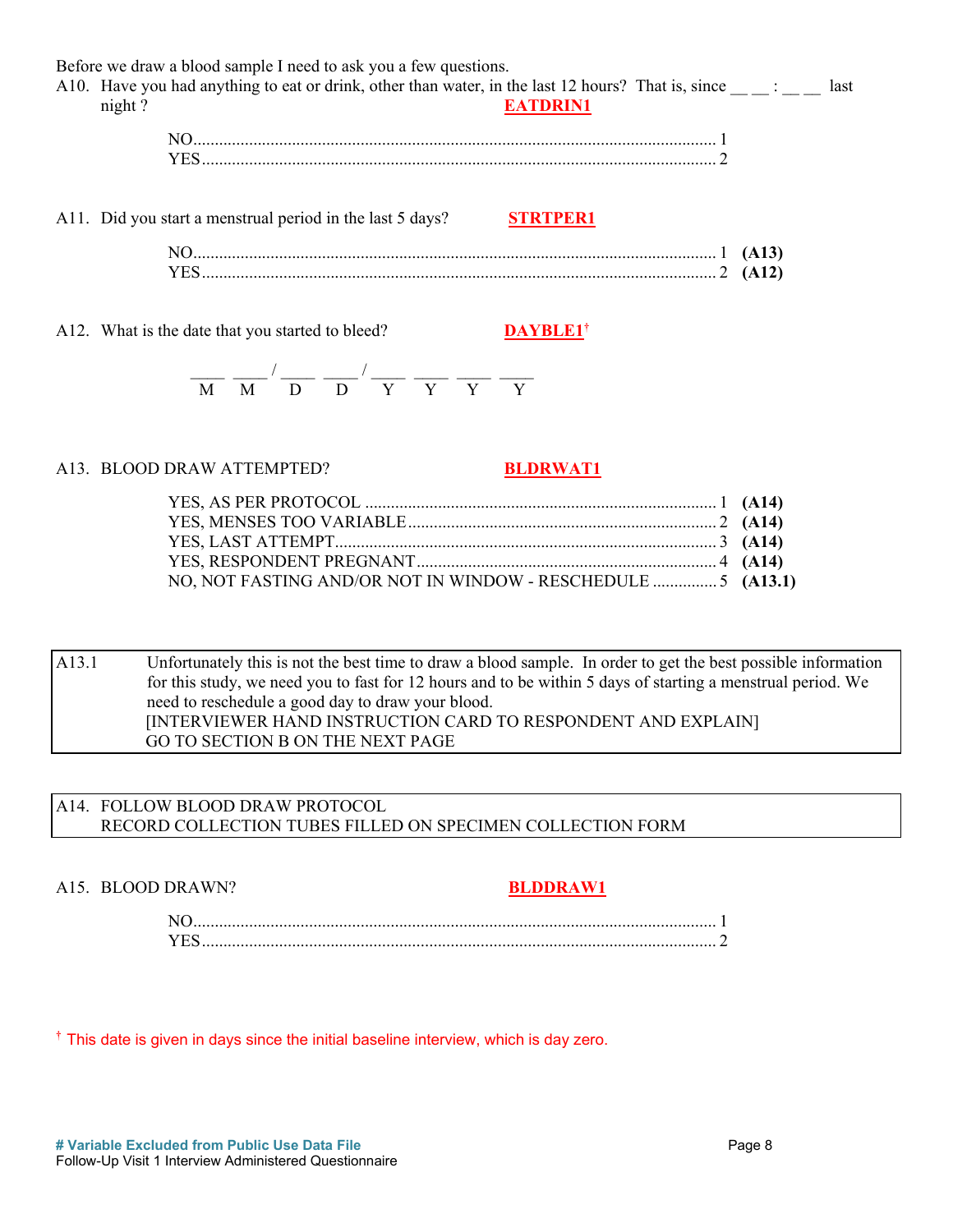### ASK RESPONDENT TO GATHER PRESCRIPTION MEDICATIONS SO THEY ARE WITHIN REACH. REMEMBER, DO NOT READ OUT LOUD ANY SCRIPT IN CAPITAL LETTERS.

I would like to begin the interview by asking you some questions about medications.

The medications you take, both those prescribed and from over-the-counter (OTC), can have a major influence on how well you feel, how you respond to events in your life, and the continued maintenance of your health. We want to know about any medications you have taken since your last study visit.

I will start by asking about any pills or medicines, including patches, suppositories, injections, creams and ointments which are prescribed by your doctor or other health care provider, that you have taken **since your last study visit**.

| IF YES TO ANY, RECORD<br>MEDICATION NAME IN THE SPACES | PRESCRIPTION DRUGS |                |                            |                                          |                                   |                                                    |                                    |
|--------------------------------------------------------|--------------------|----------------|----------------------------|------------------------------------------|-----------------------------------|----------------------------------------------------|------------------------------------|
| <b>PROVIDED</b>                                        |                    |                |                            | IF YES:                                  |                                   |                                                    |                                    |
|                                                        |                    |                | a.<br>What is the          | b.<br>Have you                           |                                   | c.                                                 | <b>INTERVIEWER</b>                 |
|                                                        |                    |                | name of the<br>medication? | been taking<br>it at least two           |                                   | CHECK:<br><b>MEDICATION</b>                        |                                    |
|                                                        |                    |                |                            | times per<br>week for the<br>last month? |                                   | <b>VERIFIED</b><br><b>FROM</b><br><b>CONTAINER</b> |                                    |
|                                                        |                    |                |                            |                                          |                                   | LABEL?                                             |                                    |
| Since your last study visit                            | N <sub>O</sub>     | <b>YES</b>     |                            | N <sub>O</sub>                           | <b>YES</b>                        | N <sub>O</sub>                                     | <b>YES</b>                         |
| B1. Have you taken any medication, pills               | 1                  | $\overline{2}$ |                            | 1                                        | 2                                 | 1                                                  | 2                                  |
| or other medicine to thin your blood                   |                    |                | <b>#ACOAMD11</b>           |                                          | <b>ACOATW11</b>                   |                                                    | <b>#ACOAVR11</b>                   |
| (anticoagulants)? <b>ANTICO11</b>                      | 1                  | $\overline{2}$ | #ACOAMD21                  |                                          | $\overline{2}$                    | 1                                                  | $\overline{2}$<br><b>#ACOAVR21</b> |
| <b>ANTICO21</b>                                        |                    |                |                            | <b>ACOATW21</b>                          |                                   |                                                    |                                    |
| B2. Anything for your heart or heart beat,             | 1                  | $\overline{2}$ |                            |                                          | $\overline{2}$                    | 1                                                  | 2                                  |
| including pills or patches?                            |                    |                | <b>#HARTMD11</b>           |                                          | <b>HARTTW11</b>                   |                                                    | <b>#HARTVR11</b>                   |
| <b>HEART11</b>                                         | 1                  | $\overline{2}$ |                            | 1                                        | $\overline{2}$                    | 1                                                  | $\overline{2}$                     |
|                                                        |                    |                | #HARTMD21                  |                                          | <b>HARTTW21</b>                   |                                                    | <b>#HARTVR21</b>                   |
| <b>HEART21</b>                                         |                    |                |                            |                                          |                                   |                                                    |                                    |
| B3. Any medications for cholesterol or fats            | $\mathbf{1}$       | $\overline{2}$ | #CHOLMD11                  | 1                                        | $\overline{2}$                    | 1                                                  | 2<br>#CHOLVR11                     |
| in your blood?<br><b>CHOLST11</b>                      | 1                  | $\overline{2}$ |                            | 1                                        | <b>CHOLTW11</b><br>$\overline{2}$ | 1                                                  | $\overline{2}$                     |
|                                                        |                    |                | #CHOLMD21                  | <b>CHOLTW21</b>                          |                                   |                                                    | #CHOLVR21                          |
| <b>CHOLST21</b>                                        |                    |                |                            |                                          |                                   |                                                    |                                    |
| B4. Blood pressure pills?                              | $\mathbf{1}$       | $\sqrt{2}$     |                            | 1                                        | $\overline{2}$                    |                                                    | 2                                  |
| <b>BP11</b>                                            |                    |                | <b>#BPMED11</b>            | <b>BPTW11</b>                            |                                   | <b>#BPVER11</b>                                    |                                    |
|                                                        | $\mathbf{1}$       | $\overline{2}$ |                            | 1                                        | $\overline{2}$                    |                                                    | $\overline{2}$                     |
| BP21                                                   |                    |                | <b>#BPMED21</b>            | <b>BPTW21</b>                            |                                   | <b>#BPVER21</b>                                    |                                    |
|                                                        |                    |                |                            |                                          |                                   |                                                    |                                    |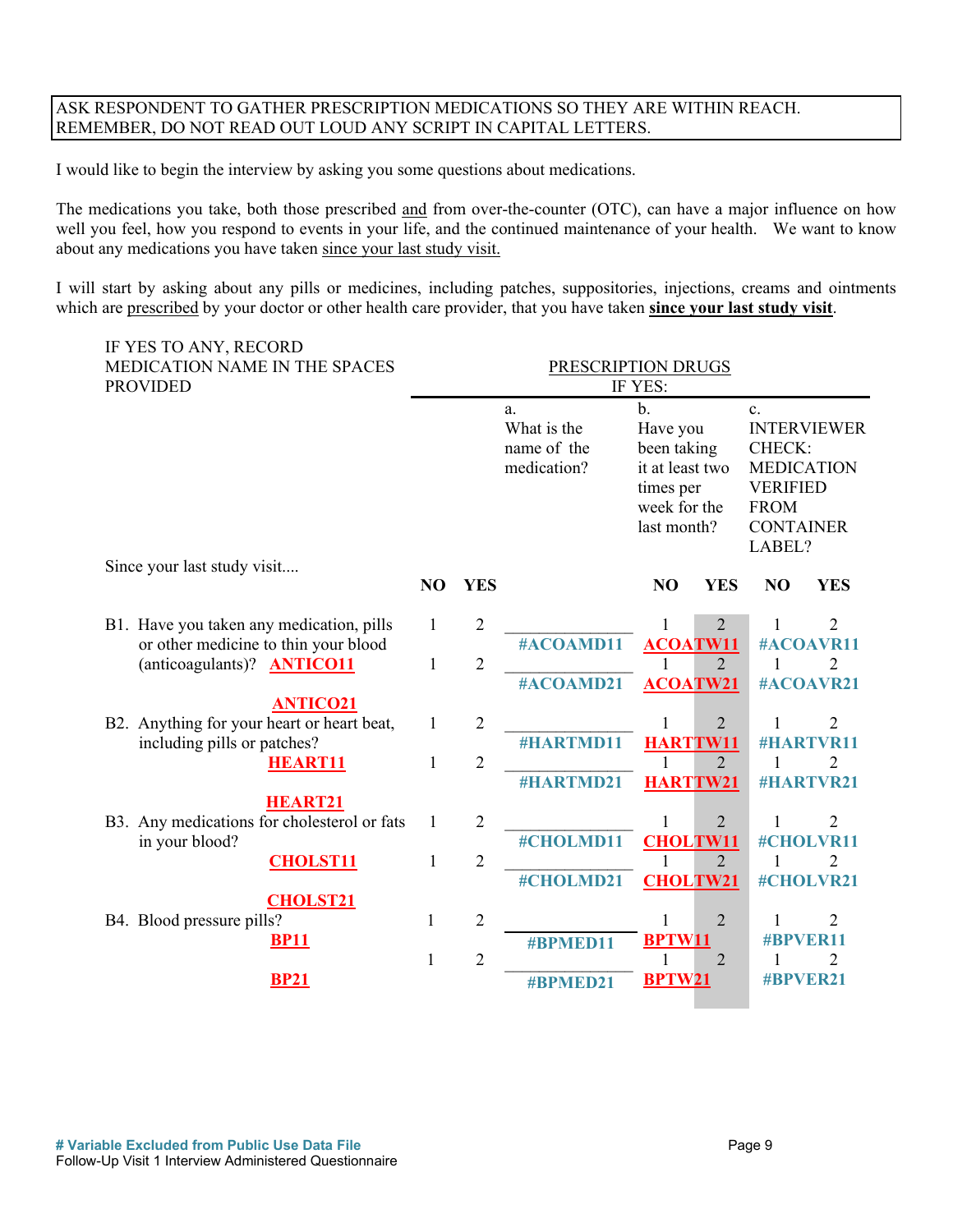| a.          | h.              | C.                   |
|-------------|-----------------|----------------------|
| What is the | Have you        | <b>INTERVIEWER</b>   |
| name of the | been taking     | CHECK:               |
| medication? | it at least two | <b>MEDICATION</b>    |
|             | times per       | <b>VERIFIED FROM</b> |
|             | week for the    | <b>CONTAINER</b>     |
|             | last month?     | LAREL?               |

Since your last study visit, have you taken...

|                                            | N <sub>O</sub> | <b>YES</b>     |                  | N <sub>O</sub> | <b>YES</b>                               | NO<br><b>YES</b>      |                |
|--------------------------------------------|----------------|----------------|------------------|----------------|------------------------------------------|-----------------------|----------------|
| B5. Diuretics for water retention?         | 1              | $\overline{2}$ |                  | 1              | $\overline{2}$                           | 1                     | $\overline{2}$ |
| <b>DIURET11</b>                            |                |                | <b>#DIURMD11</b> |                | <b>DIURTW11</b>                          | <b>#DIURVR11</b>      |                |
| <b>DIURET21</b>                            | 1              | $\overline{2}$ | <b>#DIURMD21</b> | 1              | $\mathcal{D}_{\cdot}$<br><b>DIURTW21</b> | 1<br><b>#DIURVR21</b> | 2              |
|                                            |                |                |                  |                |                                          |                       |                |
| B6. Thyroid pills?                         | 1              | $\overline{2}$ |                  | 1              | $\overline{2}$                           | 1                     | $\overline{2}$ |
| <b>THYROI11</b>                            |                |                | #THYRMD11        |                | <b>THYRTW11</b>                          | <b>#THYRVR11</b>      |                |
|                                            | 1              | $\overline{2}$ | #THYRMD21        | 1              | $\mathcal{D}_{\mathcal{L}}$<br>THYRTW21  | 1<br>#THYRVR21        | 2              |
| <b>THYROI21</b>                            |                |                |                  |                |                                          |                       |                |
| B7. Insulin or pills for sugar in your     | $\mathbf{1}$   | $\overline{2}$ |                  | 1              | $\overline{2}$                           | 1                     | $\overline{2}$ |
| blood?                                     |                |                | #INSUMD11        |                | <b>INSUTW11</b>                          | <b>#INSUVR11</b>      |                |
| <b>INSULN11</b>                            | 1              | $\overline{2}$ |                  | 1              | $\mathfrak{D}$                           | 1                     | 2              |
| <b>INSULN21</b>                            |                |                | #INSUMD21        |                | <b>INSUTW21</b>                          | <b>#INSUVR21</b>      |                |
| B8. Any medications for a nervous          | $\mathbf{1}$   | $\mathfrak{2}$ |                  | 1              | $\overline{2}$                           | 1                     | 2              |
| condition such as tranquilizers,           |                |                | <b>#NERVMD11</b> |                | <b>NERVTW11</b>                          | <b>#NERVVR11</b>      |                |
| sedatives, sleeping pills, or anti-        | 1              | $\overline{2}$ |                  | 1              | $\overline{2}$                           | 1                     | $\overline{2}$ |
| depression medication?<br>NERVS11, NERVS21 |                |                | <b>#NERVMD21</b> |                | <b>NERVTW21</b>                          | <b>#NERVVR21</b>      |                |
| B9. Steroid pills such as Prednisone, or   | $\mathbf{1}$   | $\overline{2}$ |                  | 1              | $\overline{2}$                           | 1                     | 2              |
| cortisone?                                 |                |                | <b>#STERMD11</b> |                | <b>STERTW11</b>                          | <b>#STERVR11</b>      |                |
| <b>STEROI11</b>                            | $\mathbf{1}$   | $\overline{2}$ |                  | 1              | $\overline{2}$                           | 1                     | $\overline{2}$ |
| <b>STEROI21</b>                            |                |                | <b>#STERMD21</b> |                | <b>STERTW21</b>                          | <b>#STERVR21</b>      |                |
| B10. Fertility medications to help you get | $\mathbf{1}$   | $\overline{c}$ |                  | $\mathbf{1}$   | $\overline{2}$                           | 1                     | $\overline{2}$ |
| pregnant (Pergonal, Clomid)?               |                |                | <b>#FRTLMD11</b> |                | <b>FRTLTW11</b>                          | <b>#FRTLVR11</b>      |                |
| <b>FERTIL11</b>                            | $\mathbf{1}$   | $\overline{2}$ |                  | 1              | $\overline{2}$                           | 1                     | $\overline{2}$ |
| <b>FERTIL21</b>                            |                |                | #FRTLMD21        |                | <b>FRTLTW21</b>                          | <b>#FRTLVR21</b>      |                |
| B11. Birth Control pills?                  | $\mathbf{1}$   | $\overline{c}$ |                  | $\mathbf{1}$   | $\overline{2}$                           | 1                     | $\overline{2}$ |
| <b>BCP11</b>                               |                |                | <b>#BCPMED11</b> |                | <b>BCPTWI11</b>                          | <b>#BCPVER11</b>      |                |
|                                            | $\mathbf{1}$   | $\overline{2}$ |                  | 1              | $\overline{2}$                           | 1                     | 2              |
| <b>BCP21</b>                               |                |                | <b>#BCPMED21</b> |                | <b>BCPTWI21</b>                          | <b>#BCPVER21</b>      |                |
|                                            |                |                |                  |                |                                          |                       |                |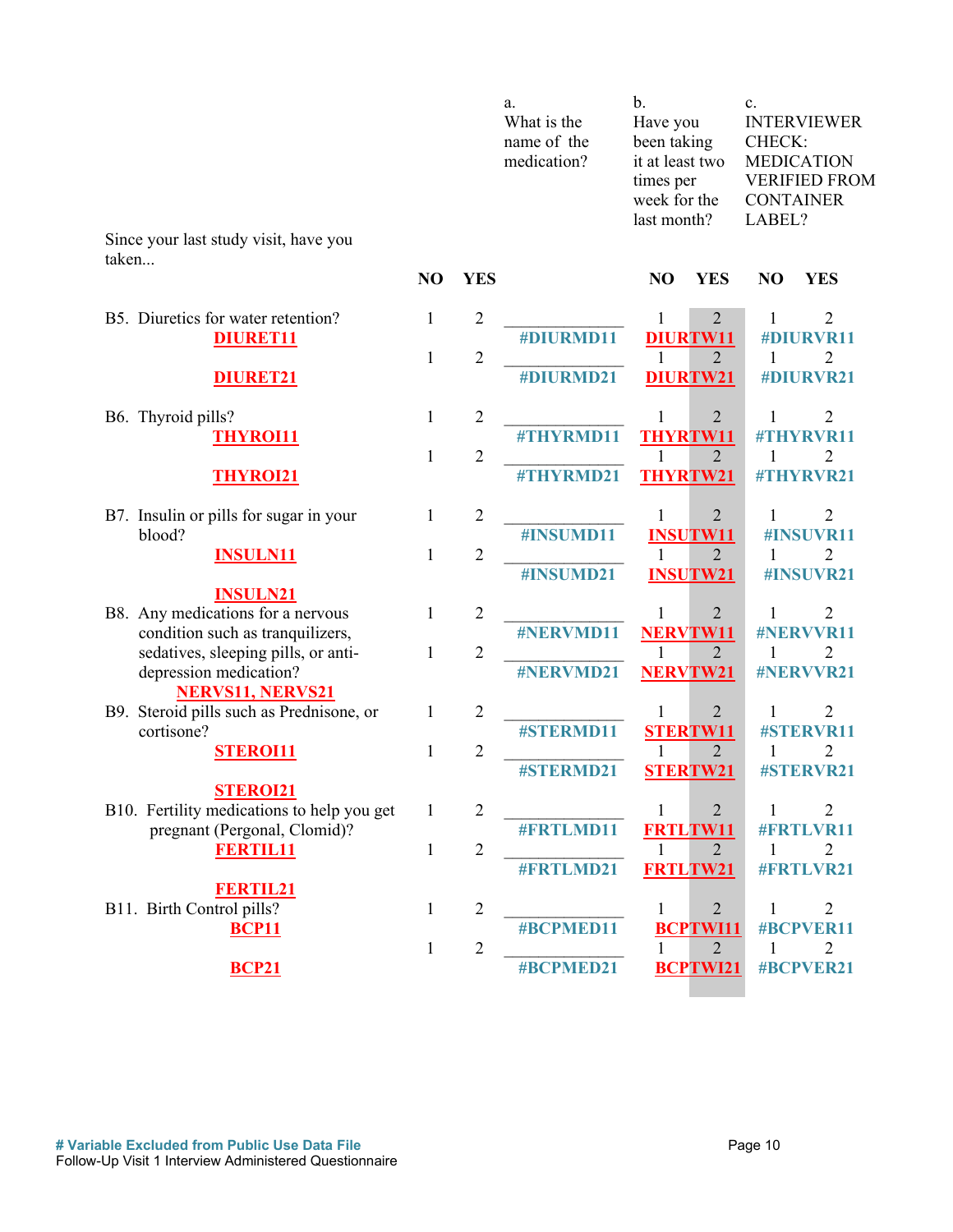| <b>HORMONE QUESTIONS B12-15:</b><br>Since your last study visit, have you                                                                                                                                                                                                                                                                                                                                                                 |                              |                                  | a.<br>What is the<br>name of the<br>medication? | b.<br>Have you<br>been taking<br>it during the<br>past month? |                                                                        | c.<br>CHECK:<br><b>MEDICATION</b><br><b>VERIFIED</b><br><b>FROM</b><br><b>CONTAINER</b><br>LABEL? | <b>INTERVIEWER</b>                                         |
|-------------------------------------------------------------------------------------------------------------------------------------------------------------------------------------------------------------------------------------------------------------------------------------------------------------------------------------------------------------------------------------------------------------------------------------------|------------------------------|----------------------------------|-------------------------------------------------|---------------------------------------------------------------|------------------------------------------------------------------------|---------------------------------------------------------------------------------------------------|------------------------------------------------------------|
| taken                                                                                                                                                                                                                                                                                                                                                                                                                                     | N <sub>O</sub>               | <b>YES</b>                       |                                                 | N <sub>O</sub>                                                | <b>YES</b>                                                             | N <sub>O</sub>                                                                                    | <b>YES</b>                                                 |
| B12. Estrogen pills (such as Premarin,<br>Estrace, Ogen, etc )?<br><b>ESTROG11</b>                                                                                                                                                                                                                                                                                                                                                        | 1(B13)<br>1                  | $\overline{2}$<br>$\overline{2}$ | <b>#ESTRMD11</b>                                | 1<br>1                                                        | $\overline{2}$<br><b>ESTRTW11</b><br>$\mathcal{D}_{\mathcal{L}}$       | $\mathbf{1}$<br>1                                                                                 | $\overline{2}$<br><b>#ESTRVR11</b><br>2                    |
| <b>#ESTRMD21</b><br><b>ESTRTW21</b><br><b>#ESTRVR21</b><br><b>ESTROG21</b><br><b>B12.d</b><br>IF YES: Does/Did your prescription have you take estrogen daily or on and off on a monthly<br>cycle? [IF MORE THAN ONE MENTIONED, RECORD THE MORE RECENT AT 1.]<br><b>ESTRDA11</b><br><b>ESTRDA21</b><br><b>EVERY DAY</b><br>2.<br>EVERY DAY 1<br>$1_{-}$<br>1<br>OFF AND ON<br>OFF AND ON  2<br>2<br><b>DON'T KNOW</b> -8<br>DON'T KNOW -8 |                              |                                  |                                                 |                                                               |                                                                        |                                                                                                   |                                                            |
| Since your last study visit, have you taken                                                                                                                                                                                                                                                                                                                                                                                               |                              |                                  |                                                 |                                                               |                                                                        |                                                                                                   |                                                            |
| B13. Estrogen by injection or patch<br>(such as Estraderm)?<br><b>ESTRNJ11</b>                                                                                                                                                                                                                                                                                                                                                            | $\mathbf{1}$<br>$\mathbf{1}$ | $\overline{2}$<br>$\overline{2}$ | #EINJMD11<br><b>#EINJMD21</b>                   | 1<br>1                                                        | $\overline{2}$<br><b>EINJTW11</b><br>$\overline{2}$<br><b>EINJTW21</b> | 1<br><b>#EINJVR11</b><br>1<br><b>#EINJVR21</b>                                                    | 2<br>2                                                     |
| <b>ESTRNJ21</b><br>B14. Combination estrogen/progestin<br>(such as Premphase or Prempro)?<br><b>COMBIN11</b>                                                                                                                                                                                                                                                                                                                              | $\mathbf{1}$<br>1            | $\overline{2}$<br>$\overline{2}$ | #COMBMD11<br>#COMBMD21                          | 1                                                             | $\overline{2}$<br><b>COMBTW11</b><br>$\overline{2}$<br><b>COMBTW21</b> | 1<br>1                                                                                            | 2<br>#COMBVR11<br>$\overline{2}$<br>#COMBVR21              |
| <b>COMBIN21</b><br>B15. Progestin pills (such as Provera)?<br><b>PROGES11</b><br>PROGES21                                                                                                                                                                                                                                                                                                                                                 | 1(B16)<br>$\mathbf{1}$       | $\overline{2}$<br>$\overline{2}$ | #PROGMD11<br>#PROGMD21                          | 1<br>1                                                        | $\overline{2}$<br>PROGTW11<br>$\mathcal{D}$<br>PROGTW21                | 1<br>1                                                                                            | $\overline{2}$<br>#PROGVR11<br>$\overline{2}$<br>#PROGVR21 |
| B15.d IF YES: Does/Did your prescription have you take progestin daily or on and off on a monthly cycle?                                                                                                                                                                                                                                                                                                                                  |                              |                                  |                                                 |                                                               |                                                                        |                                                                                                   |                                                            |

B15.d IF YES: Does/Did your prescription have you take progestin daily or on and off on a monthly cycle? [IF MORE THAN ONE MENTIONED, RECORD THE MORE RECENT AT 1.]

DON'T KNOW........... -8 DON'T KNOW.......... -8

# **PROGDA11 PROGDA21**

1. EVERY DAY ................1 2. EVERY DAY...............1 OFF AND ON................2 OFF AND ON ..............2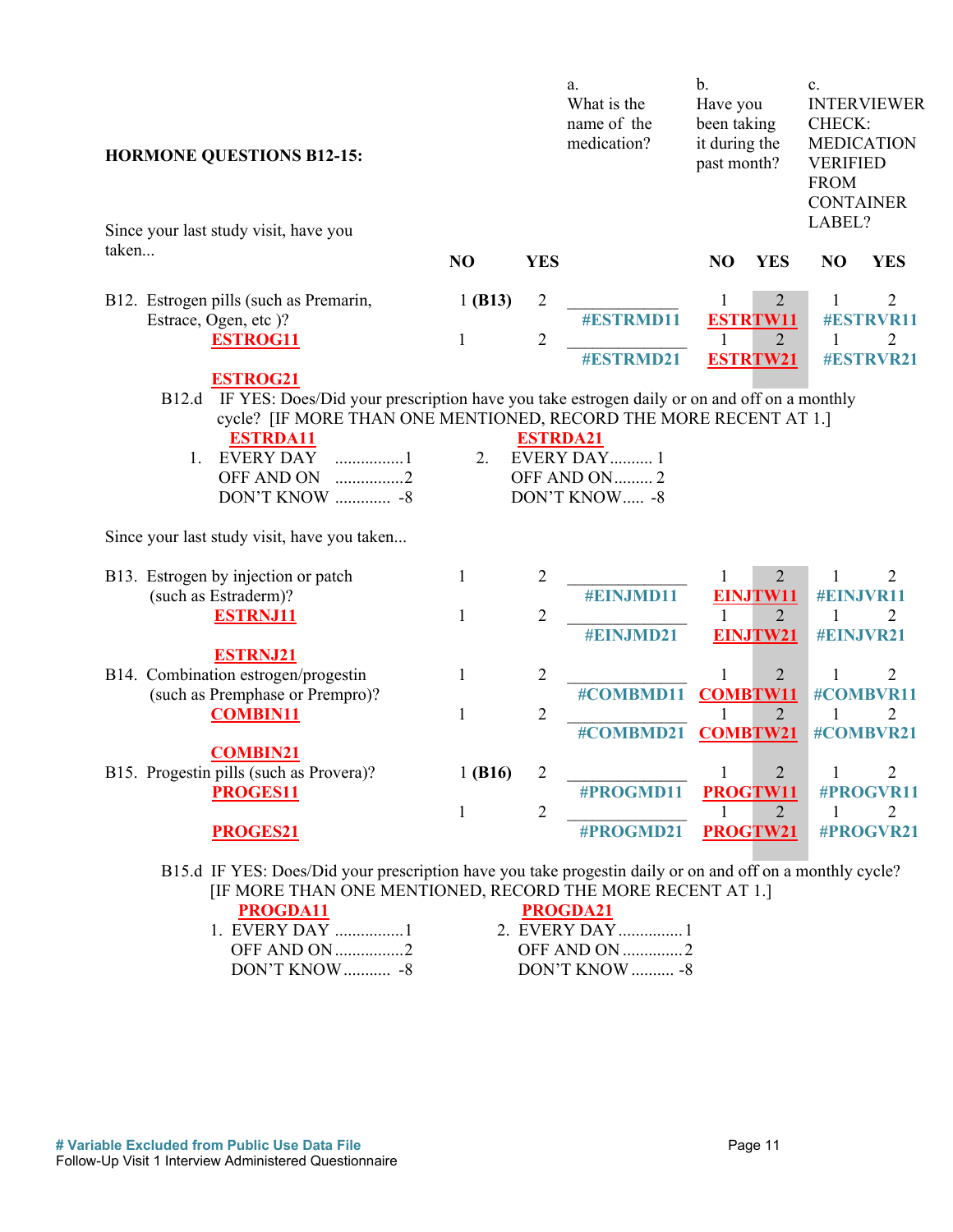| Since your last study visit                                                                                                                                                                |             |                                                                      | a.<br>What is the<br>name of the<br>medication?   | $b$<br>Have you<br>been taking it<br>at least<br>two times per<br>week for the<br>last month? |                                                                            | $\mathbf{c}$ .<br><b>INTERVIEWER</b><br><b>CHECK:</b><br><b>MEDICATION</b><br><b>VERIFIED</b><br><b>FROM</b><br><b>CONTAINER</b><br>LABEL? |                                                                                                                                                                                       |
|--------------------------------------------------------------------------------------------------------------------------------------------------------------------------------------------|-------------|----------------------------------------------------------------------|---------------------------------------------------|-----------------------------------------------------------------------------------------------|----------------------------------------------------------------------------|--------------------------------------------------------------------------------------------------------------------------------------------|---------------------------------------------------------------------------------------------------------------------------------------------------------------------------------------|
|                                                                                                                                                                                            | NO          | <b>YES</b>                                                           |                                                   | NO                                                                                            | <b>YES</b>                                                                 | NO.                                                                                                                                        | <b>YES</b>                                                                                                                                                                            |
| B16. Are there any other prescription pills<br>or medications that you have taken,<br>that I haven't asked you about?<br>(PLEASE LIST)<br>THMED11 – OTHMED91<br><b>OTHME101 - OTHME151</b> | 1<br>1<br>1 | $\overline{2}$<br>$\overline{2}$<br>$\overline{2}$<br>$\overline{2}$ | <b>#OTHRMD11</b><br><b>#OTHRMD91</b><br>#OTHRM101 | 1                                                                                             | $\mathfrak{D}$<br><b>OTHRTW11</b><br>2<br>$\overline{2}$<br>$\mathfrak{D}$ | #O                                                                                                                                         | $\mathcal{D}$<br>$\mathcal{D}_{\mathcal{A}}^{\mathcal{A}}(\mathcal{A})=\mathcal{D}_{\mathcal{A}}^{\mathcal{A}}(\mathcal{A})\mathcal{D}_{\mathcal{A}}^{\mathcal{A}}(\mathcal{A})$<br>2 |
|                                                                                                                                                                                            |             |                                                                      | THRM151<br># $\Omega$                             |                                                                                               | OTHTW151                                                                   | #O                                                                                                                                         |                                                                                                                                                                                       |

### IF RESPONDENT HAS TAKEN ANY HORMONES (IF YES TO ANY OF B 12 -15) ASK B17, OTHERWISE GO TO B19.

B17. I am going to read a list of some reasons why women start taking hormones. For each one, please tell me if it is a reason why you started taking hormones. (READ LIST a THROUGH i)

|                                                       | N <sub>O</sub> | <b>YES</b> |                  |
|-------------------------------------------------------|----------------|------------|------------------|
| a. To reduce the risk of heart disease                | 1              | 2          | <b>REDUHAR1</b>  |
| b. To reduce the risk of osteoporosis (brittle bones) | 1              | 2          | <b>OSTEOPO1</b>  |
| c. To relieve menopausal symptoms                     | 1              |            | <b>MENOSYM1</b>  |
| d. To stay young-looking                              |                |            | YOUNGLK1         |
| e. A health care provider advised me to take them     |                | 2          | <b>HCPADVI1</b>  |
| f. A friend or relative advised me to take them       |                | 2          | <b>FRNADVI1</b>  |
| g. To improve my memory                               |                | 2          | <b>IMPRMEM1</b>  |
| h. To regulate periods                                |                |            | <b>REGPERI1</b>  |
| i. Any other? SPECIFY                                 |                | 2          | <b>HORMOTH1</b>  |
|                                                       |                |            | <b>#HORMSPE1</b> |
| DON'T KNOW/REMEMBER<br>$\mathbf{1}$                   |                |            | <b>DONTKNO1</b>  |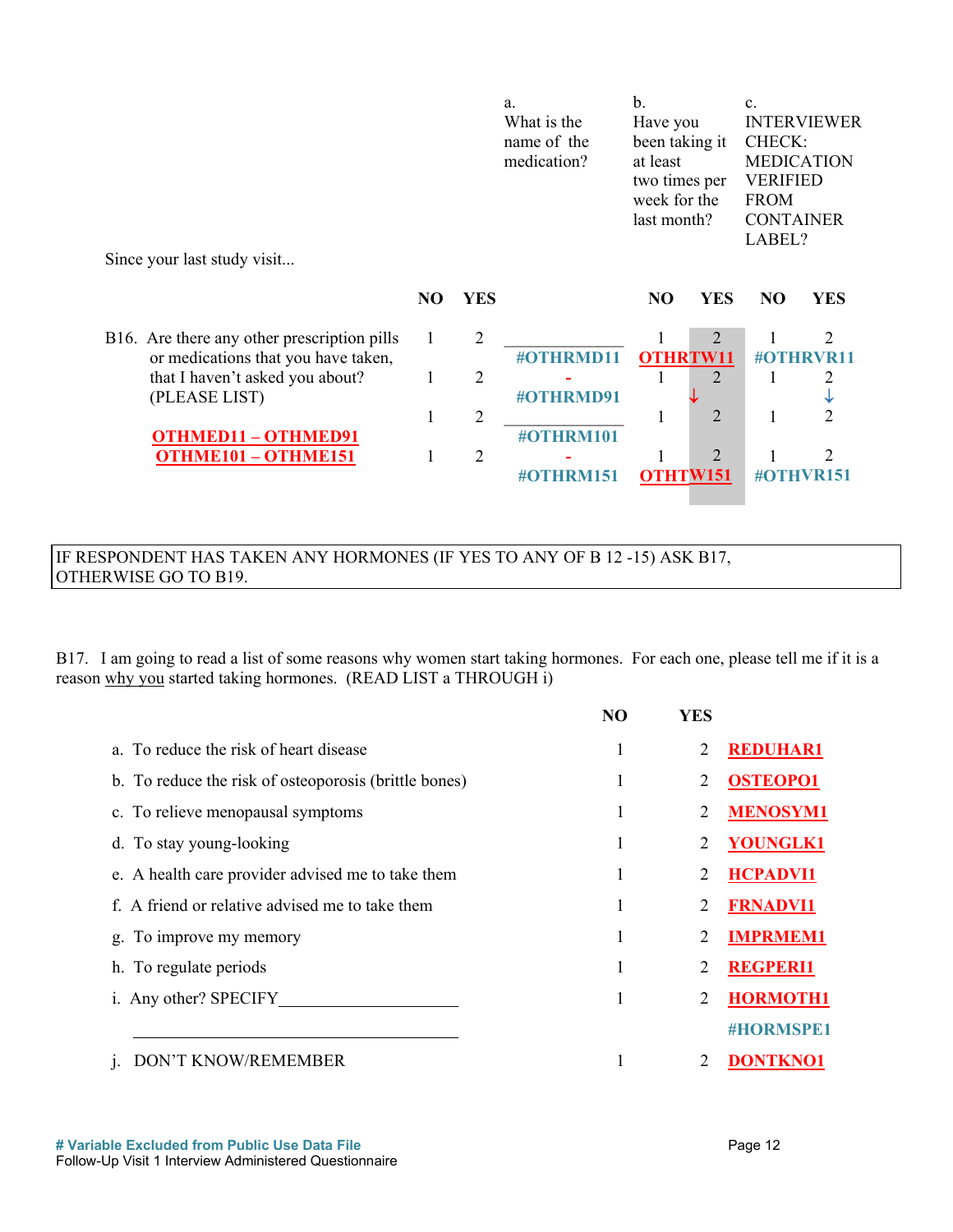### IF RESPONDENT STARTED TAKING ANY HORMONES, BUT IS NOT CURRENTLY TAKING ANY, (THAT IS, "YES" TO ANY OF B12-15 AND "NO" TO ALL OF B12b - 15b) ASK B18, OTHERWISE GO TO PAGE 8.

B18. Since your last study visit, you started taking some hormones and then stopped. What were your reasons for stopping? PROBE: Any Others?

[DO NOT READ THE LIST. CODE 1 (NO) OR 2 (YES) FOR EACH ITEM.]

|                                                                        | NO | <b>YES</b>     |                  |
|------------------------------------------------------------------------|----|----------------|------------------|
| a. PROBLEMS WITH BLEEDING                                              | 1  | 2              | <b>PRBBLEE1</b>  |
| <b>b. DIDN'T LIKE HAVING PERIODS</b>                                   |    | 2              | <b>HAVEPER1</b>  |
| c. DIDN'T LIKE HOW I FELT ON THEM                                      |    | 2              | <b>LIKEFEL1</b>  |
| d. WORRIED ABOUT POSSIBLE SIDE EFFECTS                                 |    | 2              | <b>SIDEEFF1</b>  |
| e. WORRIED ABOUT CANCER                                                |    | $\overline{2}$ | <b>CANCER1</b>   |
| f. MY HEALTH CARE PROVIDER ADVISED ME<br>TO STOP (FOR MEDICAL REASONS) | 1  | 2              | <b>ADVISTO1</b>  |
| g. TOO EXPENSIVE                                                       |    | $\overline{2}$ | <b>EXPENSI1</b>  |
| h. DON'T LIKE TO TAKE ANY MEDICATIONS                                  |    | $\overline{2}$ | <b>NOLIKE1</b>   |
| i. COULDN'T REMEMBER TO TAKE THEM                                      |    | 2              | <b>NOREMB1</b>   |
| <i>i. DON'T KNOW</i>                                                   |    | 2              | <b>DNTKNOW1</b>  |
| k. OTHER, SPECIFY:                                                     |    | 2              | <b>STOPOTH1</b>  |
|                                                                        |    |                | <b>#STOPSPE1</b> |
| <b>NO REASON GIVEN</b>                                                 |    | 2              | <b>NOREASO1</b>  |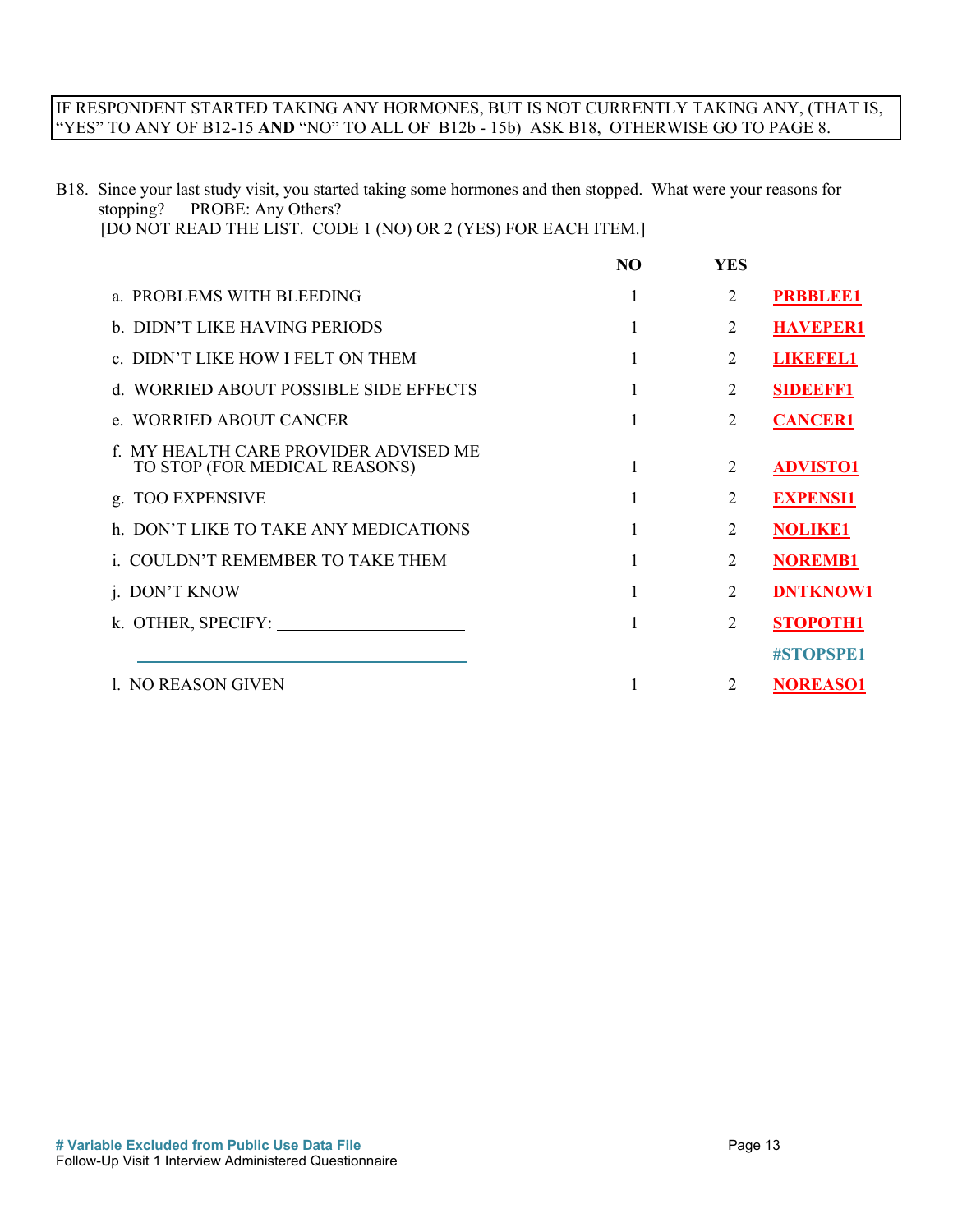Now I would like to ask you about over-the-counter medications, non-prescription, that you have taken regularly at least 2 times per week for a month or more, since your last study visit.

| IF YES TO ANY, RECORD<br><b>MEDICATION NAME IN THE SPACES</b><br><b>PROVIDED</b>          |    |                | a.<br>What is the<br>name of the<br>medication? | b.<br>Have you been<br>taking it at least<br>two times per<br>month? | week for the last |
|-------------------------------------------------------------------------------------------|----|----------------|-------------------------------------------------|----------------------------------------------------------------------|-------------------|
| Since your last study visit, have you<br>taken                                            | NO | <b>YES</b>     |                                                 | N <sub>O</sub>                                                       | <b>YES</b>        |
| Any over-the-counter medications<br>B <sub>19</sub> .<br>for pain including headaches and |    |                |                                                 |                                                                      |                   |
| arthritis?                                                                                | 1  | $\overline{2}$ |                                                 | 1                                                                    |                   |
| PAIN11                                                                                    |    |                | <b>#PAINMD11</b>                                | PAINTW11                                                             |                   |
|                                                                                           | 1  | $\overline{2}$ |                                                 | 1                                                                    | $\mathcal{D}$     |
| PAIN21                                                                                    |    |                | <b>#PAINMD21</b>                                |                                                                      | PAINTW21          |
| B20. Anything for problems sleeping?                                                      | 1  | 2              |                                                 |                                                                      |                   |
| <b>SLEEP11</b>                                                                            |    |                | <b>#SLEPMD11</b>                                | <b>SLEPTW11</b>                                                      |                   |
|                                                                                           | 1  | $\overline{2}$ |                                                 | 1                                                                    | $\mathfrak{D}$    |
| <b>SLEEP21</b>                                                                            |    |                | <b>#SLEPMD21</b>                                | <b>SLEPTW21</b>                                                      |                   |
| B21. Have you taken any other over-the-                                                   |    |                | #OTCMD11                                        |                                                                      | OTCTW11-          |
| counter pills or other medications                                                        | 1  | 2              | #OTCMD91                                        | 1                                                                    | $\mathfrak{D}$    |
| (including liquids or ointments) that                                                     |    |                |                                                 |                                                                      | TCTW91            |
| I haven't asked you about?                                                                | 1  | 2              | #OTCMD101-                                      |                                                                      | $\mathfrak{D}$    |
| (PLEASE LIST)                                                                             |    |                | #OTCMD151                                       |                                                                      | <b>TCTW101-</b>   |
| <b>ОТС11-ОТС91</b>                                                                        | 1  | 2              |                                                 |                                                                      | $\mathfrak{D}$    |
| <b>ОТС101-ОТС151</b>                                                                      |    |                |                                                 |                                                                      | TCTW151           |
|                                                                                           | 1  | 2              |                                                 |                                                                      | $\overline{2}$    |

B22. Since your last study visit, have you taken any vitamins or minerals fairly regularly, at least once a week?

| <b>REGVITA1</b> |  |
|-----------------|--|
| N <sub>f</sub>  |  |
| <b>VFS</b>      |  |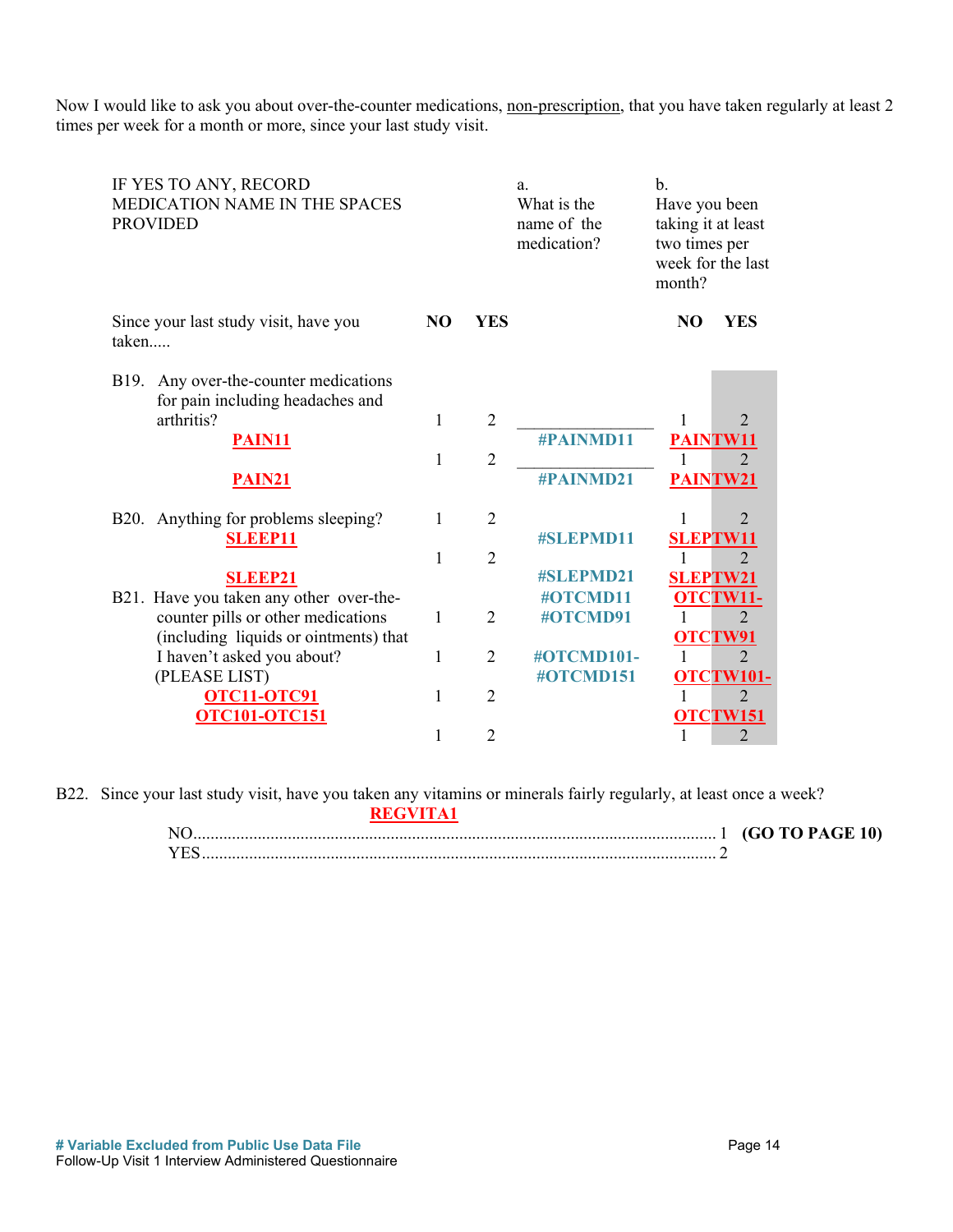B23. IF YES: Since your last study visit, what vitamins and minerals have you taken fairly regularly, at least once per week? [HAND RESPONDENT CARD "A" AND READ RESPONSE CATEGORIES.]

|                                                                        | Don't take<br>any | 1-3 days per<br>week | 4-6 days per<br>week | <b>Every</b><br>day |
|------------------------------------------------------------------------|-------------------|----------------------|----------------------|---------------------|
| Multi-Vitamins, how often do you take                                  |                   |                      |                      |                     |
| a. Regular Once-A-Day, Centrum,<br>or Thera type<br><b>ONCEADA1</b>    | 1                 | $\overline{2}$       | 3                    | 4                   |
| b. Antioxidant combination type<br><b>ANTIOXI1</b>                     | 1                 | $\overline{2}$       | 3                    | 4                   |
| c. Any others?<br>#VTMSPE11, VTMOTH11                                  |                   |                      |                      |                     |
| #VTMSPE21, VTMOTH21                                                    | 1                 | $\overline{2}$       | 3                    | 4                   |
| #VTMSPE31, VTMOTH31                                                    | 1                 | $\overline{2}$       | 3                    | 4                   |
| #VTMSPE41, VTMOTH41                                                    | 1                 | $\overline{2}$       | 3                    | 4                   |
|                                                                        | 1                 | $\overline{2}$       | 3                    | 4                   |
| Single Vitamins, not part of multi-<br>vitamins, how often do you take |                   |                      |                      |                     |
| d. Vitamin A, not beta carotene<br><b>VITAMNA1</b>                     | 1                 | $\overline{2}$       | 3                    | 4                   |
| e. Beta-carotene<br><b>BETACAR1</b>                                    | 1                 | $\overline{2}$       | 3                    | 4                   |
| f. Vitamin C                                                           | 1                 | $\overline{2}$       | 3                    | 4                   |
| <b>VITAMNC1</b><br>g. Vitamin D                                        | 1                 | $\overline{2}$       | 3                    | 4                   |
| <b>VITAMND1</b><br>h. Vitamin E                                        | 1                 | $\overline{2}$       | 3                    | 4                   |
| <b>VITAMNE1</b><br>i. Calcium or Tums<br><b>CALCTUM1</b>               | 1                 | $\overline{2}$       | 3                    | 4                   |
| j. Iron<br><b>IRON1</b>                                                | 1                 | $\overline{2}$       | 3                    | 4                   |
| k. Any others?<br>#VITSPE11, VITOTH11<br><b>SPECIFY:</b>               | 1                 | $\overline{2}$       | 3                    | 4                   |
| #VITSPE21, VITOTH21                                                    | $\mathbf{1}$      | $\overline{2}$       | 3                    | 4                   |
| #VITSPE31, VITOTH31                                                    | $\mathbf{1}$      | $\overline{2}$       | 3                    | $\overline{4}$      |
| #VITSPE41, VITOTH41                                                    | $\mathbf{1}$      | $\overline{2}$       | 3                    | 4                   |
|                                                                        |                   |                      |                      |                     |

B23.1 IF MULTIPLE VITAMIN USE REPORTED, Do you usually take multiple vitamins that: **MULTVIT1**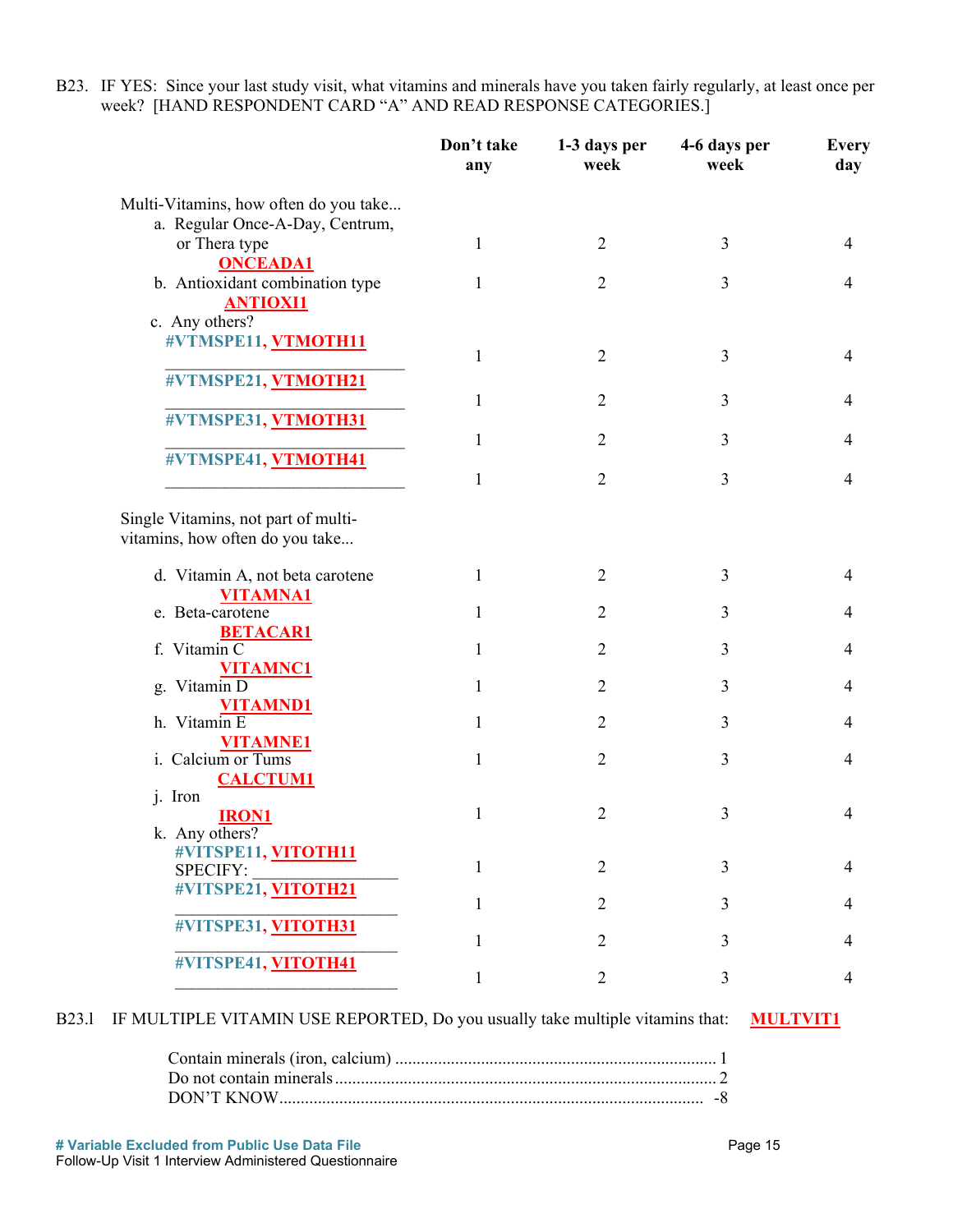### IF BLOOD WAS DRAWN (A15 IS YES), GO TO B24. OTHERWISE GO TO B26.

In order to interpret your blood tests, we need to ask you the following questions.

B24. We've just talked about your prescription medications, over-the-counter medications, vitamins, and minerals you have taken since your last study visit. What did you take in the last 24 hours? [REVIEW SHADED COLUMNS AFTER RESPONDENT ANSWERS. IF CURRENT MEDICATION USE REPORTED (YES TO ANY SHADED COLUMN IN B1b-B21b) BUT NOT REPORTED HERE, PROBE FOR USE IN LAST 24 HOURS.]

| a.                                                                                                                         | #TAKEMDA1 |
|----------------------------------------------------------------------------------------------------------------------------|-----------|
| $b$ .                                                                                                                      | #TAKEMDB1 |
| c.                                                                                                                         |           |
| d.<br>———————————————————————— #ТАКЕМDD1                                                                                   |           |
| e.<br><u> 1989 - Johann John Stone, market francuski filozof (</u>                                                         | #TAKEMDE1 |
| f.                                                                                                                         |           |
| g.                                                                                                                         |           |
| h.                                                                                                                         |           |
| $\mathbf{i}$ .                                                                                                             | #TAKEMDI1 |
| j.<br><u> 1989 - Johann Stein, marwolaethau a bhann an t-Amhainn an t-Amhainn an t-Amhainn an t-Amhainn an t-Amhainn a</u> | #TAKEMDJ1 |

| B25. Have you had any alcohol in the last 24 hours? | <b>ALCHL241</b> |
|-----------------------------------------------------|-----------------|
|                                                     |                 |
|                                                     |                 |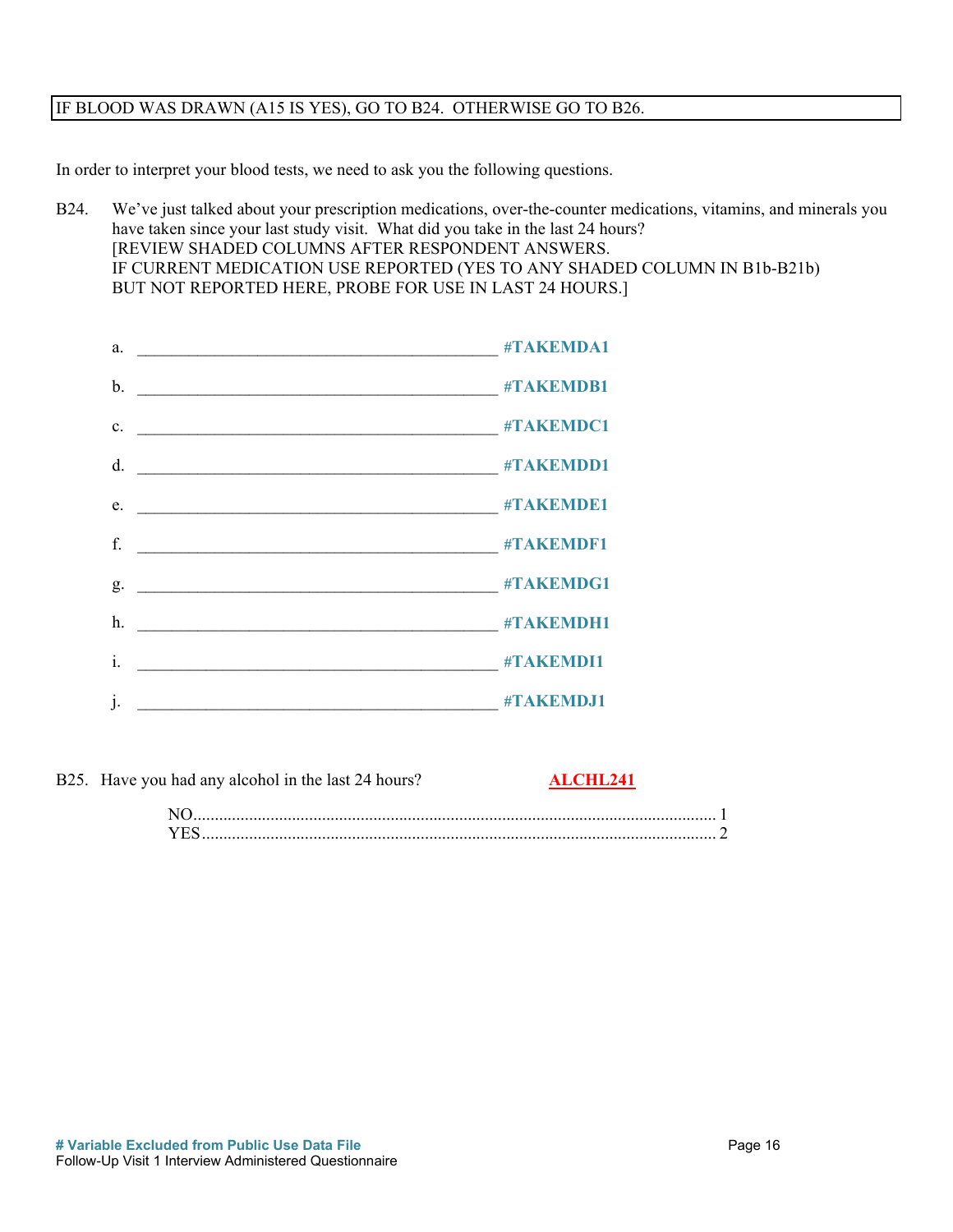Now, I'm going to ask you some questions about your health and medical conditions.

B26. **Since your last study visit**, has a doctor, nurse practitioner or other health care provider told you that you had any of the following conditions or treated you for them?

|                |                                                           |                                    |        |                 | <b>DON'T KNOW</b> |
|----------------|-----------------------------------------------------------|------------------------------------|--------|-----------------|-------------------|
| a.             | Anemia?                                                   | <b>ANEMIA1</b>                     | NO     | <b>YES</b><br>2 | $-8$              |
| b.             | Diabetes?                                                 | <b>DIABETE1</b>                    |        | 2               | $-8$              |
| $\mathbf c$    | High blood pressure or hypertension?                      | <b>HIGHBP1</b>                     | 1      | 2               | $-8$              |
| d.             | High cholesterol?                                         | <b>HBCHOLE1</b>                    |        | 2               | $-8$              |
| e.             | Migraines?                                                | <b>MIGRAIN1</b>                    |        | 2               | $-8$              |
| f.             | Stroke?                                                   | <b>STROKE1</b>                     |        | 2               | $-8$              |
| g.             | Arthritis or osteoarthritis (degenerative joint disease)? |                                    |        | $\overline{2}$  | $-8$              |
| h.             | Overactive or underactive thyroid?                        | <b>OSTEOAR1</b><br><b>THYROID1</b> |        | 2               | $-8$              |
| $\mathbf{1}$ . | Heart attack?                                             | <b>HEARTAT1</b>                    |        | 2               | -8                |
| $\cdot$        | Angina?                                                   | <b>ANGINA1</b>                     |        | 2               | $-8$              |
| k.             | Osteoporosis (brittle or thinning bones)? <b>OSTEOPR1</b> |                                    |        | 2               | $-8$              |
| l.             | Fibroids, benign growths of the uterus or womb?           |                                    |        | 2               | $-8$              |
|                | m. Cancer, other than skin cancer?                        | FIBROID1<br><b>CANCERS1</b>        | 1(B28) |                 | (B28)<br>-8       |

#### B27. What was the primary site of the cancer? **SITESPE1**

 $SPECIFY:$ 

a. IF BREAST CANCER: Have you taken Tamoxifen since your last study visit?

| <b>TAMOXIF1</b> |  |
|-----------------|--|
|                 |  |
|                 |  |
|                 |  |
|                 |  |

b. Since your last study visit, have you received chemotherapy or radiation treatment for this cancer? **CHEMOTH1**

| DON'T KNOW |  |
|------------|--|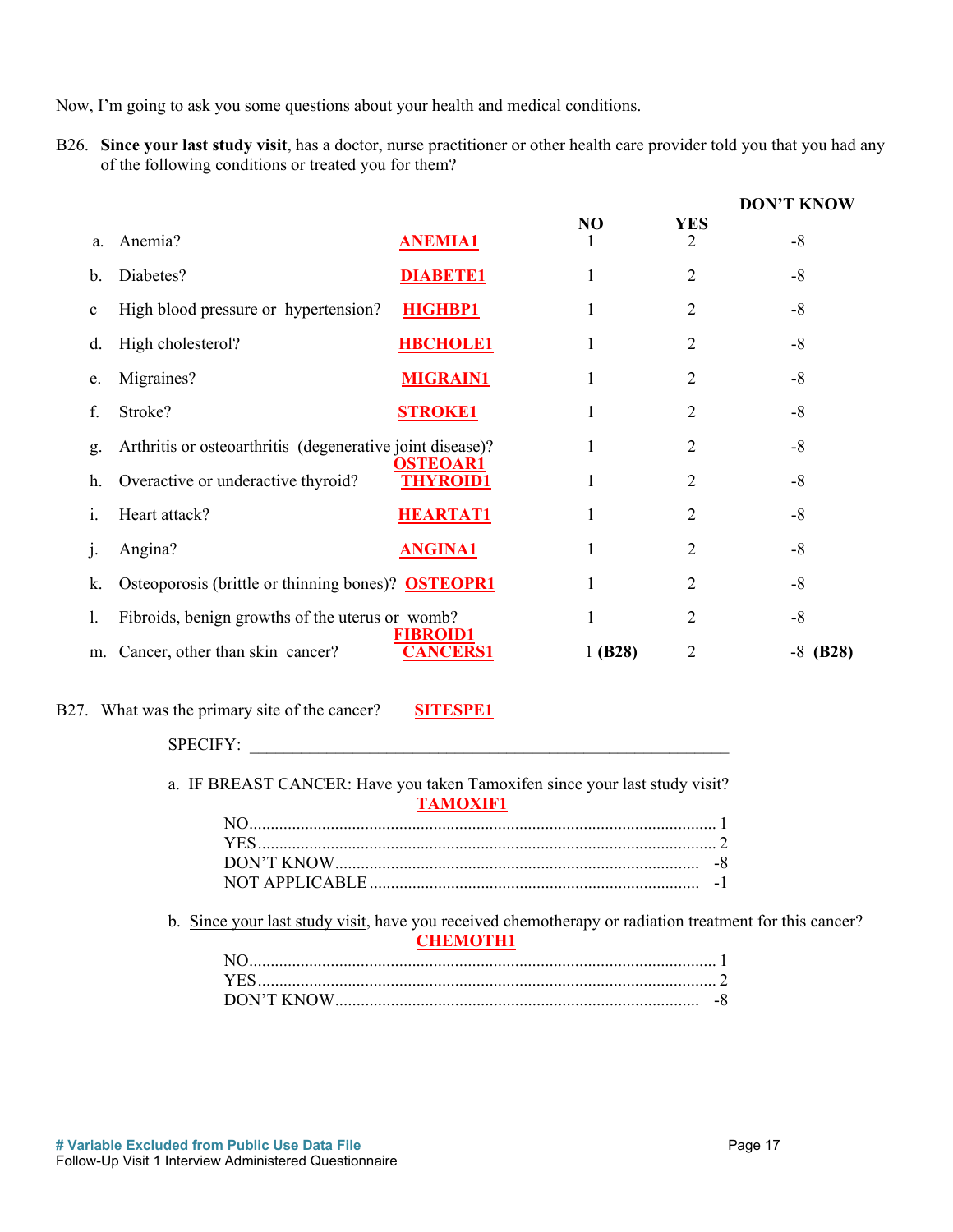|             | ASK ONLY AT FOLLOW-UP VISIT YEAR 01:                                                                                                                                                                                       |                |                                                                                                                                                                                                                                                                                                                                                                                                                                                                                   |                |
|-------------|----------------------------------------------------------------------------------------------------------------------------------------------------------------------------------------------------------------------------|----------------|-----------------------------------------------------------------------------------------------------------------------------------------------------------------------------------------------------------------------------------------------------------------------------------------------------------------------------------------------------------------------------------------------------------------------------------------------------------------------------------|----------------|
| <b>B28.</b> | When your mother was pregnant with you, did she take DES (diethylstilbestrol) to prevent miscarriage?<br><b>TAKEDES1</b>                                                                                                   |                |                                                                                                                                                                                                                                                                                                                                                                                                                                                                                   |                |
|             | B29. Since your last study visit, how many times did you break or fracture a bone?<br>[IF MORE THAN ONE BONE WAS BROKEN DURING THE SAME EVENT COUNT AS ONE TIME.]<br># of times broken bones (IF NONE, GO TO B30)          |                |                                                                                                                                                                                                                                                                                                                                                                                                                                                                                   |                |
| a.          | Which bones did you break or fracture?<br>LIST BELOW. [IF BONE WAS BROKEN MORE<br>THAN ONCE, RECORD EACH BREAK AND<br>SPECIFY WHEN "REBROKEN".<br>BE SPECIFIC IN IDENTIFYING WHICH BONE<br>WAS BROKEN (I.E. RIGHT TIBIA).] | $\mathbf{b}$ . | <b>BROKEBO1</b><br>How did it happen? Was it for any of the following<br>reasons? [HAND RESPONDENT CARD "B"<br>AND READ RESPONSE CATEGORIES.]<br>after a fall from a height above the ground<br>$\bullet$<br>greater than six inches,<br>in a motor vehicle accident,<br>$\bullet$<br>while moving fast, like running, bicycling or<br>$\bullet$<br>skating,<br>while playing sports,<br>or because something heavy fell on you or<br>struck you.<br>N <sub>O</sub><br><b>YES</b> |                |
|             |                                                                                                                                                                                                                            |                |                                                                                                                                                                                                                                                                                                                                                                                                                                                                                   | 2              |
|             | <b>BONES11</b>                                                                                                                                                                                                             |                | <b>HAPPEN11</b>                                                                                                                                                                                                                                                                                                                                                                                                                                                                   | 2              |
| 3.          | <b>BONES21</b>                                                                                                                                                                                                             |                | <b>HAPPEN21</b>                                                                                                                                                                                                                                                                                                                                                                                                                                                                   | $\overline{2}$ |
|             | <b>BONES31</b>                                                                                                                                                                                                             |                | <b>HAPPEN31</b>                                                                                                                                                                                                                                                                                                                                                                                                                                                                   |                |

B30. **Since your last study visit**, have you consulted a doctor, nurse practitioner, chiropractor, or other health care provider for back pain? **BCKPAIN1**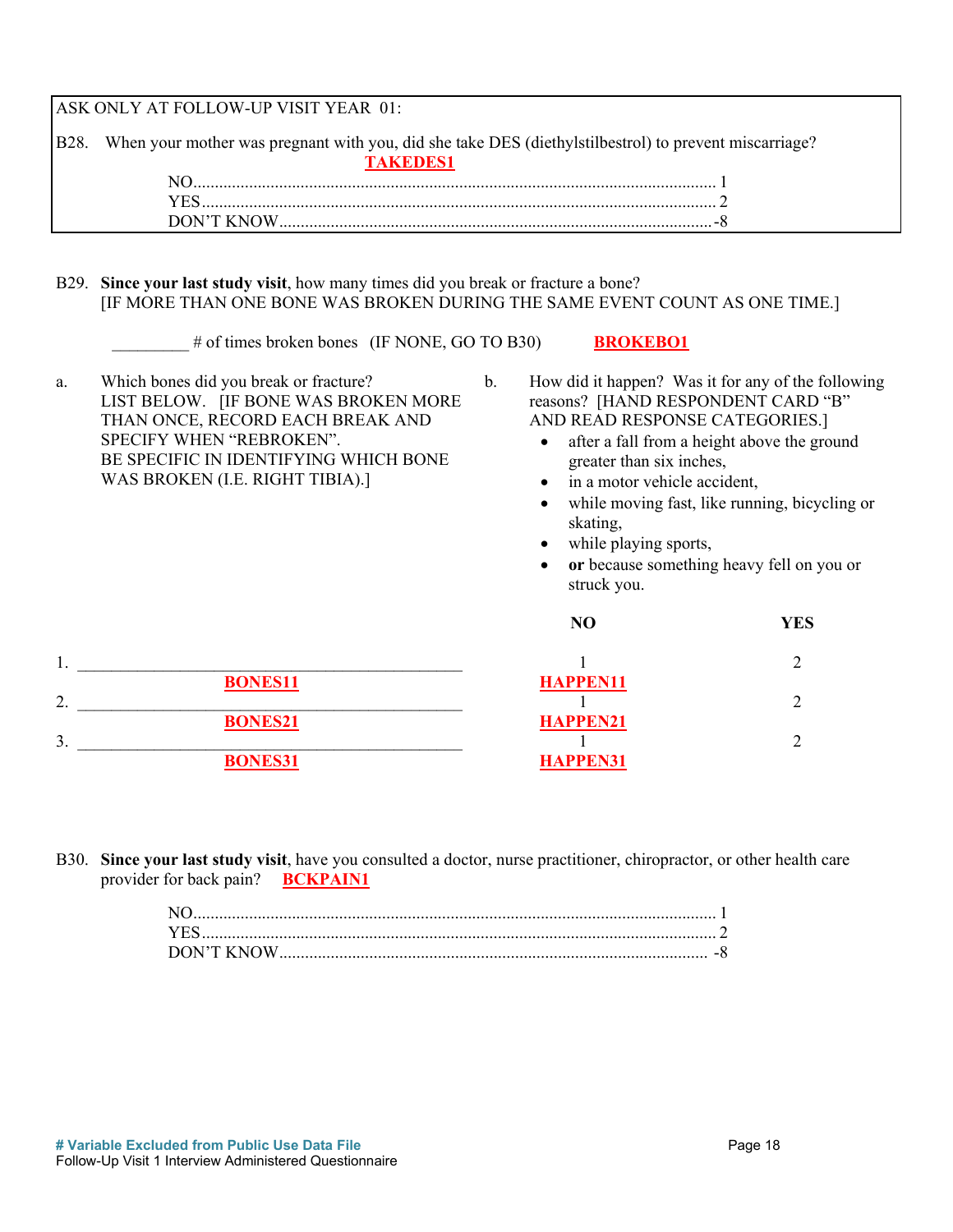**Since your last study visit**, have you had any of the following surgeries or procedures?

|                                                                                                                                                            | NO        | <b>YES</b>     | DON'T<br><b>KNOW</b> |
|------------------------------------------------------------------------------------------------------------------------------------------------------------|-----------|----------------|----------------------|
| B31. D and C, a scraping of the uterus for any reason, including<br>abortion?                                                                              | 1 $(B32)$ | $\overline{2}$ | $-8$ (B32)           |
| <b>DANDC1</b><br>a. Since your last study visit, how many times have you had<br>a D and C?                                                                 |           |                |                      |
| # TIMES<br><b>#NUMDAND1</b>                                                                                                                                |           |                |                      |
| B32. Hysterectomy (an operation to remove your uterus or womb)?<br><b>HYSTERE1</b>                                                                         | 1 $(B33)$ | $\overline{2}$ | $-8$ (B33)           |
| a. When was this performed?<br><b>HYSTDAY1</b>                                                                                                             |           |                |                      |
| $\frac{1}{M}$ $\frac{1}{M}$ $\frac{1}{Y}$ $\frac{1}{Y}$ $\frac{1}{Y}$                                                                                      |           |                |                      |
| B33. Did you have one or both ovaries removed (an<br>oophorectomy)?<br><b>OOPHORE1</b>                                                                     | 1 $(B34)$ | $\overline{2}$ | $-8$ (B34)           |
| a. Was one ovary removed or were both ovaries removed?<br><b>ONEOVAR1</b><br>ONE OVARY REMOVED1<br>BOTH OVARIES REMOVED2                                   |           |                |                      |
| B34. Uterine procedures, other than D and C, for example:<br>cesarean section, IUD insertion, fibroid removal or<br>endometrial biopsy?<br><b>UTERPRO1</b> | 1         | $\overline{2}$ | $-8$                 |
| B35. Thyroid gland removed?<br><b>THYRREM1</b>                                                                                                             | 1         | $\overline{2}$ | $-8$                 |

**†** This date is given in days since the initial baseline interview.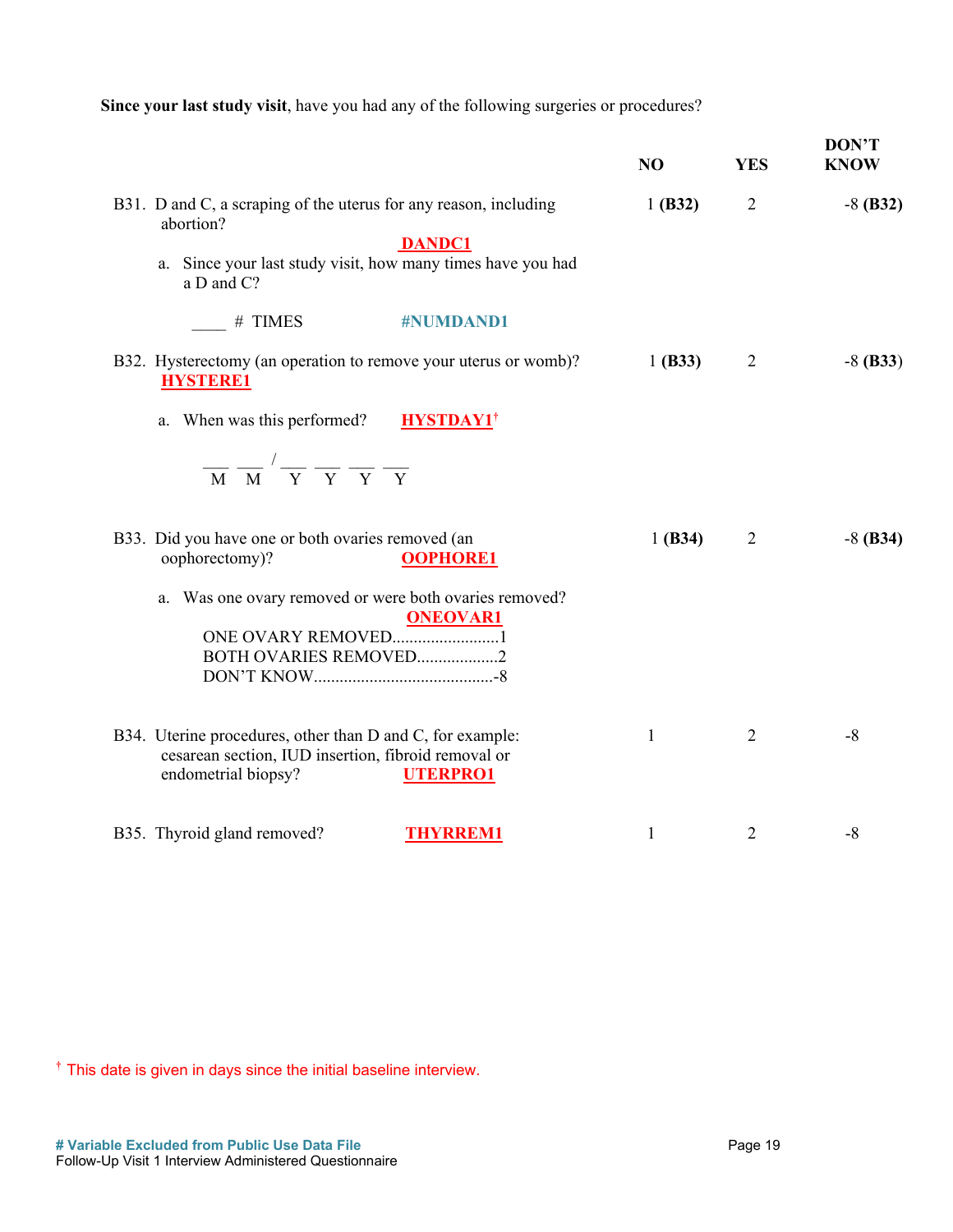Now I would like to ask you about your menstrual periods.

| C1. Did you have any menstrual bleeding since your last study visit? <b>BLEEDNG1</b> |  |     |
|--------------------------------------------------------------------------------------|--|-----|
|                                                                                      |  | C6) |
|                                                                                      |  |     |
| C2. Did you have any menstrual bleeding in the <u>last 3 months</u> ? <b>BLD3MO1</b> |  |     |
|                                                                                      |  |     |
|                                                                                      |  |     |

C3. What was the date that you started your most recent menstrual bleeding? [PROMPT FOR MONTH AND YEAR, EVEN IF DAY IS UNKNOWN. ENTER -8 FOR DAY FIELD IF UNKNOWN]

$$
\frac{1}{\mathbf{M}} \frac{1}{\mathbf{M}} \frac{1}{\mathbf{D}} \frac{1}{\mathbf{D}} \frac{1}{\mathbf{D}} \frac{1}{\mathbf{Y}} \frac{1}{\mathbf{Y}} \frac{1}{\mathbf{Y}} \frac{1}{\mathbf{Y}} \frac{1}{\mathbf{Y}} \frac{1}{\mathbf{I}} \frac{1}{\mathbf{I}} \frac{1}{\mathbf{I}} \frac{1}{\mathbf{I}} \frac{1}{\mathbf{I}} \frac{1}{\mathbf{I}} \frac{1}{\mathbf{I}} \frac{1}{\mathbf{I}} \frac{1}{\mathbf{I}} \frac{1}{\mathbf{I}} \frac{1}{\mathbf{I}} \frac{1}{\mathbf{I}} \frac{1}{\mathbf{I}} \frac{1}{\mathbf{I}} \frac{1}{\mathbf{I}} \frac{1}{\mathbf{I}} \frac{1}{\mathbf{I}} \frac{1}{\mathbf{I}} \frac{1}{\mathbf{I}} \frac{1}{\mathbf{I}} \frac{1}{\mathbf{I}} \frac{1}{\mathbf{I}} \frac{1}{\mathbf{I}} \frac{1}{\mathbf{I}} \frac{1}{\mathbf{I}} \frac{1}{\mathbf{I}} \frac{1}{\mathbf{I}} \frac{1}{\mathbf{I}} \frac{1}{\mathbf{I}} \frac{1}{\mathbf{I}} \frac{1}{\mathbf{I}} \frac{1}{\mathbf{I}} \frac{1}{\mathbf{I}} \frac{1}{\mathbf{I}} \frac{1}{\mathbf{I}} \frac{1}{\mathbf{I}} \frac{1}{\mathbf{I}} \frac{1}{\mathbf{I}} \frac{1}{\mathbf{I}} \frac{1}{\mathbf{I}} \frac{1}{\mathbf{I}} \frac{1}{\mathbf{I}} \frac{1}{\mathbf{I}} \frac{1}{\mathbf{I}} \frac{1}{\mathbf{I}} \frac{1}{\mathbf{I}} \frac{1}{\mathbf{I}} \frac{1}{\mathbf{I}} \frac{1}{\mathbf{I}} \frac{1}{\mathbf{I}} \frac{1}{\mathbf{I}} \frac{1}{\mathbf{I}} \frac{1}{\mathbf{I}} \frac{1}{\mathbf{I}} \frac{1}{\mathbf{I}} \frac{1}{\mathbf{I}} \frac{1}{\mathbf{I}} \frac{1}{\mathbf{I}} \frac{1}{\mathbf{I}} \
$$

For the next few questions I would like to ask you to think about your periods since your last study visit, during times when you were not using birth control pills or other hormone medications.

C4. Since your last study visit, have your periods: [ASK EACH QUESTION]  $\odot$ 

|                                                         |                 | <b>VES</b> | <b>DON'T KNOW</b> |
|---------------------------------------------------------|-----------------|------------|-------------------|
| a. Become less predictable                              | <b>LESSPRE1</b> |            |                   |
| b. Become farther apart?                                | <b>FARTHER1</b> |            |                   |
| c. Become closer together?                              | <b>CLOSER1</b>  |            |                   |
| d. Occurred at more variable intervals? <b>VARIABL1</b> |                 |            |                   |
| e. Stayed the same?                                     | SAME1           |            |                   |
| f. Become more regular?                                 | <b>REGULAR1</b> |            |                   |

C5. Since your last study visit, have you ever had a menstrual flow that lasted more than 10 days? **MENSFLO1**

C6. Since your last study visit, have you been pregnant? Please include live births, stillbirths, abortions, miscarriages, tubal or ectopic pregnancies. **PRGNANT1** 

a. IF YES: [HAND RESPONDENT CARD "C"] What was the outcome of the pregnancy? [READ RESPONSE CATEGORIES. IF RESPONDENT WAS PREGNANT MORE THAN ONCE SINCE LAST VISIT, RECORD OUTCOME OF MOST RECENT PREGNANCY.] **OUTCOME1**

| b. FOR LIVE BIRTHS ONLY: Are you currently breastfeeding? |  | <b>BRSTF</b> |
|-----------------------------------------------------------|--|--------------|
|                                                           |  |              |
|                                                           |  |              |

**†** This date is given in days since the baseline interview and is found in the Longitudinal Menopausal Status dataset.  $\degree$  See 9/15/1997 version of question C4 at the end of the interview.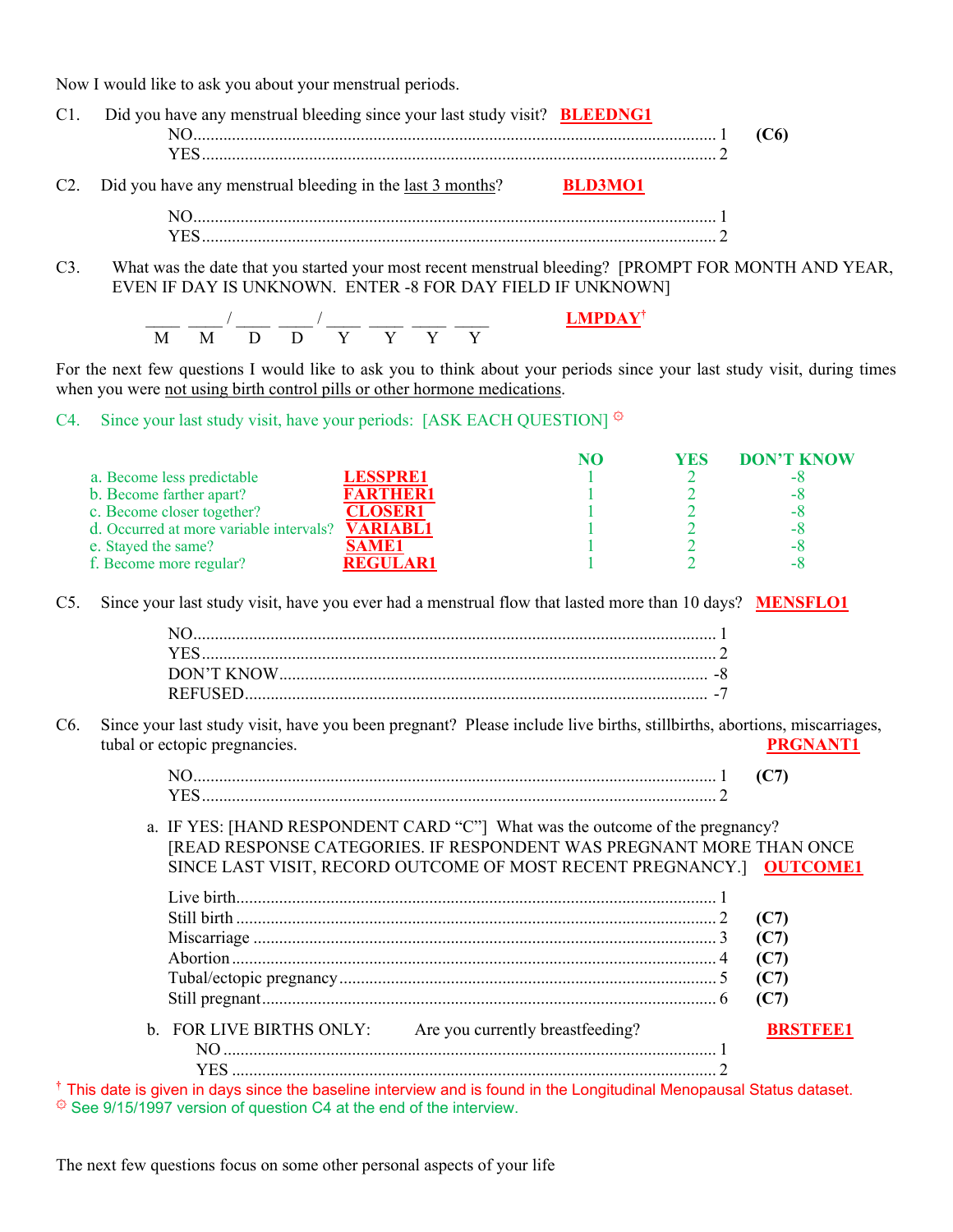C7. Thinking about your quality of life at the present time, I'd like you to give it a rating where 0 represents the worst possible quality for you and 10 represents the best possible quality for you. [HAND RESPONDENT CARD "D"] Looking at this line, how would you rate your overall quality of life at the present time? Choose a number between 0 and 10. **QLTYLIF1**



C8. About how many close friends and close relatives do you have, that is, people you feel at ease with and can talk to about what is on your mind? **CLOSE1**

C9. People sometimes look to others for companionship, assistance, or other types of support. How often is each of the following kinds of support available to you if you need it? [HAND RESPONDENT CARD "E" AND READ RESPONSE CATEGORIES]

|                |                                                                           | None of the<br>the time | A little of<br>the time | Some of<br>the time | Most of<br>the time | All of<br>the time |
|----------------|---------------------------------------------------------------------------|-------------------------|-------------------------|---------------------|---------------------|--------------------|
| a.             | Someone you can count on to listen<br>to you when you need to talk?       |                         |                         | 3                   | 4                   |                    |
| b.             | <b>LISTEN1</b><br>Someone to take you to the doctor if<br>you needed it?  |                         | 2                       | 3                   | 4                   |                    |
| $\mathbf{c}$ . | <b>TAKETOM1</b><br>Someone to confide in or talk to                       |                         | $\mathcal{L}$           |                     |                     |                    |
|                | about yourself or your problems?<br><b>CONFIDE1</b>                       |                         |                         | 3                   | 4                   |                    |
| d.             | Someone to help with daily chores if<br>you were sick?<br><b>HELPSIC1</b> |                         | 2                       | 3                   | 4                   |                    |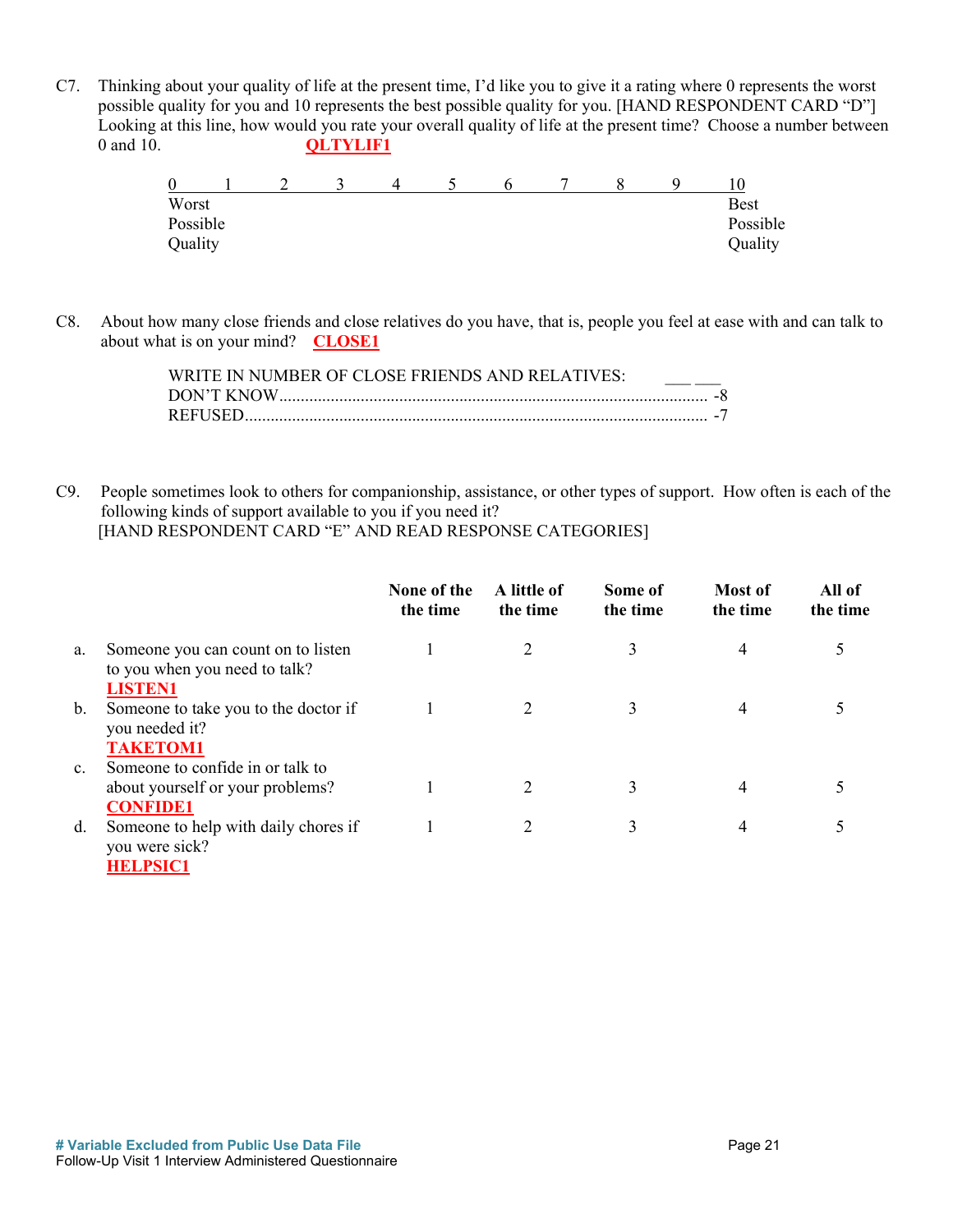C10. I am going to read you a list of ways you might have felt or behaved recently. Please tell me how often you have felt or behaved **this way during the past week**. [HAND RESPONDENT CARD "F" AND READ RESPONSE CATEGORIES]

| * [READ STEM INSTRUCTIONS]<br>During the past week:                                                | <b>Rarely or</b><br>none of the<br>time (less than<br>$1$ DAY) | Some or a<br>little of the<br>time $(1-2)$<br>DAYS) | Occasionally<br>or a moderate<br>amount of the<br>time $(3-4)$<br>DAYS) | Most or all<br>of the time<br>$(5-7$ DAYS) |
|----------------------------------------------------------------------------------------------------|----------------------------------------------------------------|-----------------------------------------------------|-------------------------------------------------------------------------|--------------------------------------------|
| *a. I was bothered by things that usually don't bother me<br><b>BOTHER1</b>                        | 1                                                              | 2                                                   | 3                                                                       | 4                                          |
| *b. I did not feel like eating; my appetite was poor<br><b>APPETIT1</b>                            | 1                                                              | 2                                                   | 3                                                                       | 4                                          |
| *c. I felt that I could not shake off the blues even with<br>help from my friends<br><b>BLUES1</b> | 1                                                              | 2                                                   | 3                                                                       | 4                                          |
| d. I felt that I was just as good as other people<br>GOOD1                                         | 1                                                              | 2                                                   | 3                                                                       | 4                                          |
| e. I had trouble keeping my mind on what I was doing<br><b>KEEPMIN1</b>                            | 1                                                              | 2                                                   | 3                                                                       | 4                                          |
| f. I felt depressed<br><b>DEPRESS1</b>                                                             | 1                                                              | 2                                                   | 3                                                                       | 4                                          |
| *g. I felt that everything I did was an effort<br><b>EFFORT1</b>                                   | 1                                                              | 2                                                   | 3                                                                       | 4                                          |
| h. I felt hopeful about the future<br><b>HOPEFUL1</b>                                              | 1                                                              | 2                                                   | 3                                                                       | 4                                          |
| i. I thought my life had been a failure<br><b>FAILURE1</b>                                         | 1                                                              | 2                                                   | 3                                                                       | 4                                          |
| j. I felt fearful<br><b>FEARFUL1</b>                                                               | 1                                                              | 2                                                   | 3                                                                       | 4                                          |
| *k. My sleep was restless<br><b>RESTLES1</b>                                                       | 1                                                              | 2                                                   | 3                                                                       | 4                                          |
| 1. I was happy<br><b>HAPPY1</b>                                                                    | 1                                                              | 2                                                   | 3                                                                       | 4                                          |
| m. I talked less than usual<br><b>TALKLES1</b>                                                     | 1                                                              | 2                                                   | 3                                                                       | 4                                          |
| n. I felt lonely<br><b>LONELY1</b>                                                                 | 1                                                              | 2                                                   | 3                                                                       | 4                                          |
| *o. People were unfriendly<br><b>UNFRNDL1</b>                                                      | $\mathbf{1}$                                                   |                                                     | 3                                                                       |                                            |
| p. I enjoyed life<br><b>ENJOY1</b>                                                                 | $\mathbf{1}$                                                   | $\overline{2}$                                      | $\overline{\mathbf{3}}$                                                 | 4                                          |
| q. I had crying spells<br><b>CRYING1</b>                                                           | $\mathbf{1}$                                                   | $\overline{2}$                                      | 3                                                                       | 4                                          |
| r. I felt sad<br><b>SAD1</b>                                                                       | 1                                                              | $\overline{c}$                                      | 3                                                                       | 4                                          |
| *s. I felt that people disliked me<br><b>DISLIKE1</b>                                              | 1                                                              | 2                                                   | 3                                                                       | 4                                          |
| t. I could not get going <b>GETGOIN1</b>                                                           | $\mathbf{1}$                                                   | 2                                                   | 3                                                                       | 4                                          |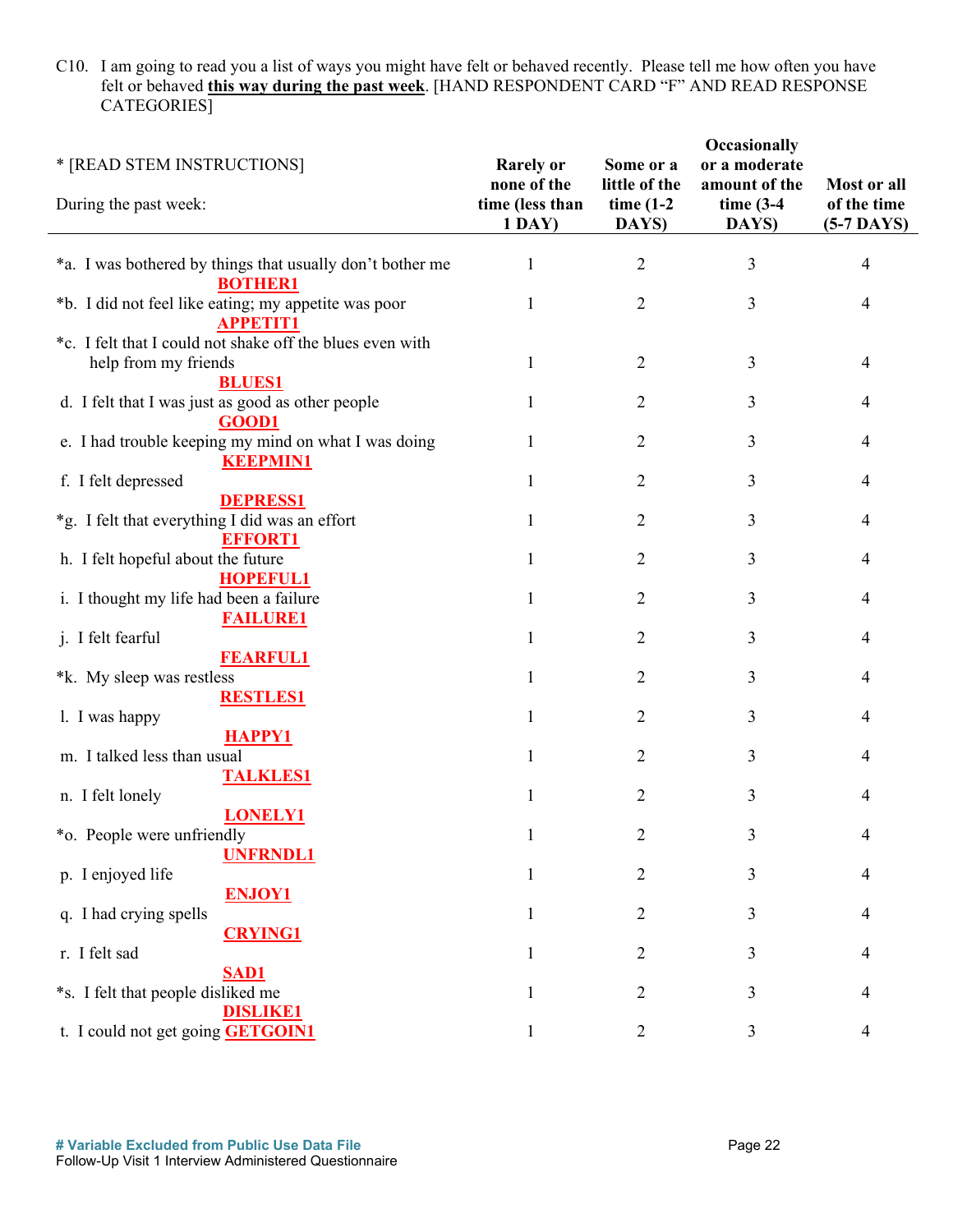### **OCCUPATIONAL QUESTIONS**

These next few questions concern employment. Since many people have more than one job at any given time, we will ask you to tell us about all of your jobs.

D1. Since your last study visit, has there been a change in any of your jobs, that is where you work, the usual hours you worked, or your usual job tasks? **CHNGJOB1**

D2. During the past 2 weeks, did you work at any time at a job or business, including work for pay performed at home? Include unpaid work in the family farm or business. If you were on vacation, or scheduled leave or sick leave, please answer as though you were at your usual job. **JOB1**

a. For each paid job you have had in the last two weeks, what was your job title? #**JOBTIT11**

| $JOB \#1$ |                  |  |
|-----------|------------------|--|
|           | #JOBTIT21        |  |
| $JOB \#2$ |                  |  |
|           | <b>#JOBTIT31</b> |  |
| $JOB \#3$ |                  |  |

b. Briefly, what are your usual job activities? [IF MORE THAN ONE JOB WAS MENTIONED, ASK: Please answer for each job.] **#JOBACT11**

 $JOB #1$ 

**#JOBACT21**

 $\mathcal{L}_\text{max} = \mathcal{L}_\text{max} = \mathcal{L}_\text{max} = \mathcal{L}_\text{max} = \mathcal{L}_\text{max} = \mathcal{L}_\text{max} = \mathcal{L}_\text{max} = \mathcal{L}_\text{max} = \mathcal{L}_\text{max} = \mathcal{L}_\text{max} = \mathcal{L}_\text{max} = \mathcal{L}_\text{max} = \mathcal{L}_\text{max} = \mathcal{L}_\text{max} = \mathcal{L}_\text{max} = \mathcal{L}_\text{max} = \mathcal{L}_\text{max} = \mathcal{L}_\text{max} = \mathcal{$ 

 $JOB \#2$ 

**#JOBACT31**

 $JOB \#3$ 

 $\mathcal{L}_\text{max}$  and  $\mathcal{L}_\text{max}$  and  $\mathcal{L}_\text{max}$  and  $\mathcal{L}_\text{max}$  and  $\mathcal{L}_\text{max}$  and  $\mathcal{L}_\text{max}$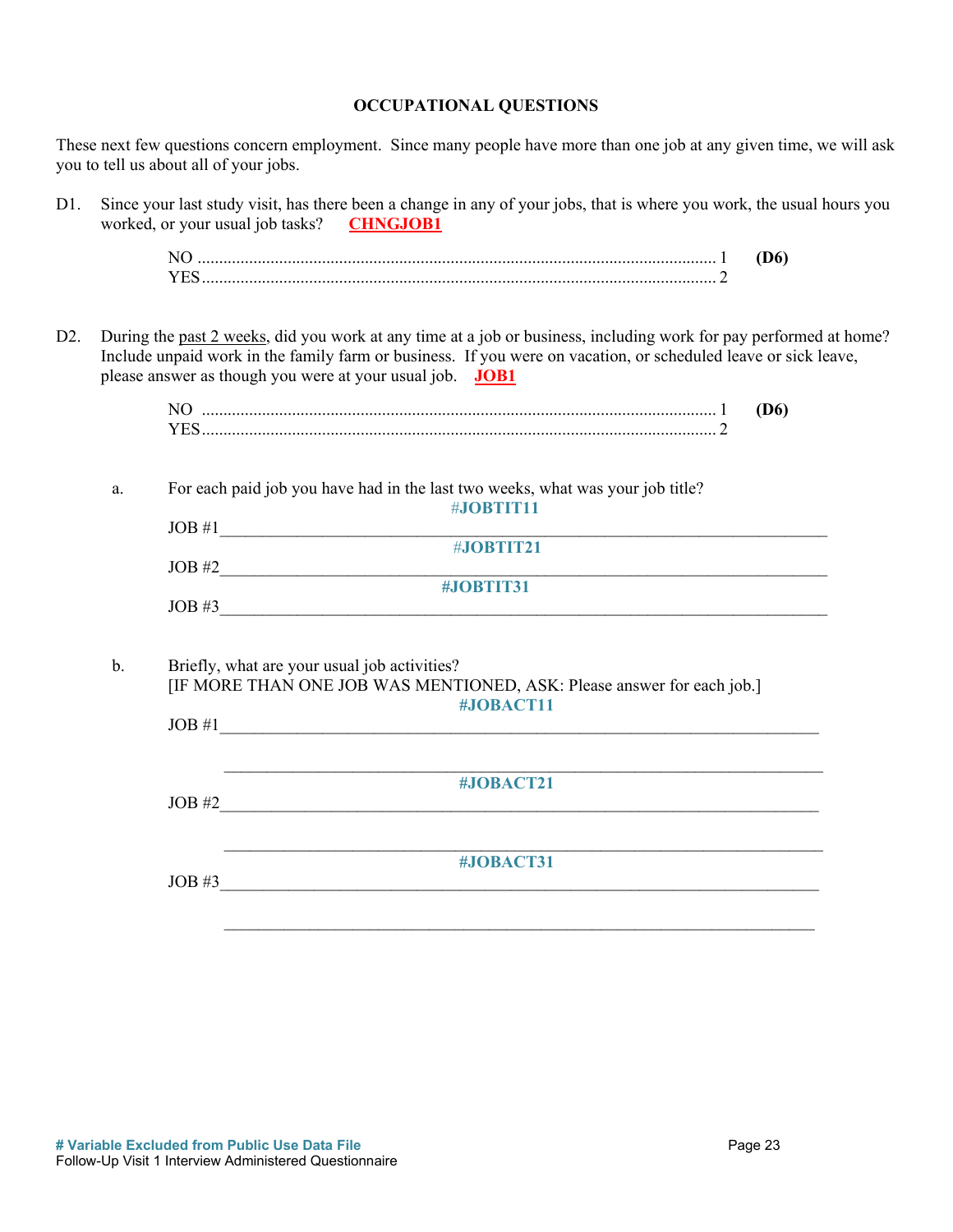### D3. What are your usual hours of work each day?

|                   | <b>STRTIM11--31</b>                               |                    |
|-------------------|---------------------------------------------------|--------------------|
| START TIME:       | A.M. 1. P.M. 2.                                   |                    |
|                   | <b>STPTIM11-31</b>                                |                    |
| <b>STOP TIME:</b> | $A.M. 1.$ P.M. 2.                                 |                    |
|                   |                                                   |                    |
|                   | ROTATING/ALTERNATING (ALTERNATING WEEKLY/MONTHLY) | <b>ROTAT11--31</b> |
|                   |                                                   |                    |
|                   |                                                   |                    |

D4. On average, how many total hours a week do you work, for pay? **HOURSPA1**

D5. What does the company or your part of the company, do or make? (For example, education, health care, automobile manufacturing, state labor department, retail shoe sales.) [IF MORE THAN ONE JOB WAS MENTIONED, ASK: Please answer this for each job.]

|           | <b>NERI USE ONLY</b><br><b>CODE</b> |  |  |  |
|-----------|-------------------------------------|--|--|--|
| $JOB \#1$ | <b>#JBMAKE11</b>                    |  |  |  |
| JOB#2     | <b>#JBMAKE21</b>                    |  |  |  |
| $JOB \#3$ | <b>#JBMAKE31</b>                    |  |  |  |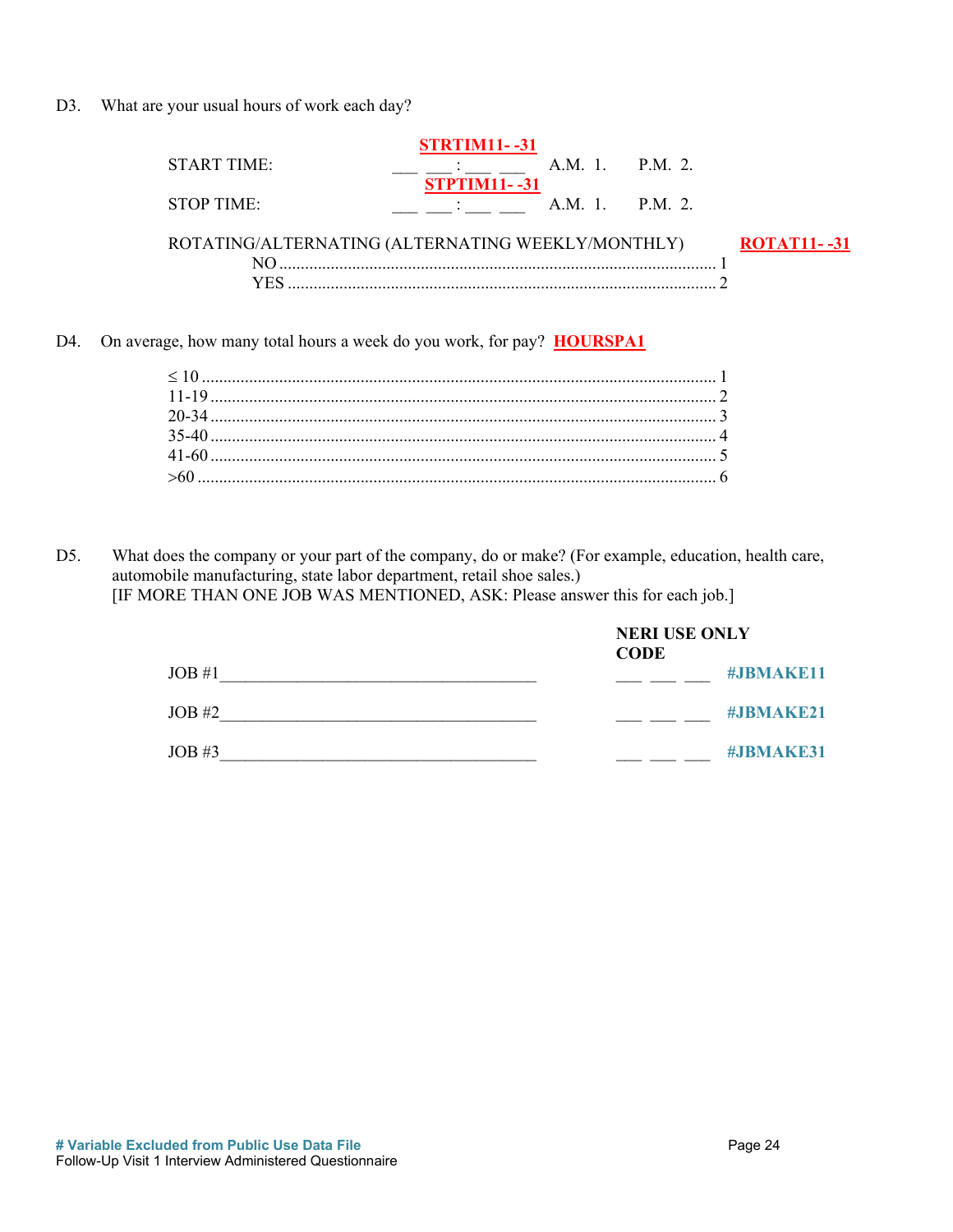D6. Do you do volunteer work? **VOLUNTE1**

NO.......................................................................................................................... 1 **(D7)** YES........................................................................................................................ 2

TYPE OF VOLUNTEER WORK HRS/WK **#TYPVOL11 VLNTHR11** 1. \_\_\_\_\_\_\_\_\_\_\_\_\_\_\_\_\_\_\_\_\_\_\_\_\_\_\_\_\_\_\_\_\_\_\_\_ \_\_\_\_\_  $\frac{1}{\sqrt{2}}$  ,  $\frac{1}{\sqrt{2}}$  ,  $\frac{1}{\sqrt{2}}$  ,  $\frac{1}{\sqrt{2}}$  ,  $\frac{1}{\sqrt{2}}$  ,  $\frac{1}{\sqrt{2}}$  ,  $\frac{1}{\sqrt{2}}$  ,  $\frac{1}{\sqrt{2}}$  ,  $\frac{1}{\sqrt{2}}$  ,  $\frac{1}{\sqrt{2}}$  ,  $\frac{1}{\sqrt{2}}$  ,  $\frac{1}{\sqrt{2}}$  ,  $\frac{1}{\sqrt{2}}$  ,  $\frac{1}{\sqrt{2}}$  ,  $\frac{1}{\sqrt{2}}$  **#TYPVOL21 VLNTHR21** 2. \_\_\_\_\_\_\_\_\_\_\_\_\_\_\_\_\_\_\_\_\_\_\_\_\_\_\_\_\_\_\_\_\_\_\_\_ \_\_\_\_\_  $\mathcal{L}_\text{max}$  , and the set of the set of the set of the set of the set of the set of the set of the set of the set of the set of the set of the set of the set of the set of the set of the set of the set of the set of the **#TYPVOL31 VLNTHR31** 3. <u>\_\_\_\_\_\_\_\_\_\_\_\_\_\_\_\_\_\_\_\_\_\_\_\_\_\_\_\_\_</u>

a. What type of volunteer work do you do? How many hours a week do you spend doing it?

D7. What is your current marital status? Would you say... **MARITAL1**

 $\mathcal{L}_\text{max}$  , and the set of the set of the set of the set of the set of the set of the set of the set of the set of the set of the set of the set of the set of the set of the set of the set of the set of the set of the

### IF A PARTNER OR SPOUSE IS REPORTED (2 OR 4 in D7), ASK D8, OTHERWISE GO TO PAGE 20.

D8. What is/ was your partner or spouse's job title for their primary, usual job or occupation?

#### **NERI USE ONLY CODE**

### D9. What does the company or part of the company, that your spouse or partner works for, do or make? (For example, education, health care, automobile manufacturing, state labor department, retail shoe sales.)

\_\_\_\_\_\_\_\_\_\_\_\_\_\_\_\_\_\_\_\_\_\_\_\_\_\_\_\_\_\_\_\_\_\_\_\_\_ \_\_\_ \_\_\_ \_\_\_

### **NERI USE ONLY CODE**

 **#PRTNRMA1**

**#PARTNJO1**

 $\_$  ,  $\_$  ,  $\_$  ,  $\_$  ,  $\_$  ,  $\_$  ,  $\_$  ,  $\_$  ,  $\_$  ,  $\_$  ,  $\_$  ,  $\_$  ,  $\_$  ,  $\_$  ,  $\_$  ,  $\_$  ,  $\_$  ,  $\_$  ,  $\_$  ,  $\_$  ,  $\_$  ,  $\_$  ,  $\_$  ,  $\_$  ,  $\_$  ,  $\_$  ,  $\_$  ,  $\_$  ,  $\_$  ,  $\_$  ,  $\_$  ,  $\_$  ,  $\_$  ,  $\_$  ,  $\_$  ,  $\_$  ,  $\_$  ,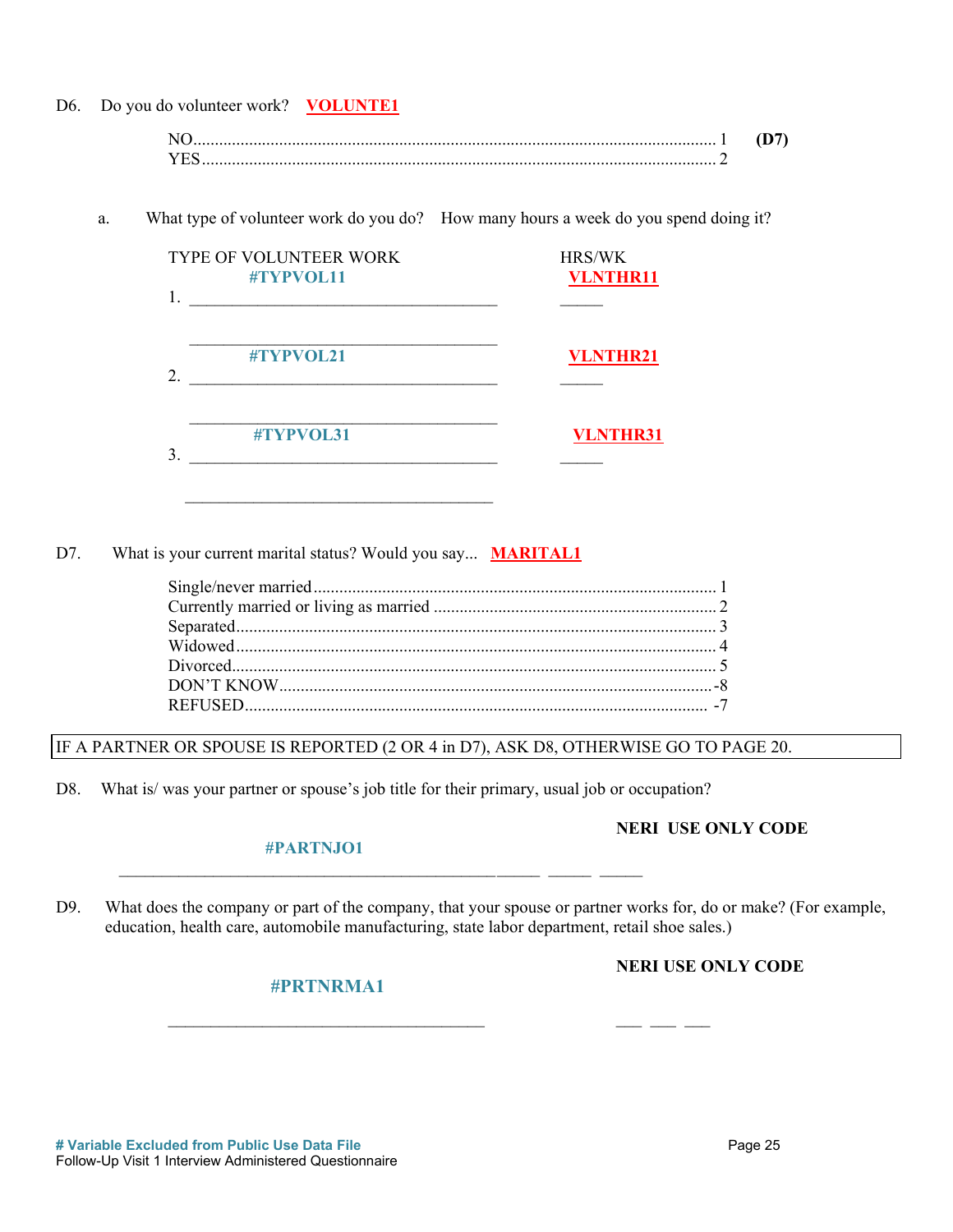Now I am going to ask you some questions about your heritage. In order to help us interpret the information we gather from the study more accurately, it is important that we understand how your ethnic/cultural background or heritage might affect your life experiences, health and health practices. The following set of questions will help us in this effort.

| E1. |             | Were you born in the United States?                                                                                                                                                                  | <b>BORNUS1</b>   |                 |
|-----|-------------|------------------------------------------------------------------------------------------------------------------------------------------------------------------------------------------------------|------------------|-----------------|
|     |             |                                                                                                                                                                                                      |                  |                 |
|     |             |                                                                                                                                                                                                      |                  | (E2)            |
|     | a.          | Where were you born?                                                                                                                                                                                 | <b>#WHERBRN1</b> |                 |
|     | b.          | How old were you when you moved to the United States?                                                                                                                                                | <b>OLDMOVE1</b>  |                 |
|     |             | $\frac{1}{2}$ YEARS                                                                                                                                                                                  |                  |                 |
| E2. |             | In what country was your mother born?                                                                                                                                                                | #MOMBORN1        |                 |
|     |             |                                                                                                                                                                                                      |                  |                 |
| E3. |             | In what country was your father born?                                                                                                                                                                | <b>#DADBORN1</b> |                 |
|     |             | SPECIFY:                                                                                                                                                                                             |                  |                 |
|     |             | IF RESPONDENT WAS BORN OUTSIDE THE U.S. (E1. IS NO), ASK E4, OTHERWISE GO TO E5.                                                                                                                     |                  |                 |
|     |             |                                                                                                                                                                                                      |                  |                 |
| E4. |             | How frequently do you have contact with your home country where you were raised or spent the significant part of<br>your youth? [HAND RESPONDENT CARD "G" AND READ RESPONSE CATEGORIES] CONTCT11     |                  |                 |
|     |             |                                                                                                                                                                                                      |                  | <b>(E6)</b>     |
|     |             |                                                                                                                                                                                                      |                  | <b>(E6)</b>     |
|     |             |                                                                                                                                                                                                      |                  | <b>(E6)</b>     |
|     |             |                                                                                                                                                                                                      |                  | (E6)            |
|     |             |                                                                                                                                                                                                      |                  | <b>(E6)</b>     |
|     |             |                                                                                                                                                                                                      |                  | (E7)            |
| E5. | CATEGORIES] | How frequently do you have contact with the geographic region of the United States where you were raised or<br>spent the significant part of your youth? [HAND RESPONDENT CARD "H" AND READ RESPONSE |                  |                 |
|     |             |                                                                                                                                                                                                      |                  | <b>CONTCT21</b> |
|     |             |                                                                                                                                                                                                      |                  |                 |
|     |             |                                                                                                                                                                                                      |                  |                 |
|     |             |                                                                                                                                                                                                      |                  |                 |
|     |             |                                                                                                                                                                                                      |                  |                 |
|     |             |                                                                                                                                                                                                      |                  |                 |
|     |             |                                                                                                                                                                                                      |                  | (E7)            |
|     |             |                                                                                                                                                                                                      |                  | (E7)            |
|     |             |                                                                                                                                                                                                      |                  | (E7)            |

 $\textcircled{e}$  Response 8 to question E5 was only asked on the 9/15/1997 version of the interview.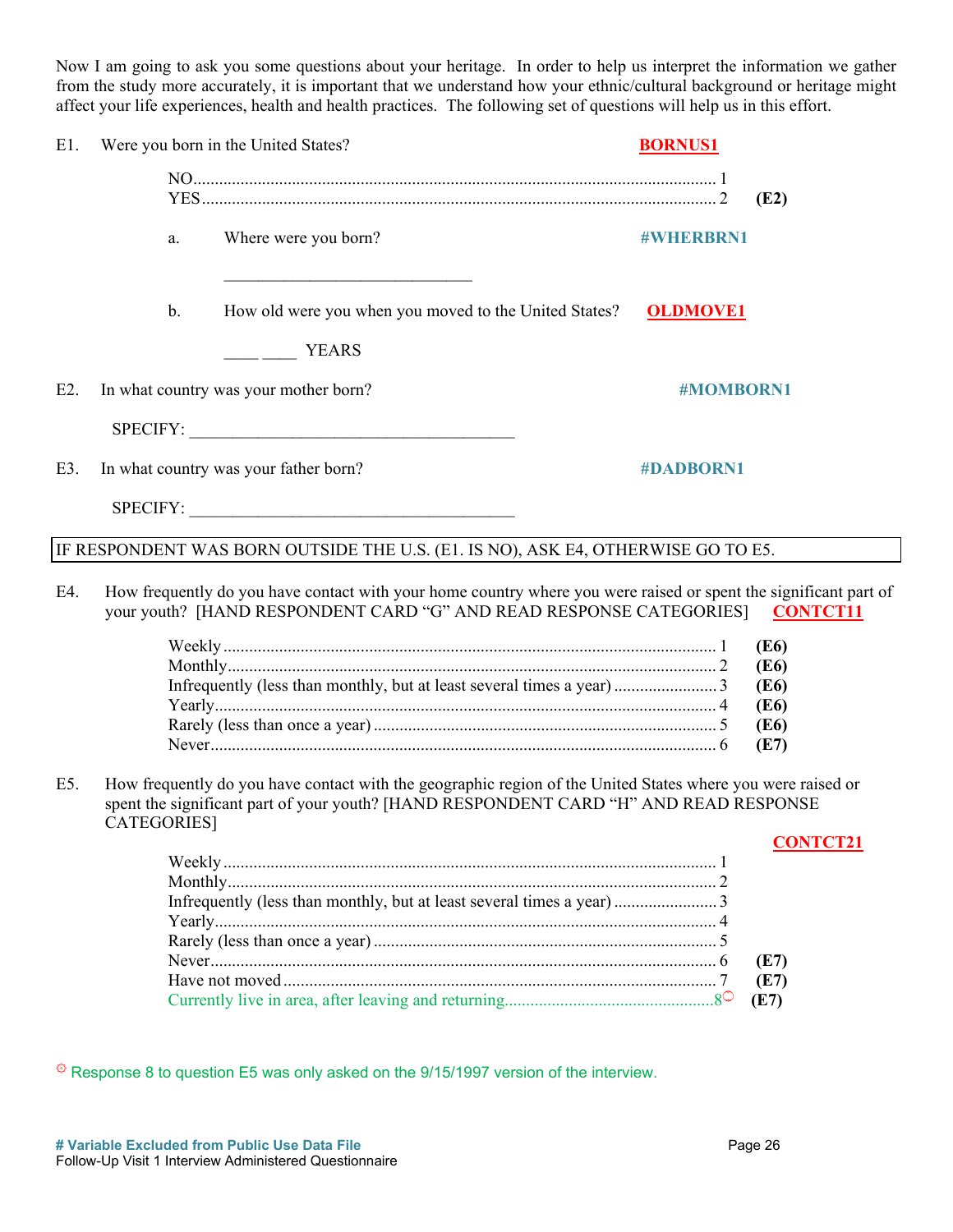E6. What is the usual type of contact you have with friends or family back home?

|             |                 | NO. | YES |                  |
|-------------|-----------------|-----|-----|------------------|
| a.          | Phone?          |     |     | <b>FRNDPHO1</b>  |
| $b_{1}$     | You visit them? |     |     | <b>YOUVISI1</b>  |
| c.          | They visit you? |     |     | <b>THEYVIS1</b>  |
| $d_{\cdot}$ | Any other?      |     |     | <b>FRNDOTH1</b>  |
|             | <b>SPECIFY:</b> |     |     | <b>#FRNDSPE1</b> |

E7. How frequently does your daily life involve contact with your primary ethnic group ( e. g. ethnic group activities or organizations, newsletter, meetings, social functions, or neighborhood involvement)?<br>[HAND RESPONDENT GARD #1] AND READ RESPONSE GATEGORIES]

| [HAND RESPONDENT CARD "I" AND READ RESPONSE CATEGORIES] | <b>CONTETH1</b> |
|---------------------------------------------------------|-----------------|
|                                                         |                 |
|                                                         |                 |
|                                                         |                 |
|                                                         |                 |
|                                                         |                 |
|                                                         |                 |
|                                                         |                 |

E8. Approximately what percentage of your neighborhood is of your same primary ethnic group (excluding your immediate family)? **NGHBRET1** 

E9. Approximately what percentage of your workplace or volunteer activity or organization is comprised of members of your primary ethnic group? **ETHNWOR1**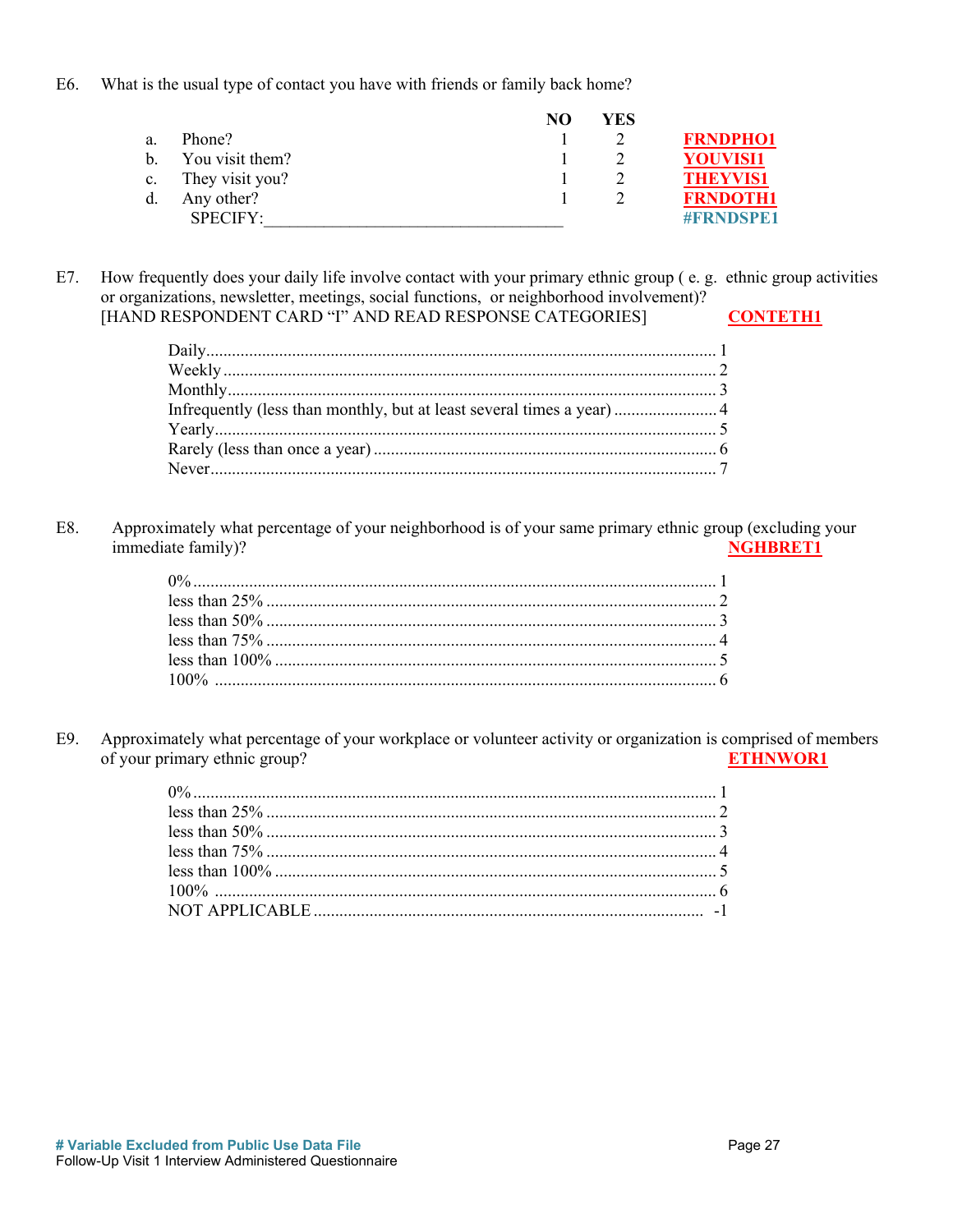E10. [HAND RESPONDENT CARD 'J'.] Looking at this scale, where 1 represents completely and 10 represents not at all, how much does your ethnicity or cultural background affect your daily life? [CIRCLE ONE NUMBER] **CULTRLI1**

> 1 2 3 4 5 6 7 8 9 10 Completely Not at all

E11. [HAND RESPONDENT CARD 'K'.] Looking at this scale, where 1 represents totally and 10 represents not relevant at all, how much is your cultural background a part of your sense of who you are?<br>[CIRCLE ONE NUMBER] **CLRTLSN1** [CIRCLE ONE NUMBER]

| $\mathbf{r}$<br>Totally |  |  |  |  | Not relevant at all |
|-------------------------|--|--|--|--|---------------------|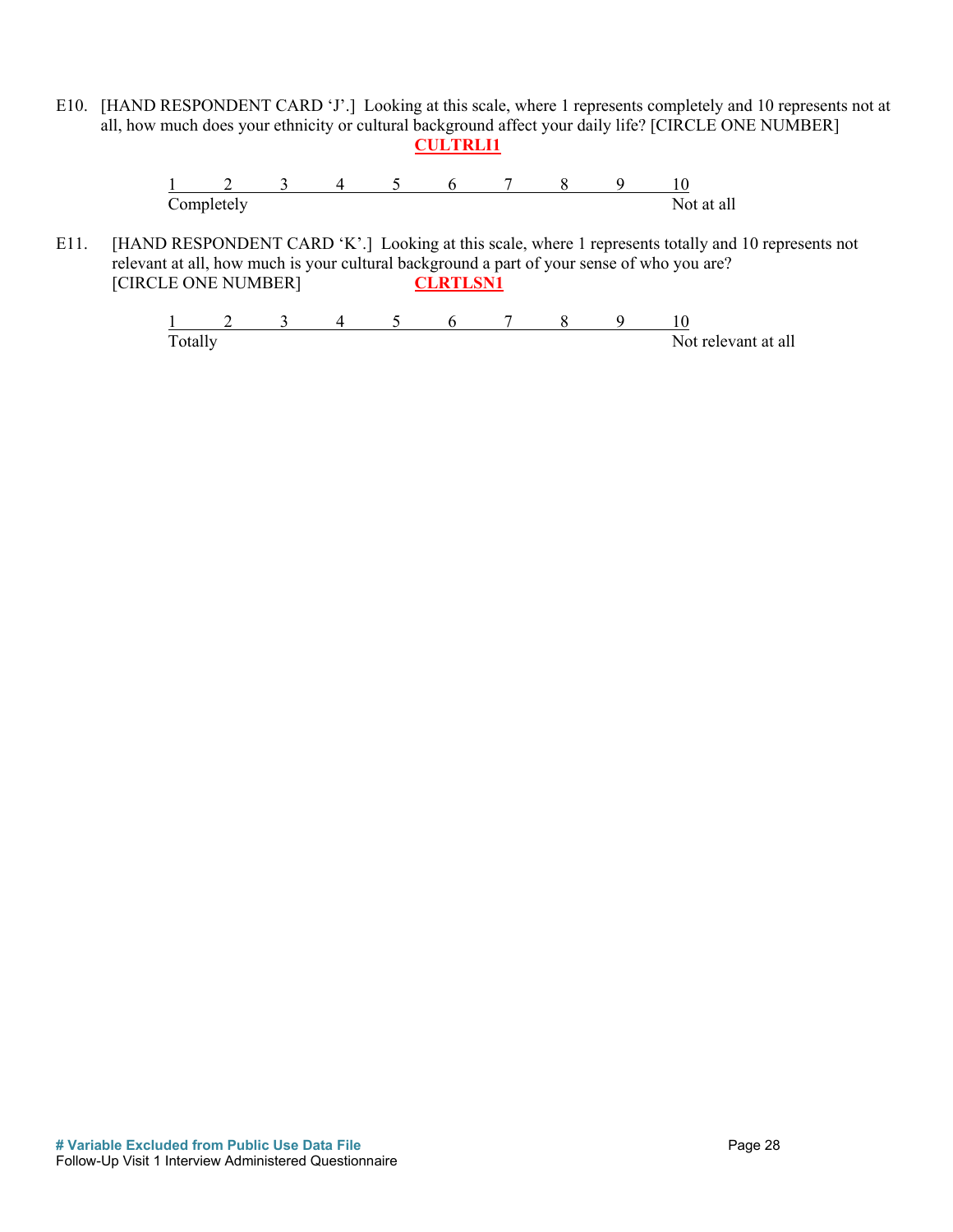We have a few final questions for you concerning your household.

| F1. Other than yourself, is there anyone else living in your household? <b>HOUSEHL1</b> |       |
|-----------------------------------------------------------------------------------------|-------|
|                                                                                         | (END) |
|                                                                                         |       |
|                                                                                         | (END) |

F2. Please tell me their relationship to you, their gender, and their age. **FAMNUM1**<sup> $\sim$ </sup>

| $\mathbf{a}$ .<br><b>RELATIONSHIP TO YOURSELF SEX</b> | $\mathbf{b}$ .         | $\mathbf{c}$ .<br>AGE |  |
|-------------------------------------------------------|------------------------|-----------------------|--|
|                                                       |                        |                       |  |
| 1.                                                    |                        |                       |  |
| <b>#RELAT11</b>                                       |                        | $\#$ SEX11 $\#$ AGE11 |  |
| 2. $\qquad \qquad$<br><b>#RELAT21</b>                 | <b>#SEX21 #AGE21</b>   |                       |  |
| 3.                                                    |                        |                       |  |
| <b>#RELAT31</b><br>4. $\qquad \qquad$                 | <b>#SEX31 #AGE31</b>   |                       |  |
| <b>#RELAT41</b>                                       |                        | $\#$ SEX41 $\#$ AGE41 |  |
| 5.<br><b>#RELAT51</b>                                 |                        | #SEX51 #AGE51         |  |
| 6.                                                    |                        |                       |  |
| <b>#RELAT61</b>                                       |                        | #SEX61 #AGE61         |  |
| 7.<br><b>#RELAT71</b>                                 | #SEX71 #AGE71          |                       |  |
| 8.                                                    |                        |                       |  |
| <b>#RELAT81</b>                                       | #SEX81 #AGE81          |                       |  |
| 9.<br><b>#RELAT91</b>                                 |                        | #SEX91 #AGE91         |  |
| 10.                                                   |                        |                       |  |
| <b>#RELAT101</b>                                      |                        | #SEX101 #AGE101       |  |
| 11.<br><b>#RELAT111</b>                               | <b>#SEX111</b> #AGE111 |                       |  |
| 12. $\qquad \qquad$                                   |                        |                       |  |
| <b>#RELAT121</b>                                      |                        | #SEX121 #AGE121       |  |

### **Thank you. This ends this portion of the interview**

~F.2. Household composition has been condensed into variable FAMNUM1, representing total number of persons living in the household (including the participant).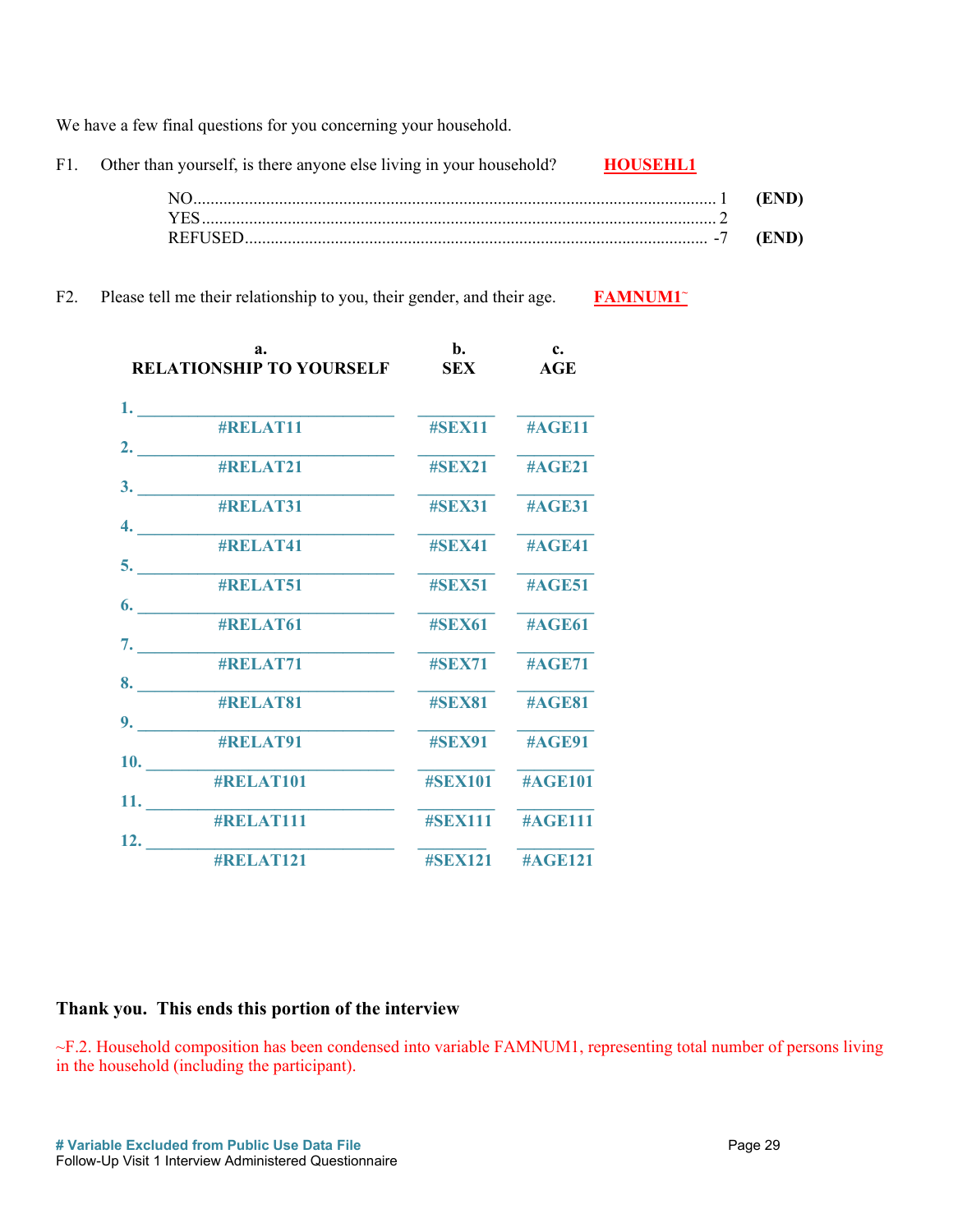### **ADDITIONAL QUESTIONS FROM THE 09/15/1997 FORM VERSION**

The following questions were only on the 09/15/1997 form version:

1580 participants answered this question at visit 1:

C4. Which of the following best describes your menstrual periods since your last study visit? Have they: [HAND RESPONDENT CARD "C4"] **DESCPER1**

### 1626 participants answered this question at visit 1:

C10. I would now like to ask you about your feelings over the past two weeks. Tell me how often you have felt or thought this way. [HAND RESPONDENT CARD "C10" AND READ RESPONSE CATEGORIES]

|                | *[READ STEM INSTRUCTIONS]                                                                            | <b>Never</b> | <b>Almost</b><br><b>Never</b> | <b>Sometimes</b> | <b>Fairly</b><br><b>Often</b> | <b>Very</b><br><b>Often</b> |  |
|----------------|------------------------------------------------------------------------------------------------------|--------------|-------------------------------|------------------|-------------------------------|-----------------------------|--|
|                | In the past two weeks you have:                                                                      |              |                               |                  |                               |                             |  |
| $a^*a$ .       | Felt unable to control important things in your<br><b>CONTROL1</b><br>life?                          |              |                               | 3                | 4                             |                             |  |
| $*b$ .         | Felt confident about your ability to handle your<br><b>ABILITY1</b><br>personal problems?            |              | 2                             | 3                | 4                             |                             |  |
| $\mathbf{c}$ . | Felt that things were going your way?<br><b>YOURWAY1</b>                                             |              |                               | 3                | 4                             |                             |  |
| $d_{\cdot}$    | <b>Felt difficulties were piling so high that you could:</b><br>not overcome them?<br><b>PILING1</b> |              |                               | 3                | 4                             |                             |  |

Question E5 had another response (response 8) added in the 09/15/1997 version of the form:

E5. How frequently do you have contact with the geographic region of the United States where you were raised or spent the significant part of your youth? [HAND RESPONDENT CARD "H" AND READ RESPONSE CATEGORIES]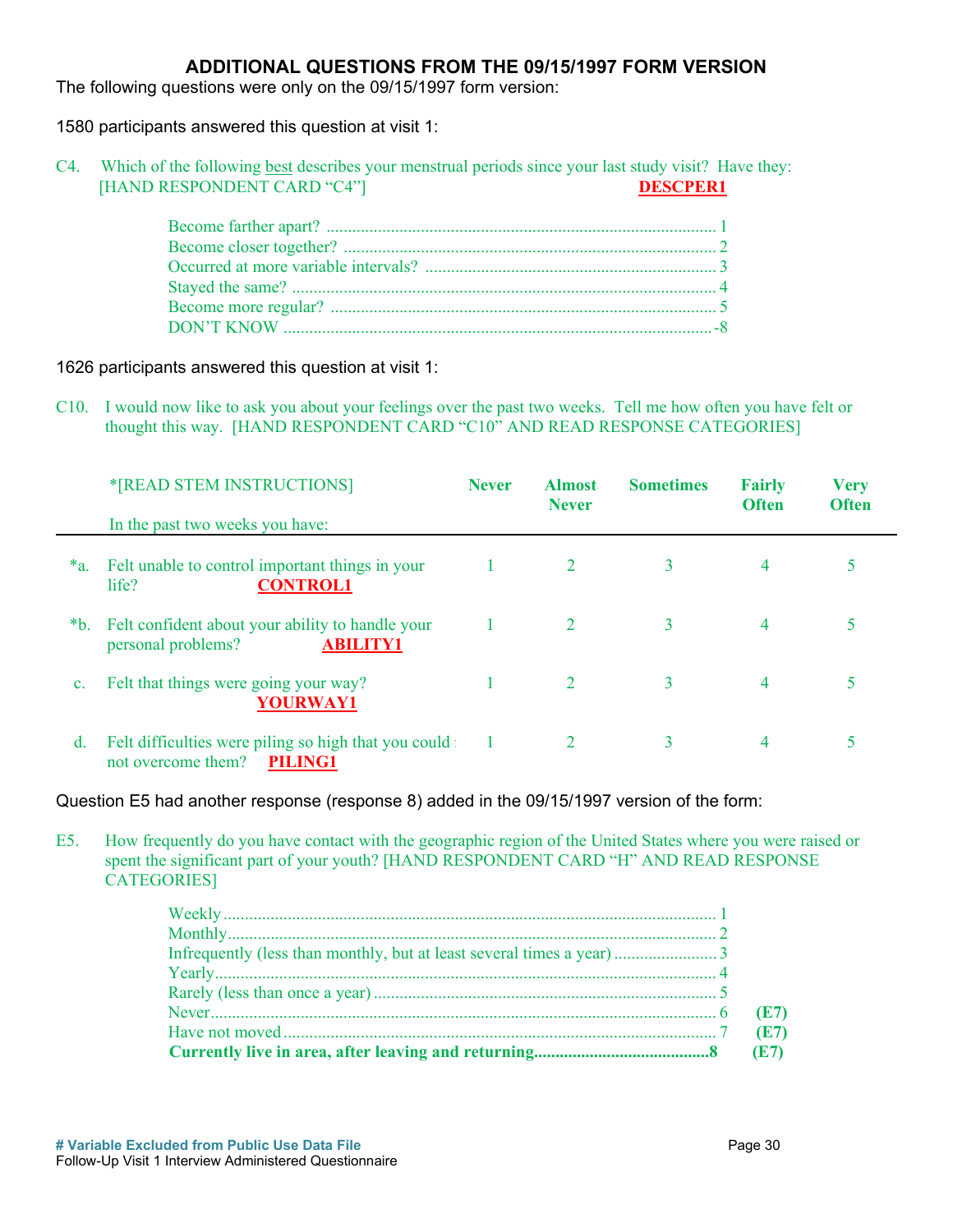### **ADDITIONAL VARIABLE TRACKING OSTEOPOROSIS**

The question below was not asked, but was created from the medication text fields in the other prescription medication question when a participant indicated they took a drug for osteoporosis. One participant answered yes to this question.

**NO YES**

Medications to prevent or treat osteoporosis (brittle or thinning bones such as Fosamax, Didronel, Evista, Miacalcin, Rocaltrol)? **OSTEPR11** 1 2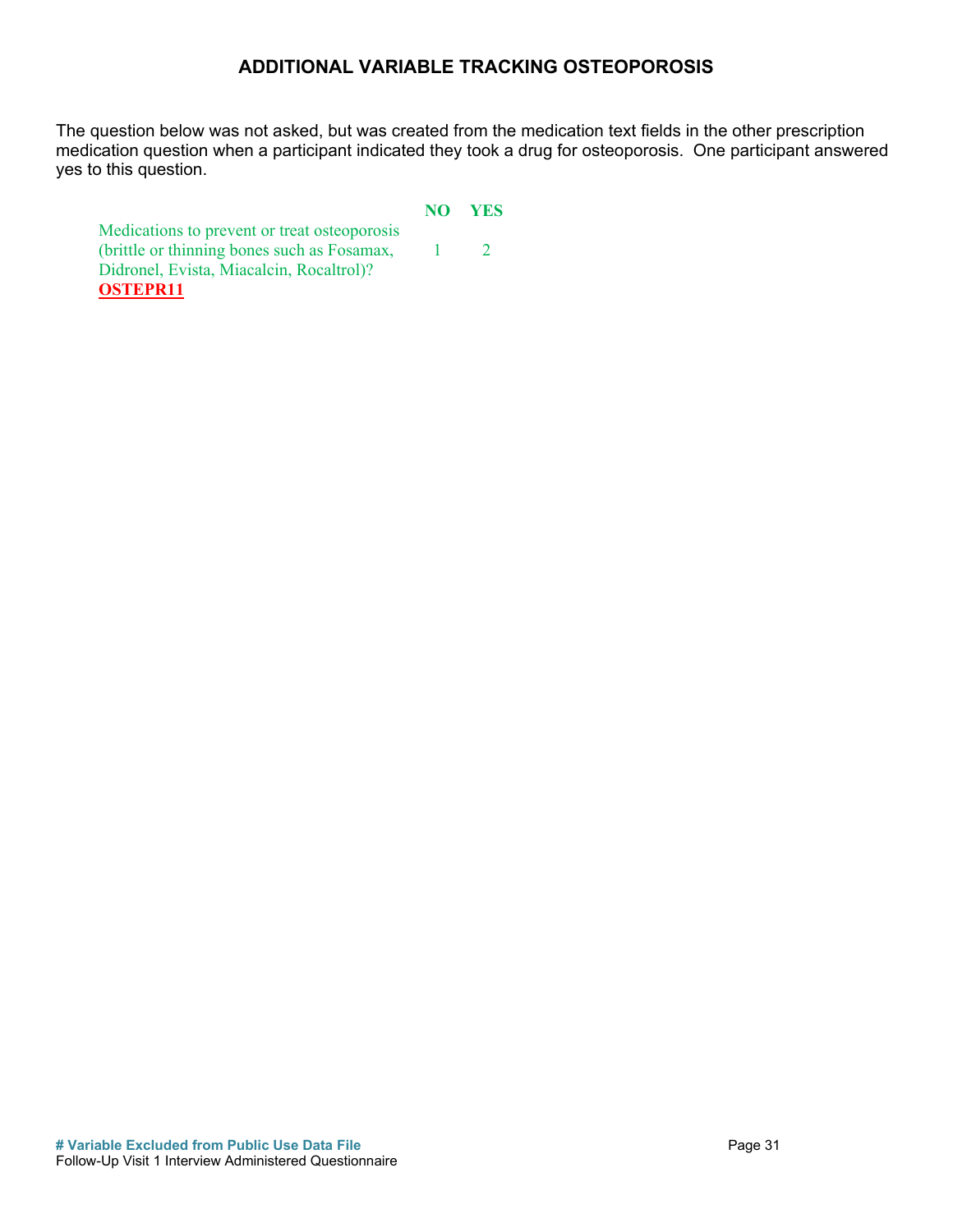### **Study of Women's Health Across the Nation**

### **SELF-ADMINISTERED QUESTIONNAIRE PART A**

### **ANNUAL FOLLOW-UP**

### **SECTION A. GENERAL INFORMATION**

|     | AFFIX ID LABEL HERE<br>A1. RESPONDENT ID:                                                                                                                                                        | <b>ARCHID</b>               |
|-----|--------------------------------------------------------------------------------------------------------------------------------------------------------------------------------------------------|-----------------------------|
|     | A2. SWAN STUDY VISIT #                                                                                                                                                                           | #VISIT                      |
|     | A3. FORM VERSION: $\frac{0}{M}$ $\frac{2}{M}$ $\frac{1}{D}$ $\frac{0}{D}$ $\frac{1}{Y}$ $\frac{9}{Y}$ $\frac{9}{Y}$ $\frac{7}{Y}$                                                                | #FORM V                     |
|     | A4. DATE FORM COMPLETED:<br>$\frac{1}{M} \frac{1}{M} \frac{1}{D} \frac{1}{D} \frac{1}{N} \frac{1}{N} \frac{1}{N} \frac{1}{N}$                                                                    | <b>SAADAY1</b> <sup>†</sup> |
|     | A5. INTERVIEWER'S INITIALS:                                                                                                                                                                      | <b>#INITS</b>               |
|     | A6. RESPONDENT'S DOB:<br>$\frac{1}{\sqrt{M}} \frac{1}{\sqrt{M}} \frac{1}{\sqrt{M}} \frac{1}{\sqrt{M}} \frac{1}{\sqrt{M}} \frac{1}{\sqrt{M}} \frac{1}{\sqrt{M}}$<br><b>VERIFY WITH RESPONDENT</b> | #DOB                        |
| A7. | <b>COMPLETED IN:</b>                                                                                                                                                                             | <b>#LOCATION</b>            |
|     |                                                                                                                                                                                                  |                             |
| A8. | <b>INTERVIEW LANGUAGE:</b>                                                                                                                                                                       | <b>LANGSAA1</b>             |
|     | <b>SPANISH</b>                                                                                                                                                                                   |                             |
| A9. | INTERVIEWER-ADMINISTERED?                                                                                                                                                                        | #INTADMI1                   |
|     |                                                                                                                                                                                                  |                             |

**†** This date is given in days since the initial baseline interview, which is day zero.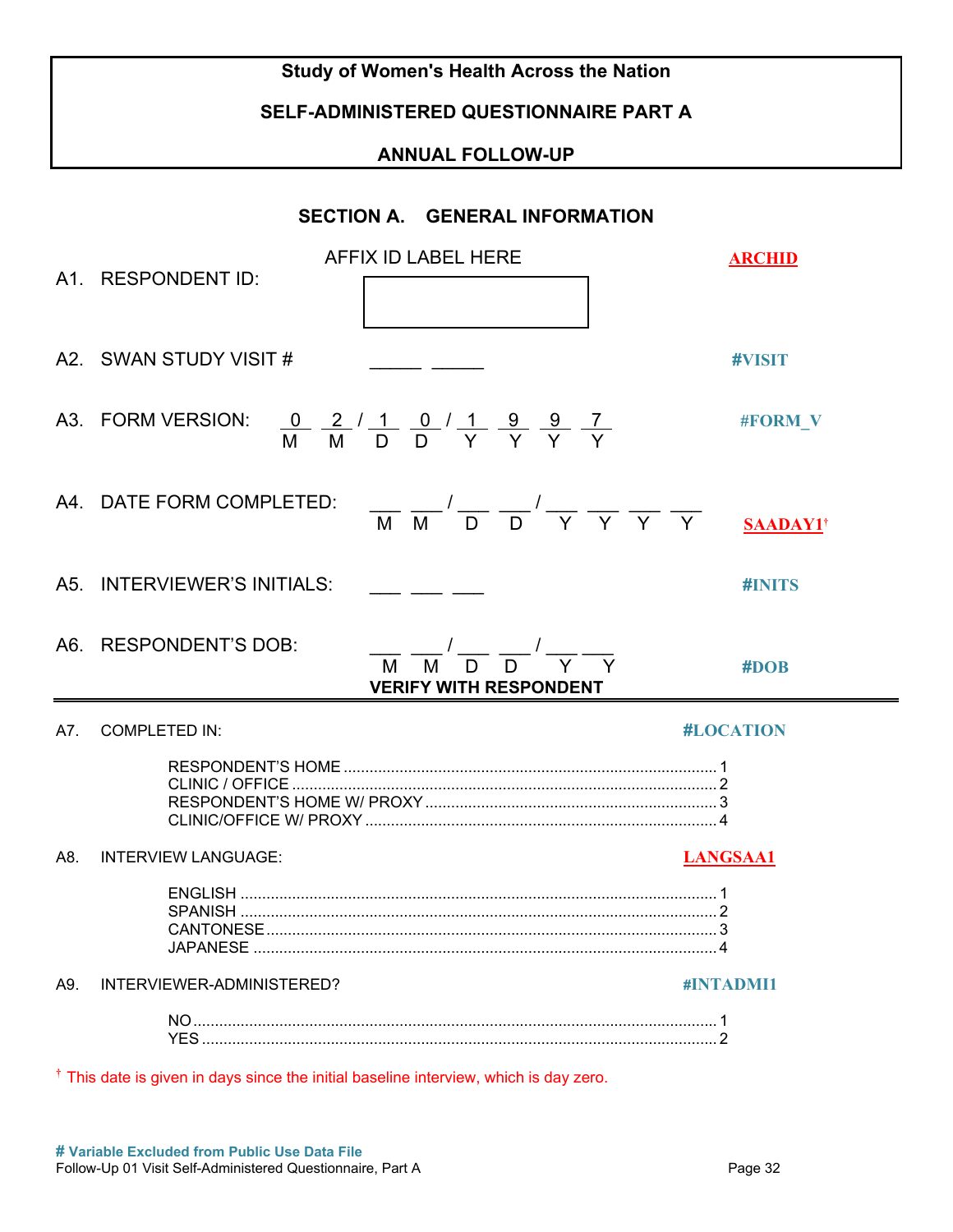We have some questions that we are asking you to complete on your own. If anything is unclear to you, please feel free to ask questions. Study representatives are available and happy to help you. Please take as much time as you need with each question. It is very important to us that you complete the entire questionnaire. Please find the most appropriate response to each question and circle the number for the answer you choose.

Thank you for your participation in this important study.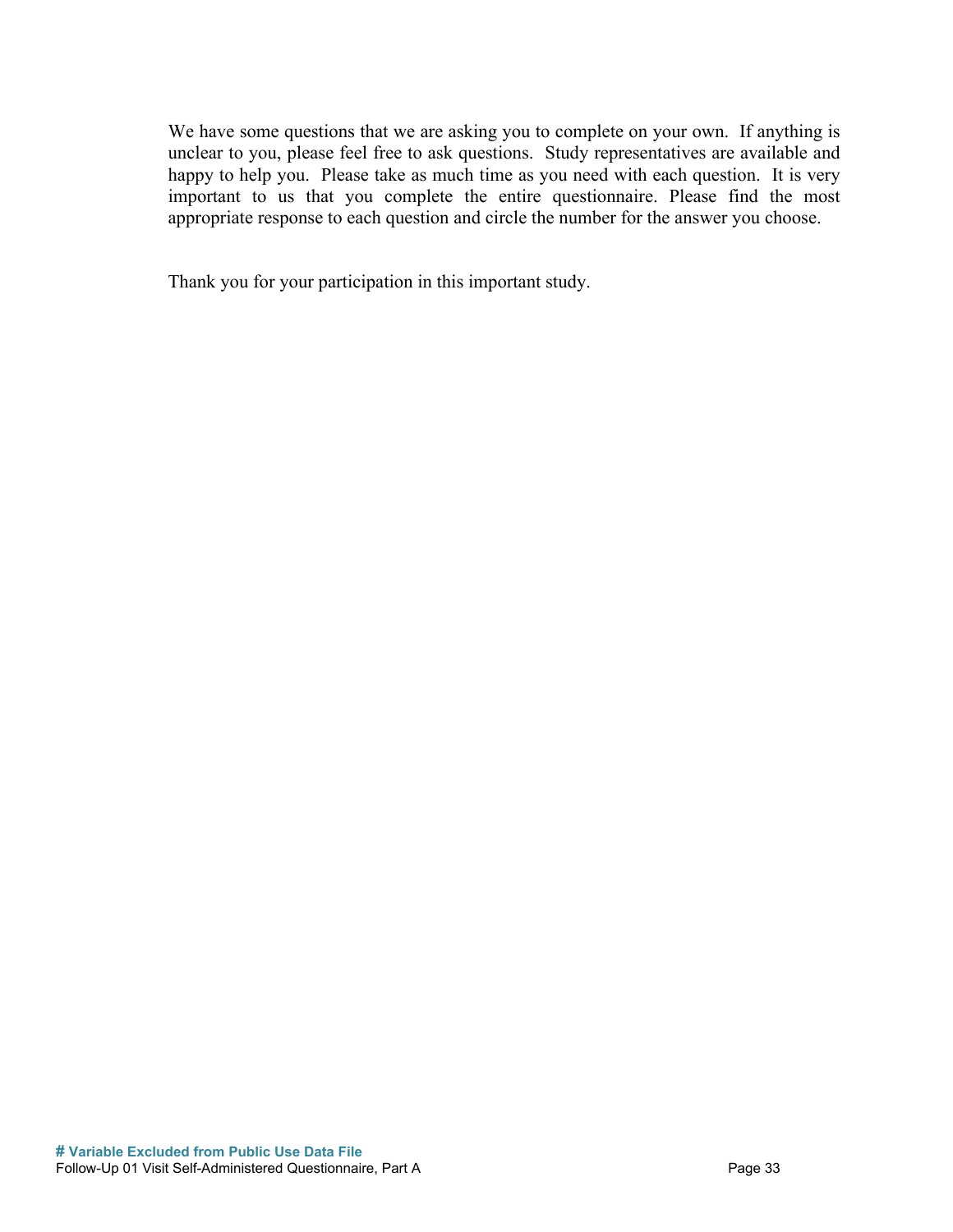We are interested in learning more about women's health during their 40's and 50's. This first set of questions ask about your health and use of health care.

B1. In general, would you say your health is excellent, very good, good, fair or poor? (PLEASE CIRCLE ONE RESPONSE.) **OVERHLT1**

B2. Since your last study visit, how many different times did you stay in the hospital overnight or longer?

- $HOSPSTA1$
- B3. Since your last study visit, about how many times did you see or talk to a doctor, nurse practitioner or other health care provider, regarding your own health? (Do not count health care providers that you have seen during a visit for this study.)
	- \_\_\_ \_\_\_ # TIMES **MDTALK1**

Since your last study visit, have you had: (PLEASE CIRCLE 1 FOR NO OR 2 FOR YES FOR EACH QUESTION.)

|            |                                                                                                                                   | NO | YES. |
|------------|-----------------------------------------------------------------------------------------------------------------------------------|----|------|
| B4.        | A Pap Smear (a routine medical test in which the doctor examines the<br>$cervix$ ?<br><b>PAPSMEA1</b>                             |    |      |
| B5.        | A breast physical examination (a doctor or medical assistant feels for<br>lumps in the breast)?<br><b>BRSTEXA1</b>                |    |      |
| <b>B6.</b> | A mammogram (an x-ray taken only of the breast by a machine that<br>presses the breast against a glass plate)?<br><b>MAMOGRA1</b> |    |      |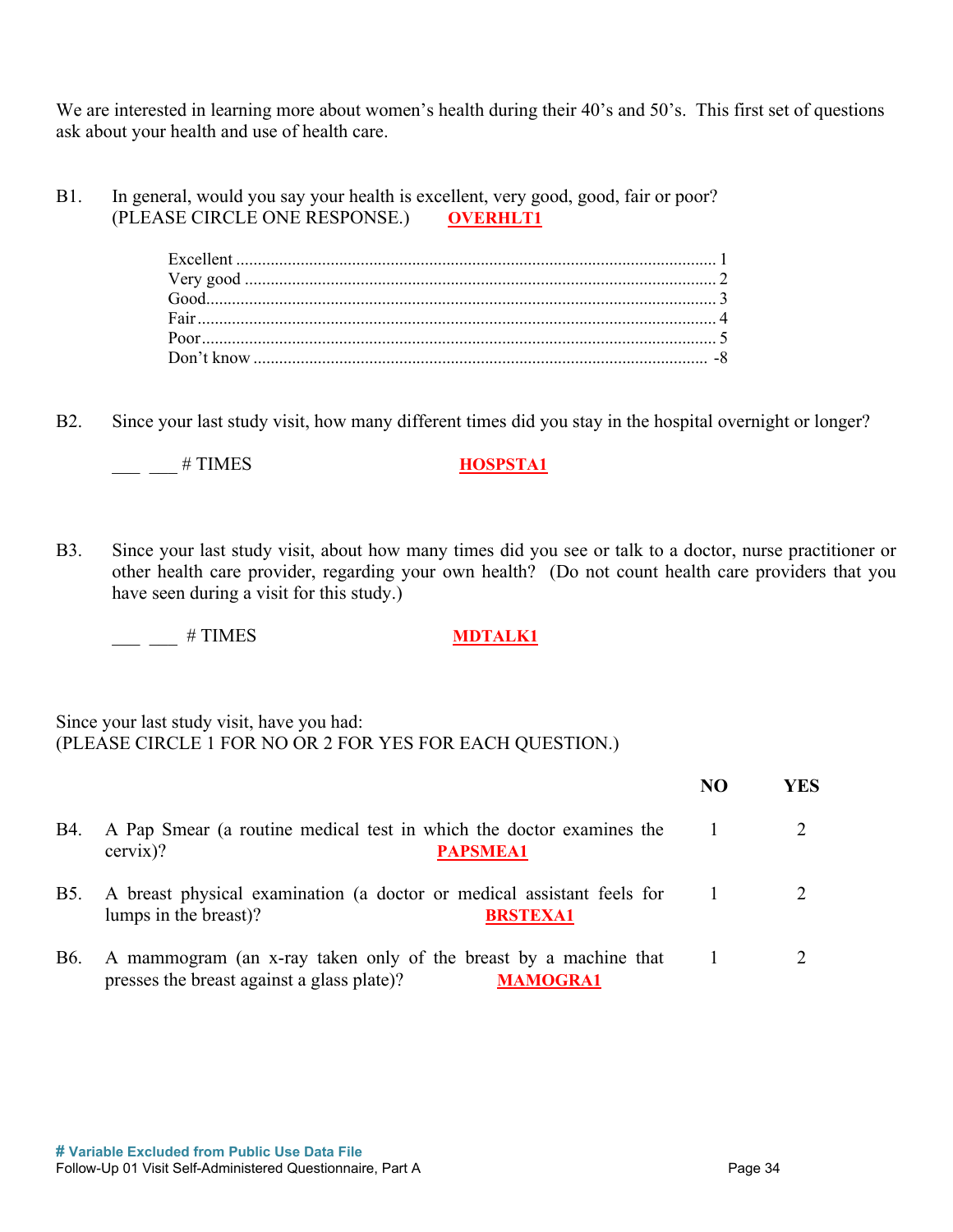B7. Since your last study visit, are there any health services that you needed but did not receive?

### **HLTHSER1**

| N. | <b>GO TO B8</b> |
|----|-----------------|
|    | (GO TO B7a)     |

### IF YES:

| $B7a$ . | What kind of health services? #HLTHSV11 <b>HLSCAT11</b> *                                                                 |                                 |
|---------|---------------------------------------------------------------------------------------------------------------------------|---------------------------------|
|         |                                                                                                                           |                                 |
|         |                                                                                                                           | #HLTHSV21 HLSCAT21 <sup>¥</sup> |
|         | 2. $\overline{\phantom{a}}$                                                                                               |                                 |
|         |                                                                                                                           | #HLTHSV31 HLSCAT31 <sup>¥</sup> |
|         | $\frac{3}{2}$                                                                                                             |                                 |
|         |                                                                                                                           |                                 |
| B7b.    | What is the <b>primary</b> reason for not receiving these health services?<br>(PLEASE CIRCLE ONLY ONE RESPONSE.) PRIMREA1 |                                 |
|         |                                                                                                                           |                                 |
|         |                                                                                                                           |                                 |
|         |                                                                                                                           |                                 |
|         |                                                                                                                           |                                 |
|         |                                                                                                                           |                                 |
|         |                                                                                                                           |                                 |

¥ Health services specify fields have been categorized as variables: HLSCAT11, HLSCAT21, HLSCAT31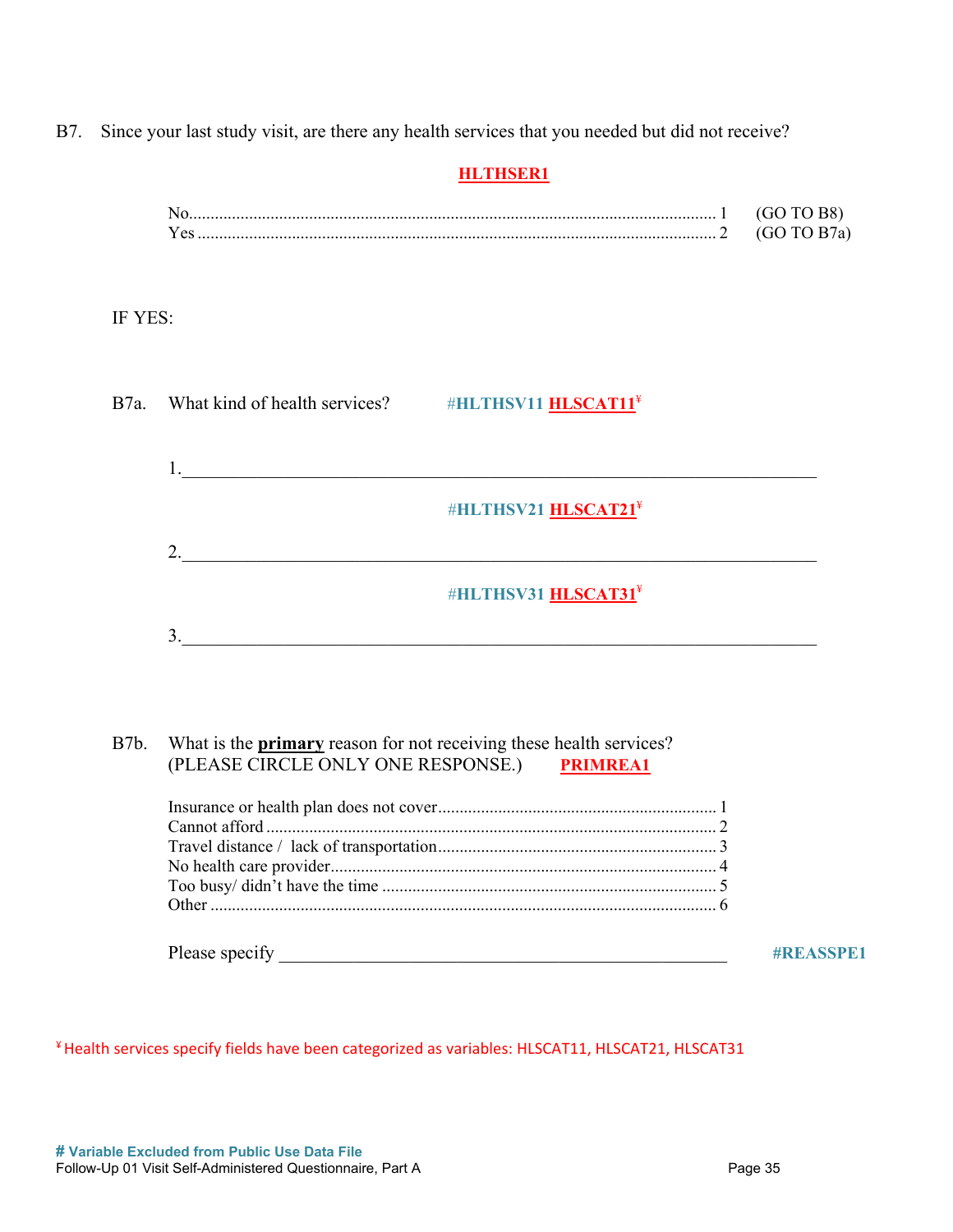B8. Since your last study visit, have you smoked cigarettes regularly (at least one cigarette a day)? **SMOKERE1** No........................................................................................................................... 1 (GO TO B9) Yes......................................................................................................................... 2 (GO TO B8a)

B8a. IF YES: How many cigarettes, on average, do you smoke per day now? (If NONE, please indicate with a (0) zero and answer B8b.)

\_\_\_\_\_\_\_\_ CIGARETTES PER DAY **AVCIGDA1**

B8b. IF NONE, (You stopped smoking), What was the last month you smoked?

\_\_\_\_\_\_\_\_\_ MONTH **#LASTSMO1**

If you are a smoker, please do not include yourself when answering question B9, B9a-b.

B9. Since your last study visit, how many other members of your household have smoked tobacco, inside the house (at least 1 cigarette, cigar or pipe bowl per day)?

# PERSONS (IF ZERO, GO TO B10) **HHMEMSM1** 

B9a. **During the past 7 days**, how many days were you exposed to tobacco smoke in your home?

\_\_\_\_\_\_\_# DAYS (IF 0 DAYS, GO TO B10) **HOMEXPD1**

B9b. **Over the past 7 days**, when you were exposed to tobacco smoke in your home, how many hours were you exposed during a typical day?

**All 2000 EXAMPLE 2000 EXAMPLE 2000 EXAMPLE 2000 EXAMPLE 2000 EXAMPLE 2000 EXAMPLE 2000 EXAMPLE 2000**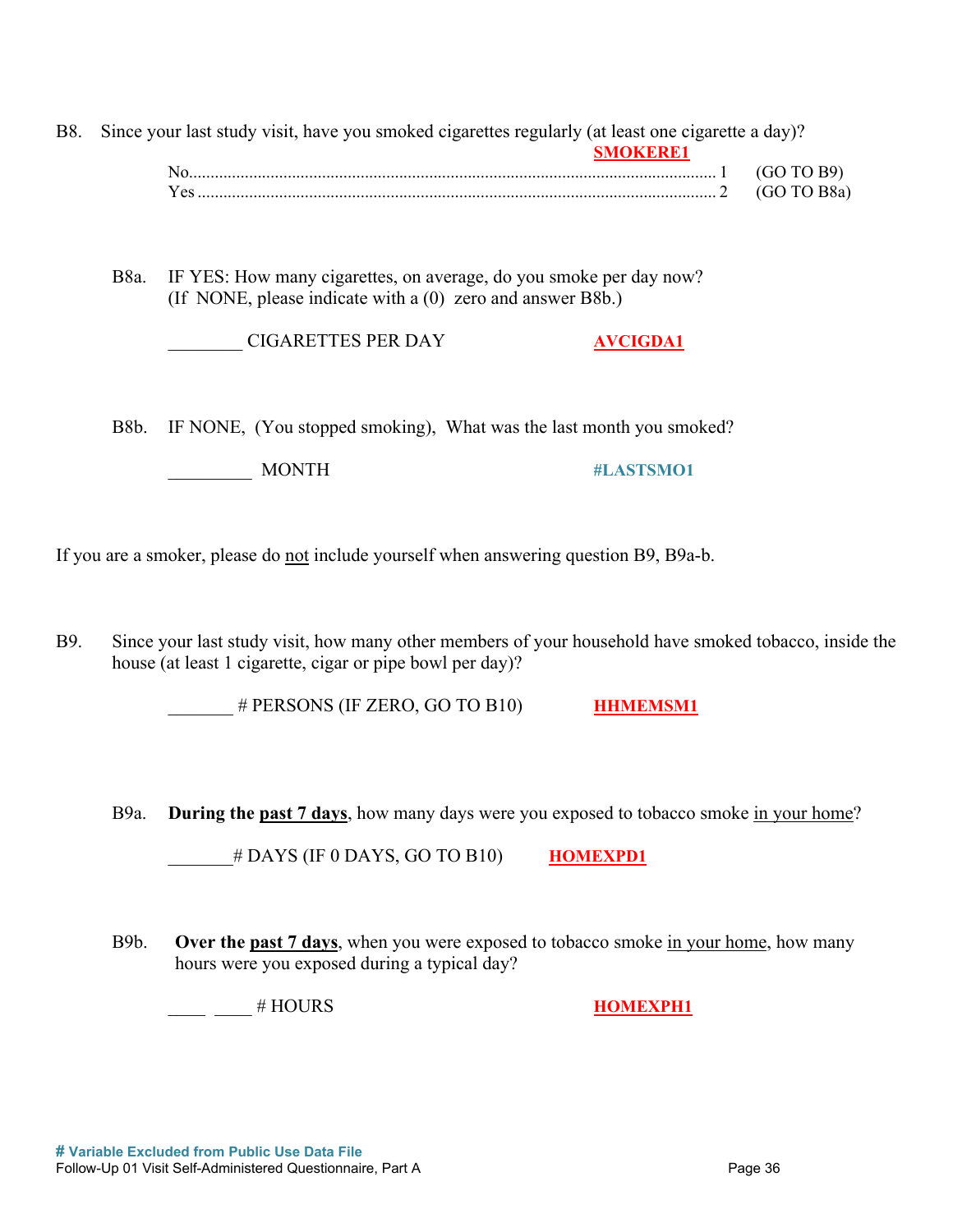The next questions are about your consumption of alcoholic beverages.

Since your last study visit, did you drink any beer, wine, liquor, or mixed drinks? DRNKBEE1 **B10.** 

How many glasses of beer (a medium glass or serving of beer is twelve ounces) did you drink on **B11.** average per day, week or month? (PLEASE CIRCLE ONLY ONE RESPONSE.) **GLASBEE1** 

B12. How many glasses of wine or wine coolers, (a medium glass or serving of wine is 4 to 6 ounces), did you drink on average per day, week or month? (CIRCLE ONE NUMBER) **GLASWIN1** 

How many glasses of liquor or mixed drinks, (a medium serving is one shot), did you drink on average, B13. per day, week or month? (CIRCLE ONE NUMBER) **GLASLIQ1**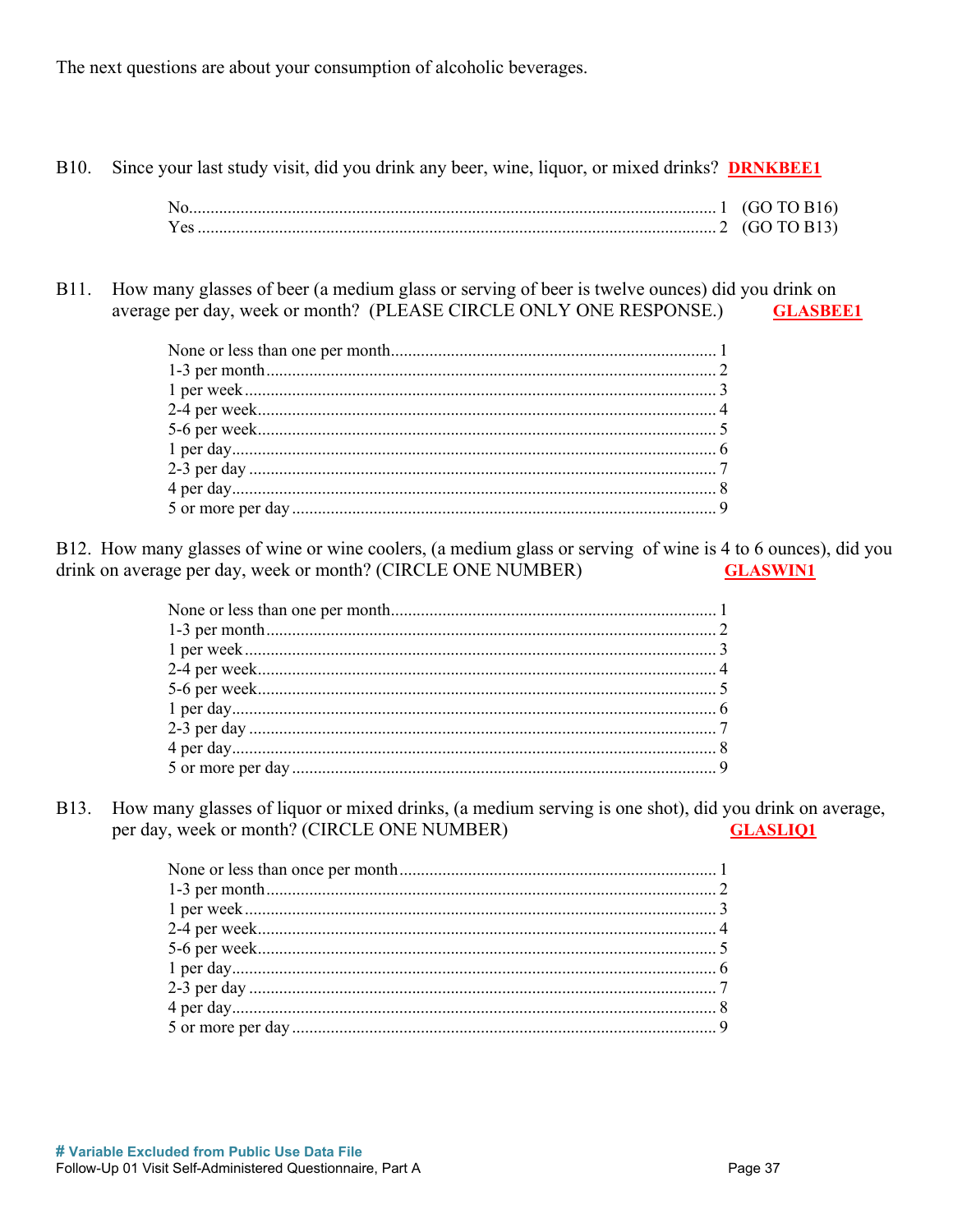The next series of questions (B14 to B20) focus on common events in some of our lives.

B14. During the **past 4 weeks**, have you had any of the following problems with your work or other regular daily activities **as a result of your physical health**?

| (CIRCLE ONE NUMBER ON EACH LINE)                                                         |
|------------------------------------------------------------------------------------------|
| a. Cut down the amount of time you spent on work or other activities?<br><b>PHYCTDW1</b> |

| b. Accomplished less than you would like?                                                         | PHYACCO1        |  |
|---------------------------------------------------------------------------------------------------|-----------------|--|
| c. Were limited in the kind of work or other activities? PHYLIMI1                                 |                 |  |
| d. Had difficulty performing the work or other activities (for example, it<br>took extra effort)? | <b>PHYDFCL1</b> |  |

B15. During the **past 4 weeks**, have you had any of the following problems with your work or other regular daily activities **as a result of any emotional problems** (such as feeling depressed or anxious)? (CIRCLE ONE NUMBER ON EACH LINE)

|                   |                 | a. Cut down the <b>amount of time</b> you spent on work or other activities?                                                                                                                               |      |                 |                               | N <sub>O</sub> | YES<br>2        |
|-------------------|-----------------|------------------------------------------------------------------------------------------------------------------------------------------------------------------------------------------------------------|------|-----------------|-------------------------------|----------------|-----------------|
|                   |                 |                                                                                                                                                                                                            |      |                 | <b>EMOCTDW1</b>               |                |                 |
|                   |                 | b. Accomplished less than you would like?                                                                                                                                                                  |      |                 | <b>EMOACCO1</b>               |                |                 |
|                   |                 | c. Didn't do work or other activities as <b>carefully</b> as usual?                                                                                                                                        |      |                 | <b>EMOCARE1</b>               |                | 2               |
| B <sub>16</sub> . |                 | During the past 4 weeks, to what extent has your physical health or emotional problems interfered<br>with your normal social activities with family, friends, neighbors, or groups?<br>(CIRCLE ONE NUMBER) |      |                 |                               |                | <b>INTERFR1</b> |
|                   | 1<br>Not at all | 2<br>Slightly                                                                                                                                                                                              |      | 3<br>Moderately | $\overline{4}$<br>Quite a bit | 5<br>Extremely |                 |
| B17.              |                 | How much bodily pain have you had during the past 4 weeks? (CIRCLE ONE NUMBER)BODYPAI1                                                                                                                     |      |                 |                               |                |                 |
|                   |                 |                                                                                                                                                                                                            | 3    | 4               | 5                             |                |                 |
|                   | None            | Very mild                                                                                                                                                                                                  | Mild | Moderate        | Severe                        | Very Severe    |                 |

**NO YES**

 $\mathbf{1}$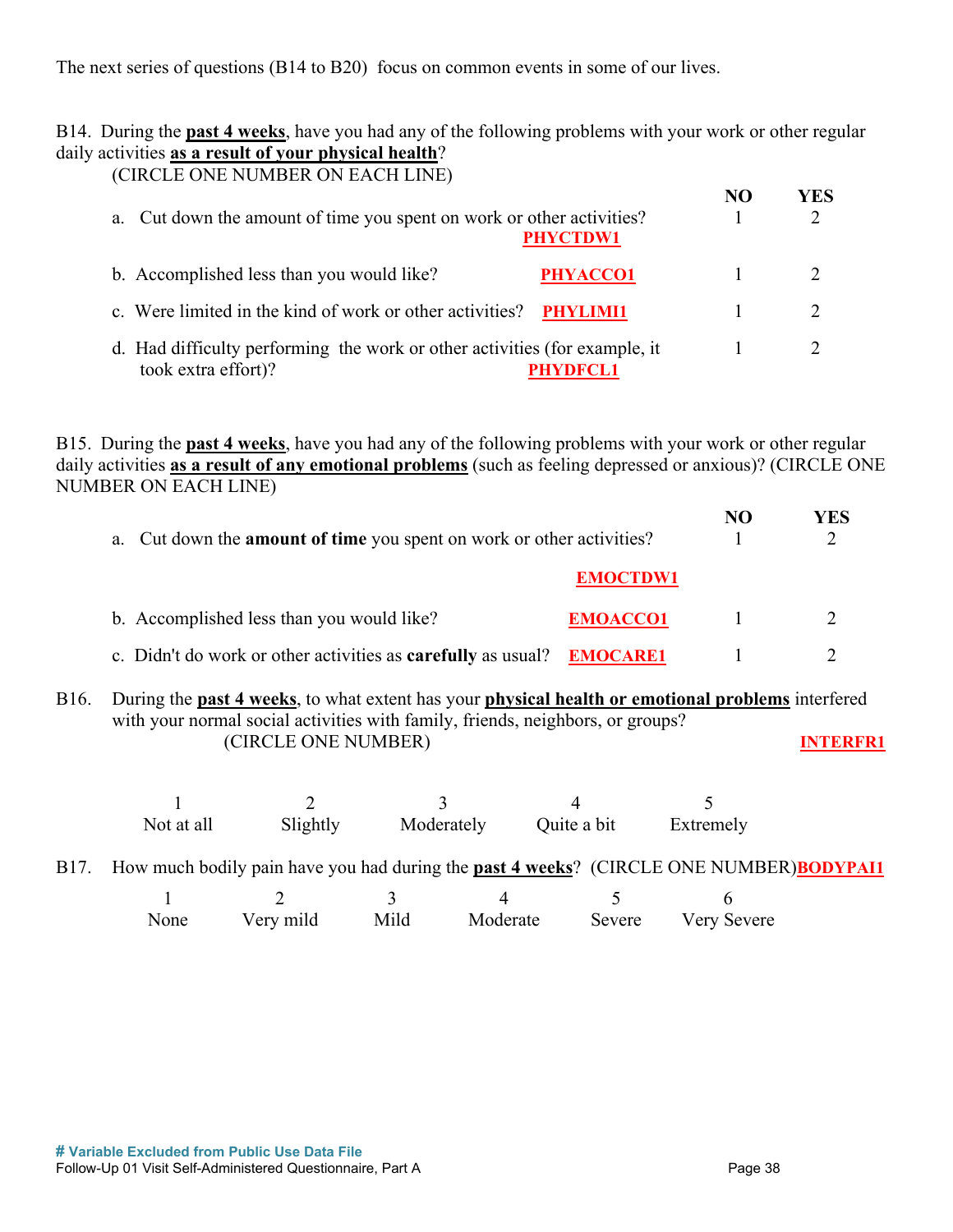B18. During the **past 4 weeks**, how much did **pain** interfere with your normal work (including both work outside the home and housework)? **(CIRCLE ONE NUMBER) PAINTRF1** 

| Not at all | A little bit | Moderately | Quite a bit | Extremely |
|------------|--------------|------------|-------------|-----------|

B19. These next questions are about how you feel and how things have been with you during the past 4 weeks. For each question, please give the one answer that comes closest to the way you have been feeling. (CIRCLE ONE NUMBER ON EACH LINE)

| During the <b>past 4 weeks</b> ,<br>how much time  | All<br>0f<br>the<br>time | <b>Most</b><br>of the<br>time | A good<br>bit of the<br>time | <b>Some</b><br>of the<br>time | A<br>little<br>of the<br>time | <b>None</b><br>of the<br>time |
|----------------------------------------------------|--------------------------|-------------------------------|------------------------------|-------------------------------|-------------------------------|-------------------------------|
| a. Did you feel "full of pep"? <b>PEP1</b>         |                          | 2                             | 3                            | 4                             | 5                             | 6                             |
| b. Did you have a lot of energy?<br><b>ENERGY1</b> |                          | 2                             | 3                            | $\overline{4}$                | 5                             | 6                             |
| c. Did you feel worn out?<br><b>WORNOUT1</b>       |                          | 2                             | 3                            | 4                             | 5                             | 6                             |
| d. Did you feel tired?<br><b>TIRED1</b>            |                          |                               |                              | 4                             |                               | 6                             |

B20. During the **past 4 weeks**, how much of the time has your **physical health or emotional problems**  interfered with your social activities (like visiting with friends, relatives, etc.)? (CIRCLE ONE NUMBER) **SOCIAL1**

| All of   | Most of  | Some of  | A little of | None of  |
|----------|----------|----------|-------------|----------|
| the time | the time | the time | the time    | the time |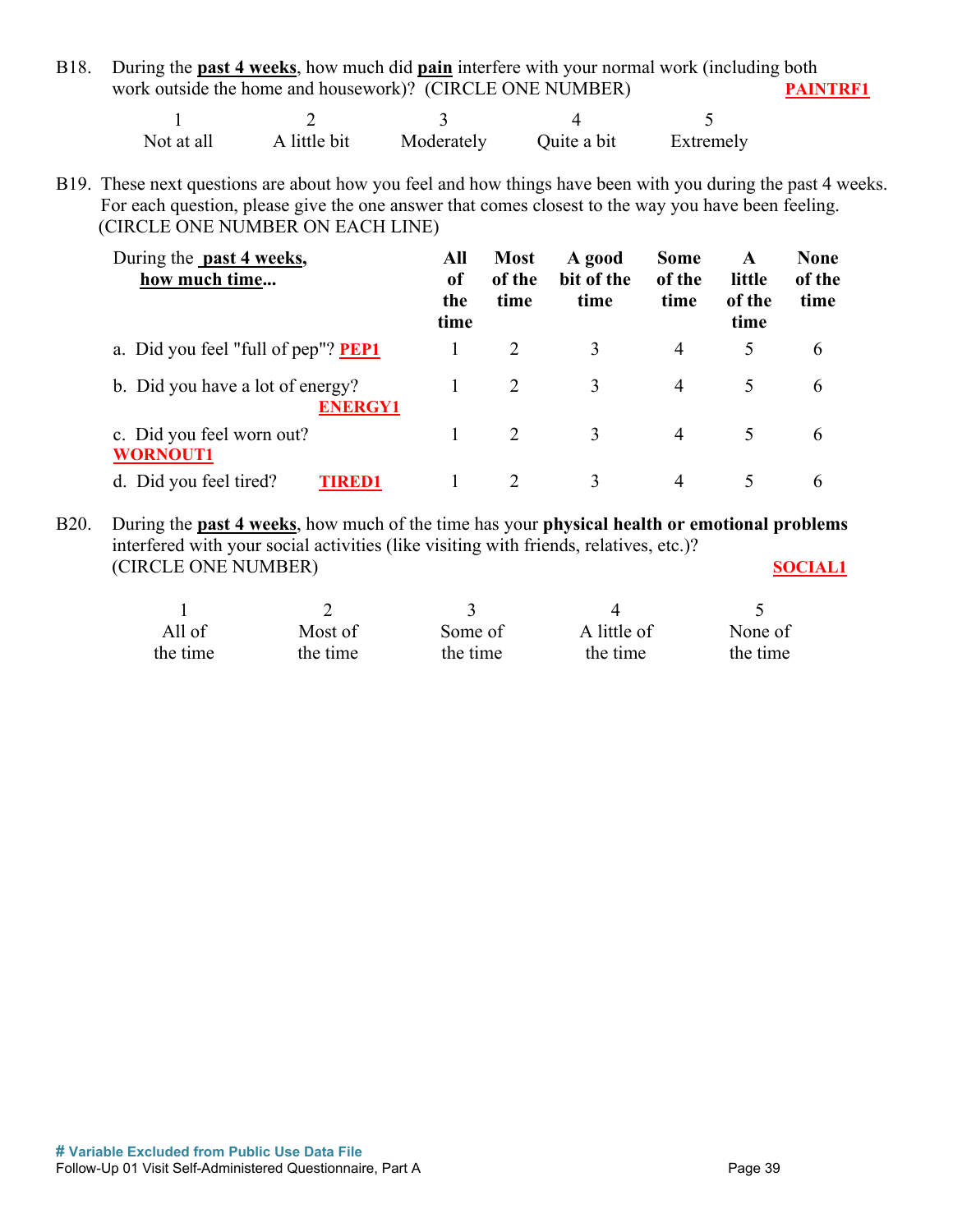Physical Activity Questions: Please circle only one number for each question.

### C1. In comparison with other women your age, is your usual level of physical activity: (CIRCLE ONE ANSWER) **PHYSACT1**

These next questions are about your physical activity since your last study visit.

C2. Since your last study visit, did you watch television...(CIRCLE ONE ANSWER)

| <b>WATCHTV1</b> |
|-----------------|
|                 |
|                 |
|                 |
|                 |
|                 |

### C3. Did you walk or bike to and from work, school or errands... (CIRCLE ONE ANSWER) **WALKBIK1**

### C4. Did you sweat from exertion... (CIRCLE ONE ANSWER) **SWEATPA1**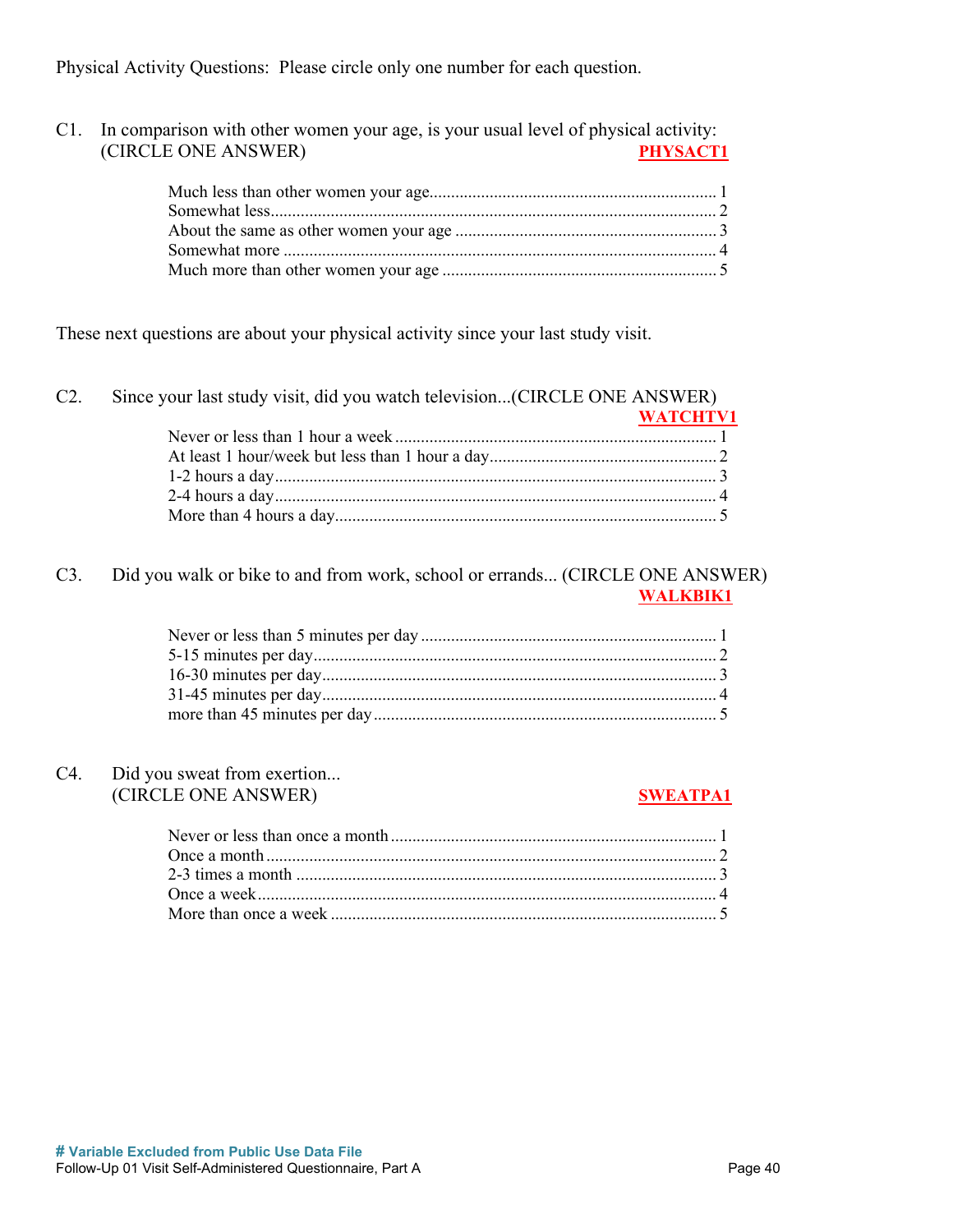Since your last study visit, is your current level of physical activity doing chores around your home (such C6. as cleaning, laundry, childcare, care of elders, etc., not performed for pay.) **CHORES1** 

C7. Since your last study visit, is your current level of physical activity at work performed for pay: **WORKPHY1** 

C8. Since your last study visit, is your current level of physical activity in planned sports (such as volleyball, softball or tennis) and exercise (such as aerobics or jogging): **PLANSPO1** 

C9. Since your last study visit, is your current level of other routine physical activity (such as walking, gardening, climbing stairs, etc.): **ROUTINE1**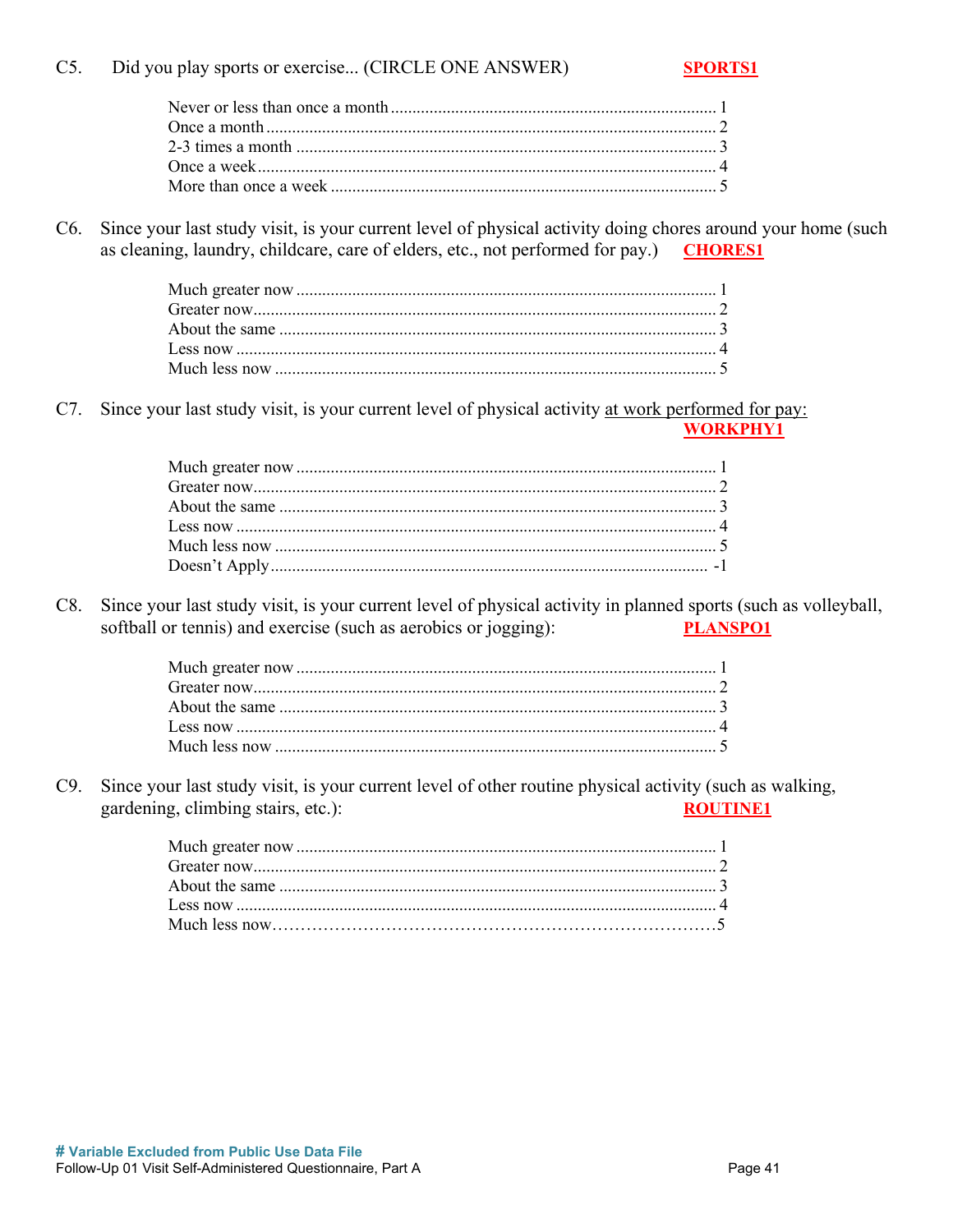The following questions are about specific health problems you may have had over the past two weeks.

D1. Below is a list of common problems which affect us from time to time in our daily lives. Thinking back over the past two weeks, please circle the number corresponding to how often you experienced any of the following.

| How often have you had                                   |                  | Not at all   | $1-5$ days     | 6-8 days       | 9-13 days      | <b>Every day</b> |
|----------------------------------------------------------|------------------|--------------|----------------|----------------|----------------|------------------|
| a. Stiffness or soreness in joints,<br>neck or shoulder? | <b>STIFF1</b>    | $\mathbf{1}$ | $\overline{2}$ | $\overline{3}$ | $\overline{4}$ | 5                |
| b. Back aches or pains? <b>ACHES1</b>                    |                  | $\mathbf{1}$ | $\overline{2}$ | 3              | $\overline{4}$ | 5                |
| c. Cold sweats?                                          | <b>COLDSWE1</b>  | $\mathbf{1}$ | $\overline{2}$ | $\overline{3}$ | $\overline{4}$ | 5                |
| d. Night sweats?                                         | <b>NITESWE1</b>  | $\mathbf{1}$ | $\overline{2}$ | 3              | $\overline{4}$ | 5                |
| e. Vaginal dryness?                                      | <b>VAGINDR1</b>  | $\mathbf{1}$ | $\overline{2}$ | 3              | $\overline{4}$ | 5                |
| f. Feeling blue or depressed?                            | <b>FEELBLU1</b>  | $\mathbf{1}$ | $\overline{2}$ | $\overline{3}$ | $\overline{4}$ | 5                |
| g. Dizzy spells?                                         | <b>DIZZY1</b>    | $\mathbf{1}$ | $\overline{2}$ | 3              | $\overline{4}$ | 5                |
| h. Irritability or grouchiness?                          | <b>IRRITAB1</b>  | $\mathbf{1}$ | $\overline{2}$ | 3              | $\overline{4}$ | 5                |
| i. Feeling tense or nervous?                             | <b>NRVOUS1</b>   | $\mathbf{1}$ | $\overline{2}$ | $\overline{3}$ | $\overline{4}$ | 5                |
| j. Forgetfulness?                                        | <b>FORGET1</b>   | $\mathbf{1}$ | $\overline{2}$ | $\overline{3}$ | $\overline{4}$ | 5                |
| k. Frequent mood changes?                                | <b>MOODCHG1</b>  | $\mathbf{1}$ | $\overline{2}$ | $\overline{3}$ | $\overline{4}$ | 5                |
| 1. Heart pounding or racing?                             | <b>HARTRAC1</b>  | $\mathbf{1}$ | $\overline{2}$ | $\overline{3}$ | $\overline{4}$ | 5                |
| m. Feeling fearful for no reason?                        | <b>FEARFULA1</b> | $\mathbf{1}$ | $\overline{2}$ | 3              | $\overline{4}$ | 5                |
| n. Headaches?                                            | <b>HDACHE1</b>   | $\mathbf{1}$ | $\overline{2}$ | 3              | $\overline{4}$ | 5                |
| o. Hot flashes or flushes? <b>HOTFLAS1</b>               |                  | $\mathbf{1}$ | $\overline{2}$ | 3              | $\overline{4}$ | 5                |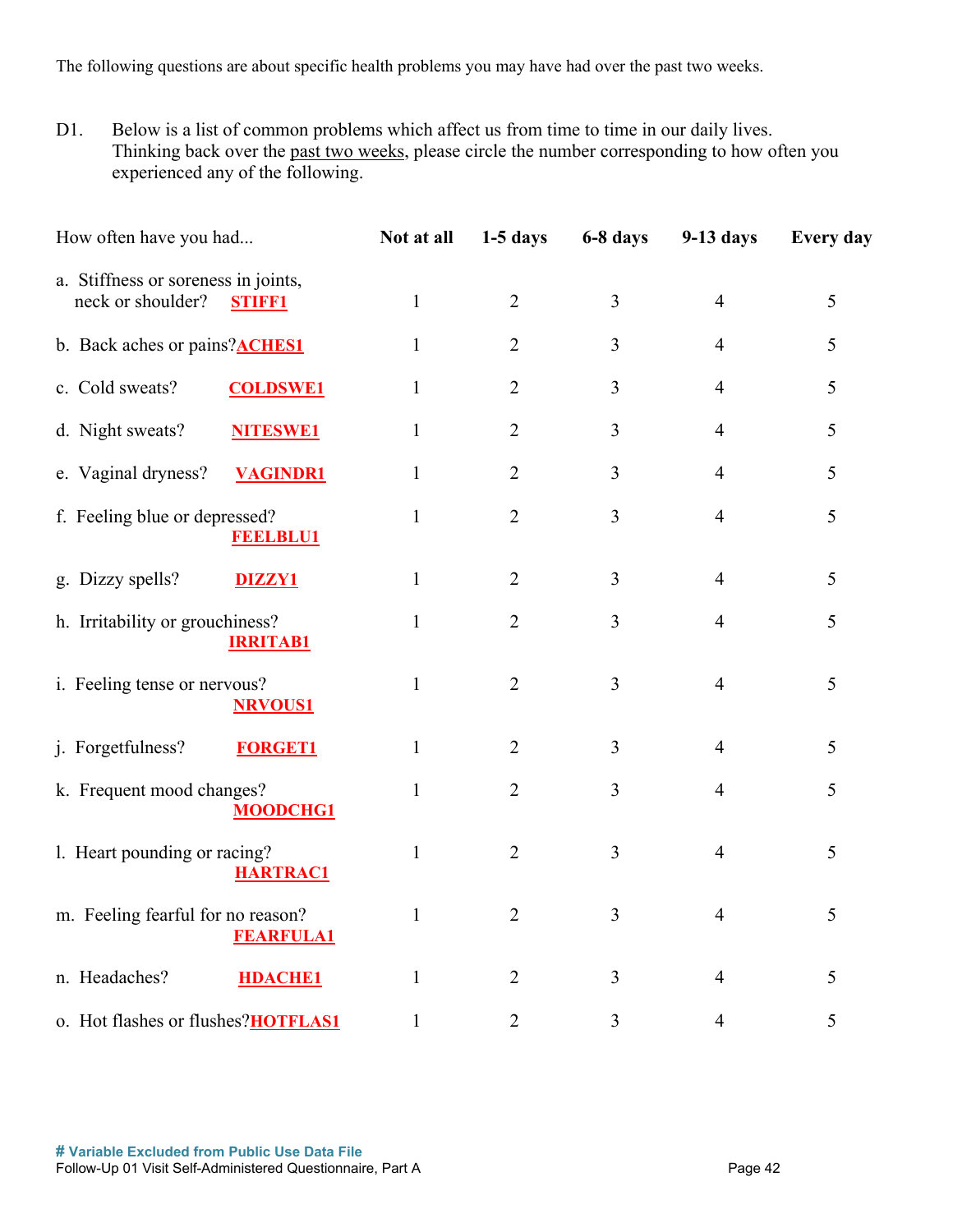D2. These questions (a - d) are about your sleep habits over the past two weeks. Please circle one answer for each of the following questions. Pick the answer that best describes how often you experienced the situation in the past 2 weeks.

|                               |                                                                                                   | No,<br>not in<br>the past<br>2 weeks | Yes,<br>less than<br>once a<br>week | Yes,<br>1 or 2<br>times a<br>week | Yes,<br>$3$ or $4$<br>times<br>per week | Yes,<br>$5$ or<br>more<br>times a<br>week |
|-------------------------------|---------------------------------------------------------------------------------------------------|--------------------------------------|-------------------------------------|-----------------------------------|-----------------------------------------|-------------------------------------------|
| In the past two weeks         |                                                                                                   |                                      |                                     |                                   |                                         |                                           |
|                               | a. Did you have trouble falling as leep?<br><b>TRBLSLE1</b>                                       | 1                                    | $\overline{2}$                      | 3                                 | $\overline{4}$                          | 5                                         |
|                               | b. Did you wake up several times a night?<br><b>WAKEUP1</b>                                       | 1                                    | 2                                   | 3                                 | $\overline{4}$                          | 5                                         |
| asleep again?                 | c. Did you wake up earlier than you had<br>planned to, and were unable to fall<br><b>WAKEARL1</b> | $\mathbf{1}$                         | $\overline{2}$                      | 3                                 | $\overline{4}$                          | 5                                         |
|                               | d. Overall, was your typical night's sleep during the past 2 weeks:                               |                                      |                                     |                                   | <b>TYPNIGH1</b>                         |                                           |
| 1<br>Very Sound<br>or Restful | 2<br>Sound or<br>Restful                                                                          | 3<br>Average<br>Quality              |                                     | 4<br>Restless                     |                                         | 5<br>Very<br>Restless                     |

A common complaint among women is having to urinate a lot or the involuntary loss of urine.

D3. How often do you usually get up from bed at night to urinate? (CIRCLE ONLY ONE ANSWER)

| <b>GETUPUR1</b> |
|-----------------|
|                 |
|                 |
|                 |
|                 |
|                 |
|                 |

### D4. Since your last study visit, have you had any urinary tract infections?

| Nc                   |  |  |  |
|----------------------|--|--|--|
| $\rm V_{\rm \rho c}$ |  |  |  |
|                      |  |  |  |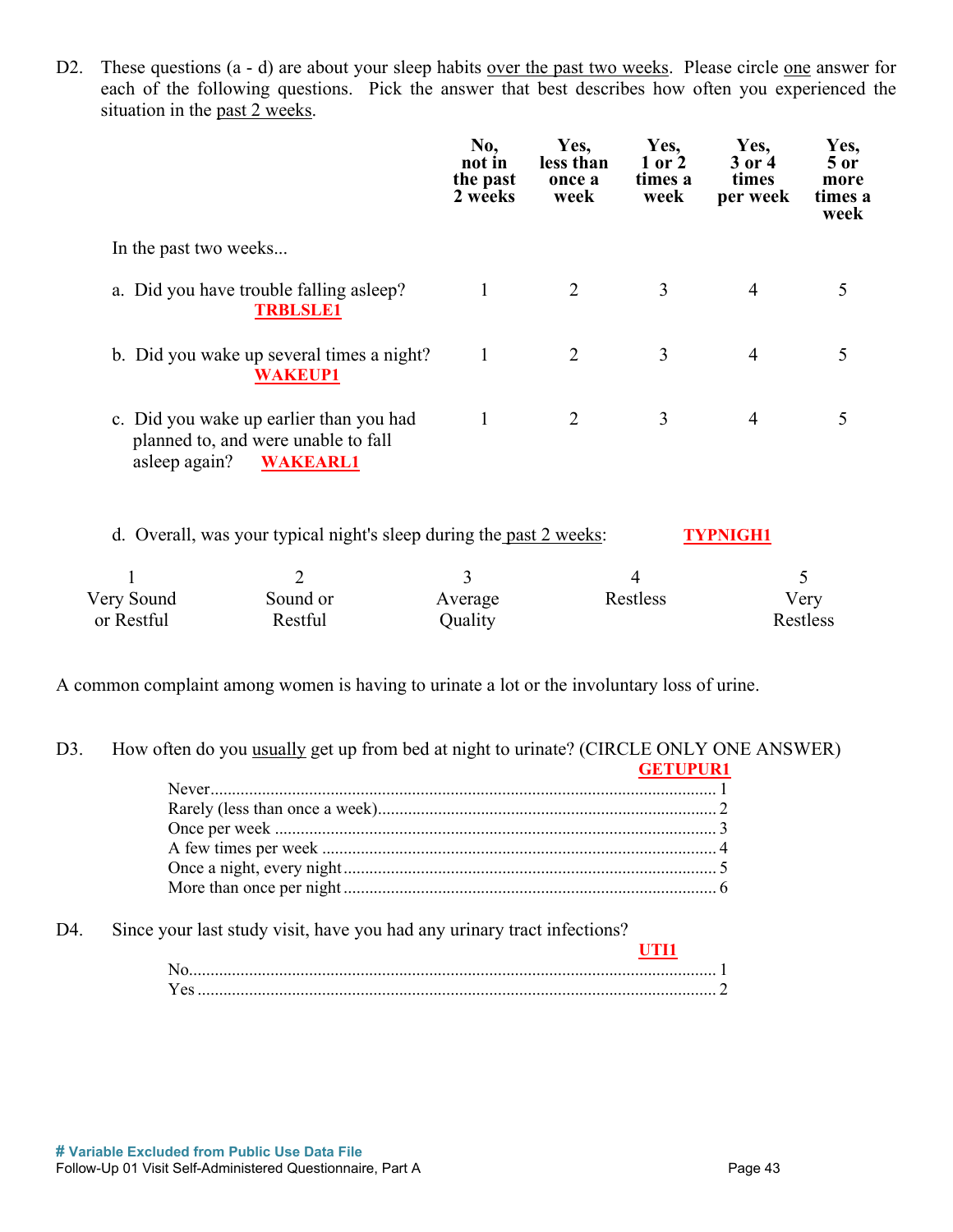|            | Since your last study visit, have you ever leaked, even a very small amount, of urine involuntarily? |                                                       |                  | <b>INVOLEA1</b> |                |
|------------|------------------------------------------------------------------------------------------------------|-------------------------------------------------------|------------------|-----------------|----------------|
|            | No $\ldots$ (GO TO D15)                                                                              |                                                       |                  |                 |                |
| ↓          |                                                                                                      |                                                       |                  |                 |                |
| IF YES:    |                                                                                                      |                                                       |                  |                 |                |
|            | a. In the last month, about how many days have you lost any urine, even a small amount, beyond       |                                                       |                  |                 |                |
|            | your control? (CIRCLE ONLY ONE ANSWER)                                                               |                                                       |                  |                 |                |
|            |                                                                                                      |                                                       |                  | <b>DAYSLEA1</b> |                |
|            |                                                                                                      |                                                       |                  |                 |                |
|            |                                                                                                      |                                                       |                  |                 |                |
|            |                                                                                                      |                                                       |                  |                 |                |
|            | b. Under what circumstances does it occur?                                                           |                                                       |                  |                 |                |
|            | (CIRCLE 1 FOR NO OR 2 FOR YES FOR EACH QUESTION)                                                     |                                                       |                  |                 |                |
|            |                                                                                                      |                                                       |                  | N <sub>O</sub>  | <b>YES</b>     |
|            | 1. Coughing                                                                                          |                                                       | <b>COUGHIN1</b>  | $\mathbf{1}$    | 2              |
|            | 2. Laughing                                                                                          |                                                       | <b>LAUGHIN1</b>  | $\mathbf{1}$    | $\overline{2}$ |
|            | 3. Sneezing                                                                                          |                                                       | <b>SNEEZIN1</b>  | $\mathbf{1}$    | $\overline{2}$ |
|            | 4. Jogging                                                                                           |                                                       | <b>JOGGING1</b>  | 1               | $\overline{2}$ |
|            |                                                                                                      | 5. Picking up an object from the floor <b>PICKUP1</b> |                  | 1               | $\overline{2}$ |
|            |                                                                                                      | 6. When you have an urge to void and                  |                  | 1               | $\overline{2}$ |
|            |                                                                                                      | can't get to a toilet fast enough.                    | <b>URGEVOI1</b>  |                 |                |
|            | 7. Other                                                                                             |                                                       | <b>OTHRLEA1</b>  | 1               | 2              |
|            |                                                                                                      | Specify:                                              | <b>#LEAKSPE1</b> |                 |                |
|            |                                                                                                      |                                                       |                  |                 |                |
|            | c. How much urine do you lose when you leak? (CIRCLE ONLY ONE ANSWER.)                               |                                                       |                  |                 |                |
|            |                                                                                                      |                                                       |                  | <b>AMTLEAK1</b> |                |
|            |                                                                                                      |                                                       |                  |                 |                |
|            |                                                                                                      |                                                       |                  |                 |                |
|            |                                                                                                      |                                                       |                  |                 |                |
|            | d. On a scale from 0 to 10, where $0 = Not$ at all bothered and $10 = Extremely$ bothered,           |                                                       |                  |                 |                |
|            | how much does the leakage of urine bother you? (CIRCLE ONE NUMBER):                                  |                                                       |                  |                 |                |
|            |                                                                                                      |                                                       |                  | <b>LEAKBOT1</b> |                |
| $\theta$   | 2<br>3                                                                                               | 5<br>4                                                | 8<br>6           | 9               | 10             |
| Not at all |                                                                                                      | Somewhat                                              |                  |                 | Extremely      |
| bothered   |                                                                                                      | bothered                                              |                  |                 | bothered       |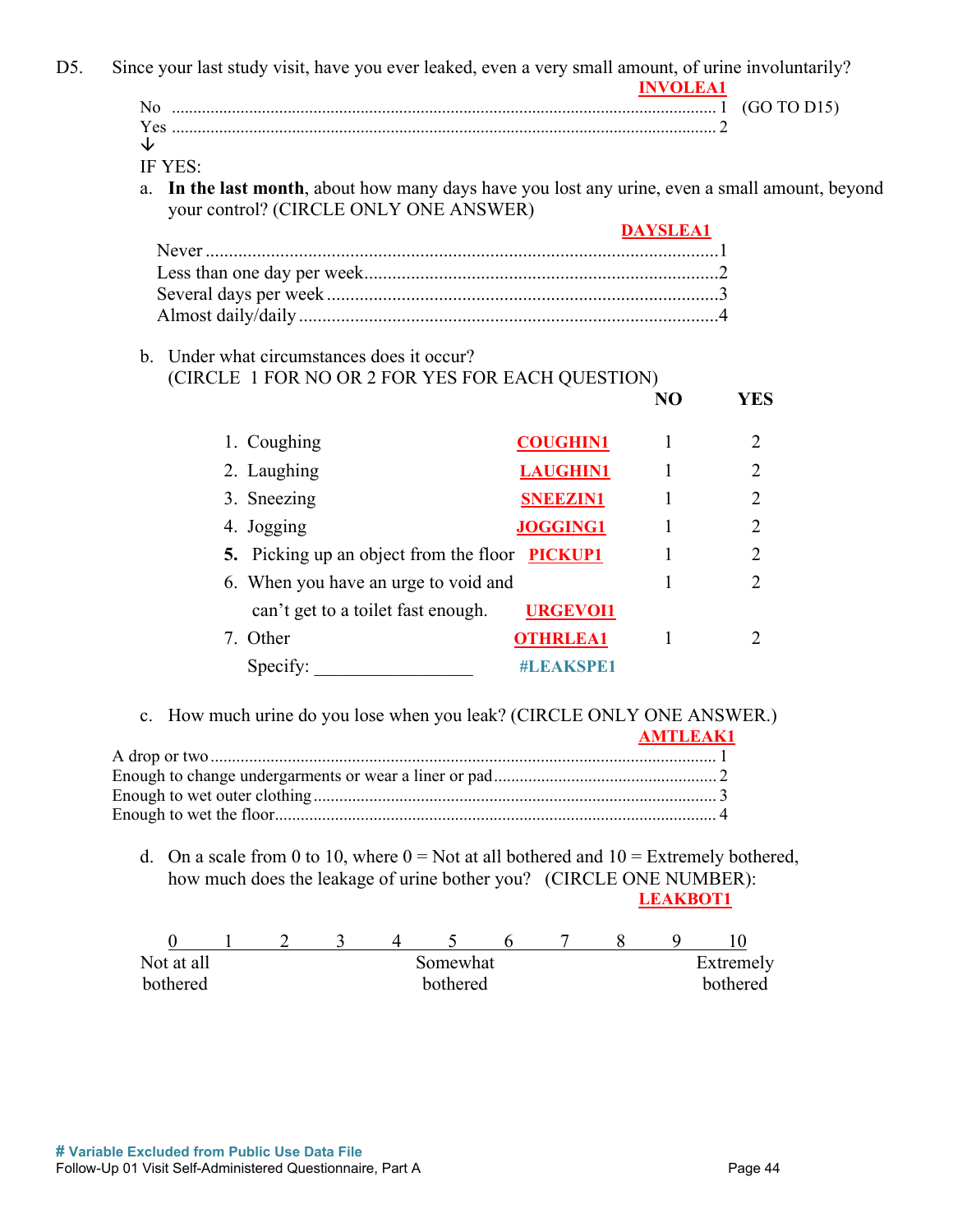Dietary and behavioral therapies are often used to treat conditions or to maintain good health. Please tell us about any of these therapies you may have used.

D6. In the past 12 months, have you used any of the following for any reason? (CIRCLE ONLY ONE NUMBER FOR EACH)

|                                                                                                                                             | N <sub>O</sub> | YES |
|---------------------------------------------------------------------------------------------------------------------------------------------|----------------|-----|
| a. Special diets or nutritional remedies, such as macrobiotic or<br>vegetarian diets, or vitamin supplements or therapy?<br><b>NUTRIRE1</b> | $\mathbf{1}$   | 2   |
| b. Herbs or herbal remedies, such as homeopathy or Chinese<br>herbs or teas?<br><b>HERBREM1</b>                                             | $\mathbf{1}$   | 2   |
| c. Psychological methods, such as meditation, mental imagery,<br>or relaxation techniques?<br><b>PSYCMET1</b>                               | 1              | 2   |
| d. Physical methods, such as massage, acupressure, acupuncture,<br>or chiropractic therapy?<br><b>PHYSMET1</b>                              | $\mathbf{1}$   | 2   |
| e. Folk medicine or traditional Chinese medicine?                                                                                           | 1              | 2   |
| <b>FOLKMED1</b>                                                                                                                             |                |     |
| f. Any others?<br><b>OTHRTHE1</b>                                                                                                           | $\mathbf{1}$   | 2   |
| IF YES, please specify:                                                                                                                     |                |     |
|                                                                                                                                             |                |     |
|                                                                                                                                             |                |     |
|                                                                                                                                             |                |     |

### **#SPECOTH1**

 $\mathcal{L}_\mathcal{L}$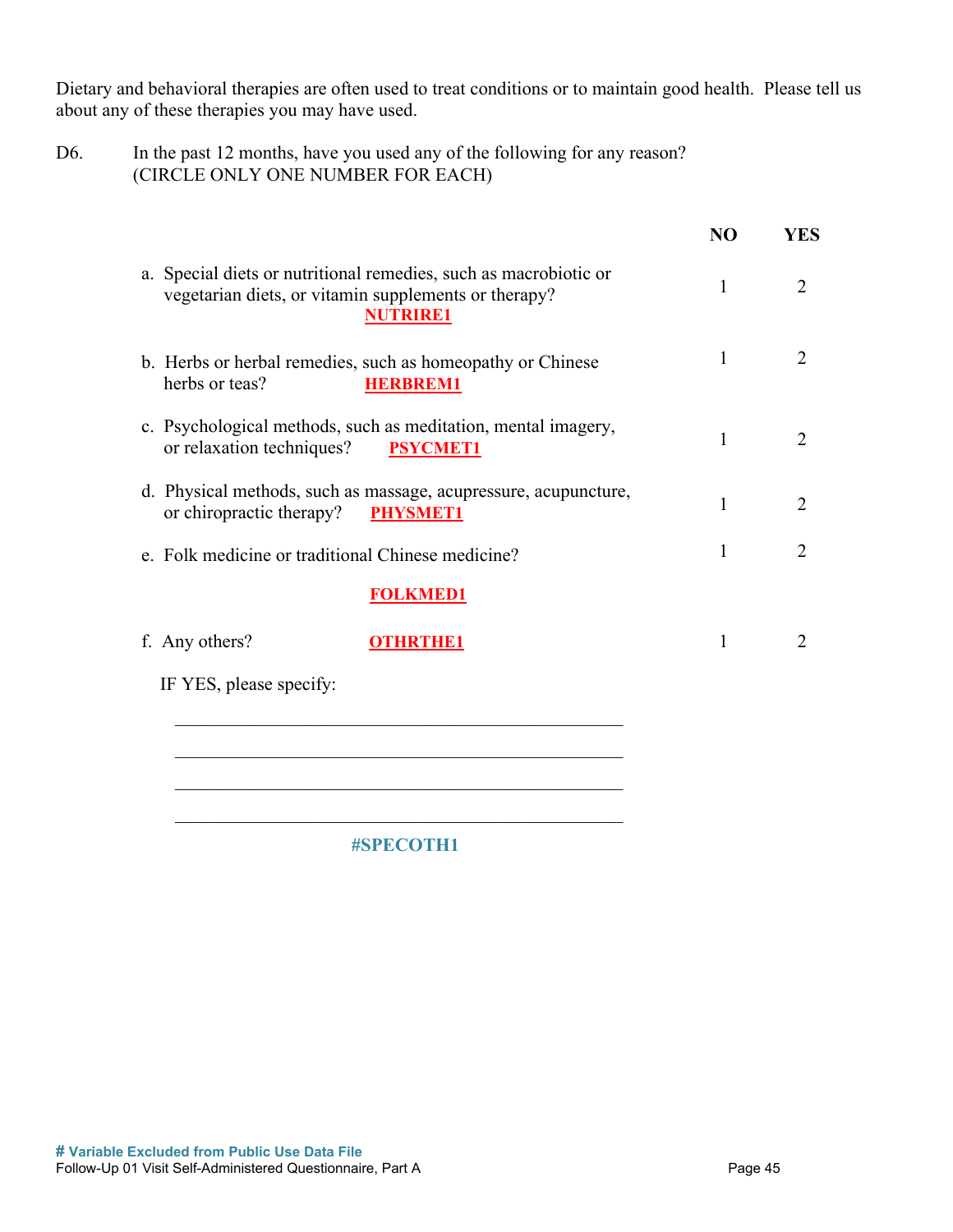E1. These next questions ask about events that we sometimes experience in our lives. **Since your last study**  visit, have you experienced any of the following: If you have not, circle 1 (NO). If you have and it was not at all upsetting, circle 2. If you have and it was somewhat upsetting circle 3. If you have and it was very upsetting circle 4 . If you have and it was very upsetting and is still upsetting, circle 5. (PLEASE CIRCLE ONE ANSWER FOR EACH QUESTION.)

|                |                                                                                                                                      | NO           | <b>YES</b><br>Not at all<br>upsetting | <b>YES</b><br>Somewhat<br>upsetting | <b>YES</b><br><b>Very</b><br>upsetting | <b>YES</b><br><b>Very</b><br><b>Upsetting</b><br>and still<br>upsetting |
|----------------|--------------------------------------------------------------------------------------------------------------------------------------|--------------|---------------------------------------|-------------------------------------|----------------------------------------|-------------------------------------------------------------------------|
|                | a. Started school, a training program, or new job?<br><b>STARTNE1</b>                                                                | $\mathbf{1}$ | 2                                     | 3                                   | $\overline{4}$                         | 5                                                                       |
|                | b. Had trouble with a boss or conditions at work<br>got worse?<br><b>WORKTRB1</b>                                                    | 1            | $\overline{2}$                        | 3                                   | $\overline{4}$                         | 5                                                                       |
| $c_{\cdot}$    | Quit, fired or laid off from a job?                                                                                                  | 1            | $\overline{2}$                        | 3                                   | 4                                      | 5                                                                       |
|                | <b>QUITJOB1</b><br>d. Took on a greatly increased work load at job?<br><b>WORKLOA1</b>                                               | 1            | $\overline{2}$                        | 3                                   | $\overline{4}$                         | 5                                                                       |
|                | e. Husband/partner became unemployed?<br><b>PRTUNEM1</b>                                                                             | 1            | $\overline{2}$                        | 3                                   | $\overline{4}$                         | 5                                                                       |
| f.             | Major money problems?<br><b>MONEYPR1</b>                                                                                             | 1            | $\overline{2}$                        | 3                                   | $\overline{4}$                         | 5                                                                       |
| $\mathbf{g}$ . | Relations with husband/partner changed for the<br>worse but without separation or divorce?<br><b>WORSREL1</b>                        | 1            | $\overline{2}$                        | 3                                   | $\overline{4}$                         | 5                                                                       |
|                | h. Were separated or divorced or a long-term<br>relationship ended?<br><b>RELATEN1</b>                                               | $\mathbf{1}$ | $\overline{2}$                        | 3                                   | $\overline{4}$                         | 5                                                                       |
|                | i. Had a serious problem with child or family<br>member (other than husband/partner) or with a<br>close friend?<br><b>SERIPRO1</b>   | $\mathbf{1}$ | 2                                     | 3                                   | $\overline{4}$                         | 5                                                                       |
|                | j. A child moved out of the house or left the area?<br><b>CHILDMO1</b>                                                               | 1            | $\overline{2}$                        | 3                                   | 4                                      | 5                                                                       |
|                | k. Took on responsibility for the care of another<br>child, grandchild, parent, other family member<br>or friend?<br><b>RESPCAR1</b> | 1            | $\overline{2}$                        | 3                                   | $\overline{4}$                         | 5                                                                       |
| 1.             | Family member had legal problems or a<br>problem with police?<br><b>LEGALPR1</b>                                                     | $\mathbf{1}$ | $\overline{2}$                        | 3                                   | 4                                      | 5                                                                       |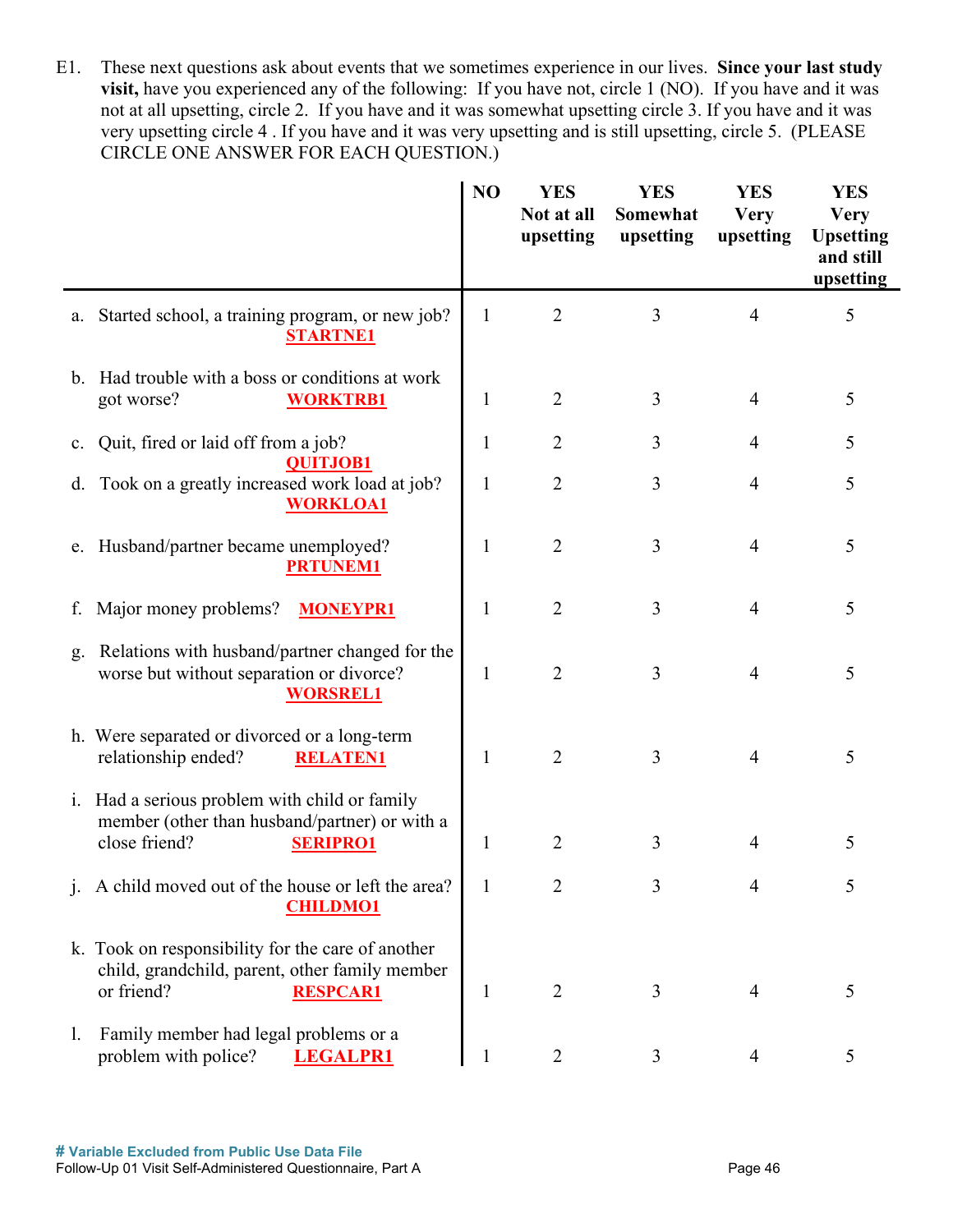|    |                                                                                                                              | NO           | <b>YES</b><br>Not at all<br>upsetting | <b>YES</b><br>Somewhat<br>upsetting | <b>YES</b><br><b>Very</b><br>upsetting | <b>YES</b><br><b>Very</b><br><b>Upsetting</b><br>and still<br>upsetting |
|----|------------------------------------------------------------------------------------------------------------------------------|--------------|---------------------------------------|-------------------------------------|----------------------------------------|-------------------------------------------------------------------------|
|    | m. A close relative (husband/partner, child or<br>parent) died.                                                              |              |                                       |                                     |                                        |                                                                         |
|    | 1. husband/partner?<br><b>HUSBDIE1</b>                                                                                       | $\mathbf{1}$ | $\overline{2}$                        | 3                                   | $\overline{4}$                         | 5                                                                       |
|    | 2. child?<br><b>CHLDDIE1</b>                                                                                                 | $\mathbf{1}$ | $\overline{2}$                        | 3                                   | $\overline{4}$                         | 5                                                                       |
|    | 3. parent?<br><b>PRNTDIE1</b>                                                                                                | $\mathbf{1}$ | $\overline{2}$                        | 3                                   | 4                                      | 5                                                                       |
|    | n. A close friend or family member other than a<br>husband/partner, child or parent died?<br><b>CLOSDIE1</b>                 | $\mathbf{1}$ | $\overline{2}$                        | 3                                   | $\overline{4}$                         | 5                                                                       |
| 0. | Major accident, assault, disaster, robbery or<br>other violent event happened to yourself?<br><b>SELFVIO1</b>                | $\mathbf{1}$ | $\overline{2}$                        | 3                                   | $\overline{4}$                         | 5                                                                       |
| p. | Major accident, assault, disaster, robbery or<br>other violent event happened to a family<br>member?<br><b>FAMLVIO1</b>      | $\mathbf{1}$ | $\overline{2}$                        | 3                                   | $\overline{4}$                         | 5                                                                       |
| q. | Serious physical illness, injury or<br>drug/alcohol problem in family member,<br>partner or close friend?<br><b>PHYSILL1</b> | $\mathbf{1}$ | $\overline{2}$                        | 3                                   | $\overline{4}$                         | 5                                                                       |
| r. | Other major event not included above?<br><b>MAJEVEN1</b>                                                                     | $\mathbf{1}$ | $\overline{2}$                        | 3                                   | $\overline{4}$                         | 5                                                                       |
|    | Specify:                                                                                                                     |              |                                       |                                     |                                        |                                                                         |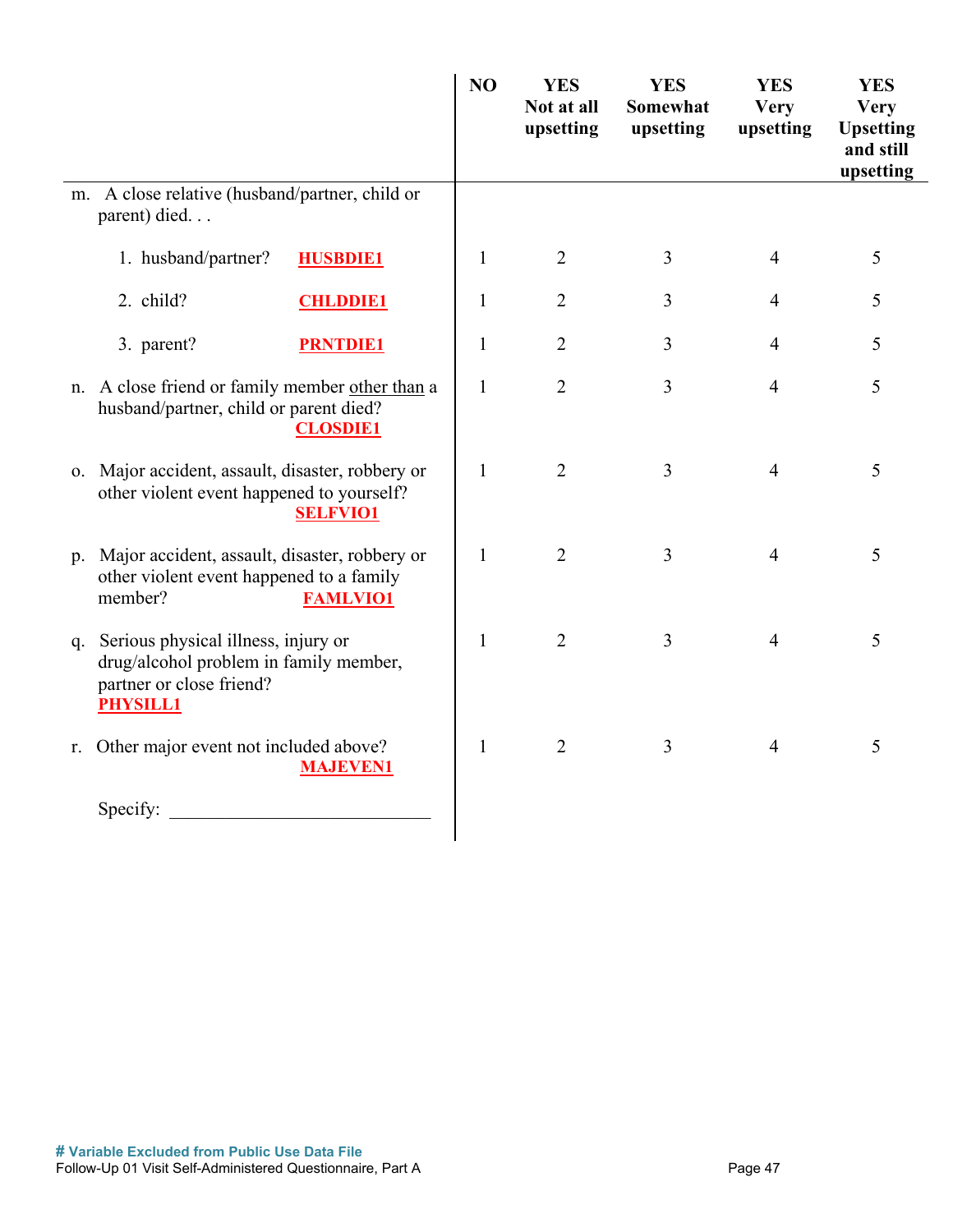|                                                                                                                | <b>Strongly</b><br>Agree | Agree          | <b>Neither</b><br>agree nor<br>disagree | <b>Disagree</b> | <b>Strongly</b><br><b>Disagree</b> |
|----------------------------------------------------------------------------------------------------------------|--------------------------|----------------|-----------------------------------------|-----------------|------------------------------------|
| a. I have never dreaded the day I would<br>look in the mirror and see gray hairs.<br><b>GRAYHAI1</b>           | 1                        | 2              | 3                                       | 4               | 5                                  |
| b. It doesn't bother me at all to imagine<br>myself being old.<br><b>IMAGNOL1</b>                              |                          | 2              | 3                                       | 4               | 5                                  |
| c. When I look in the mirror, it doesn't<br>bother me to see how my looks have<br>changed with age.            | 1                        | 2              | 3                                       | 4               | 5                                  |
| LOOKSAG1<br>d. I expect to feel good about life when I<br>am old.                                              | $\mathbf{1}$             | 2              | 3                                       | $\overline{4}$  | 5                                  |
| <b>GOODOLD1</b><br>e. I fear it will be very hard for me to find<br>contentment in old age.<br><b>FEAROLD1</b> | 1                        | 2              | 3                                       | 4               | 5                                  |
| f. I will have plenty to occupy my time<br>when I am old.                                                      |                          | $\overline{2}$ | 3                                       | 4               | 5                                  |
| <b>PLNTYOC1</b><br>g. As I age I feel worse about myself.<br><b>AGEWORS1</b>                                   |                          | 2              | 3                                       | 4               | 5                                  |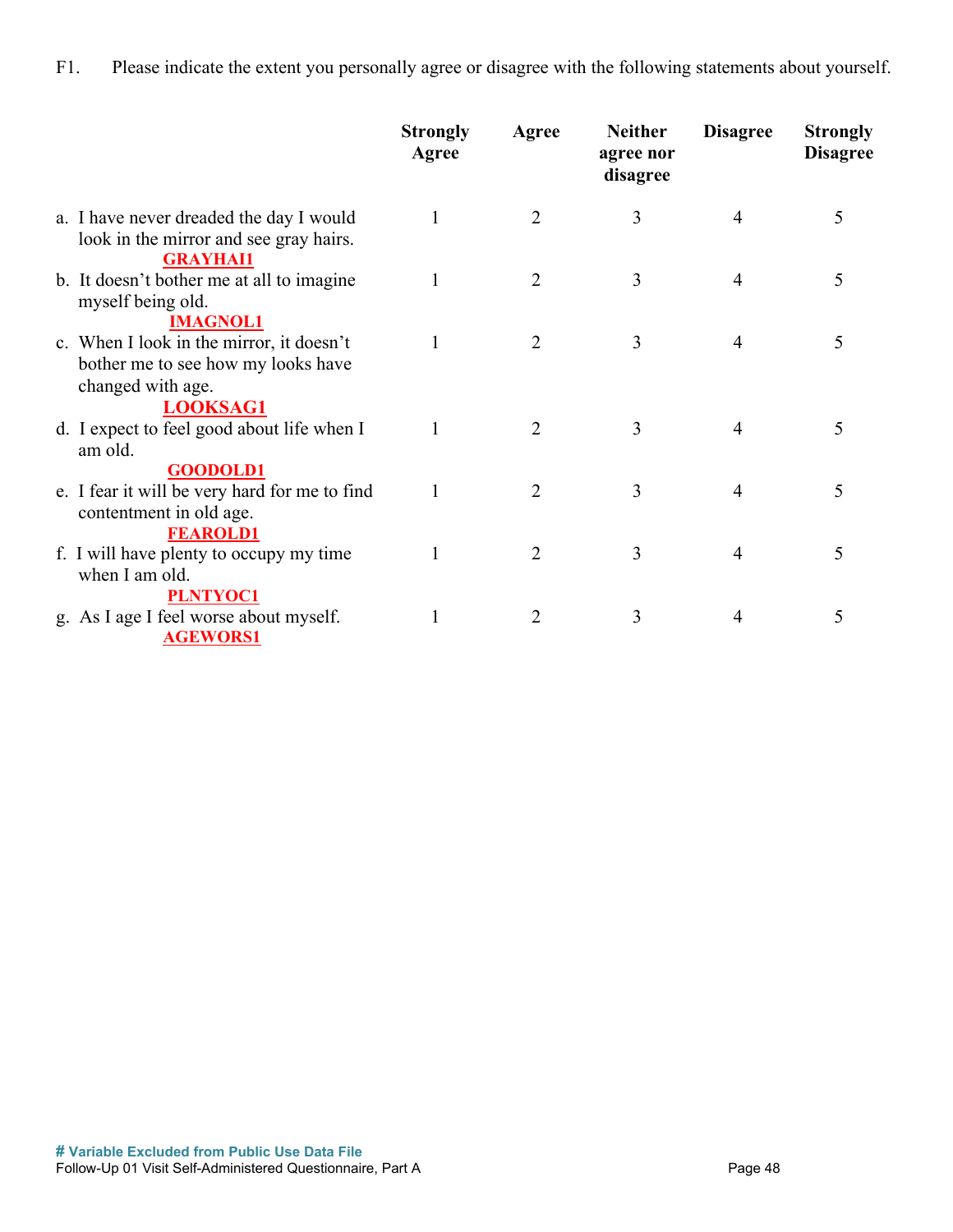G1. A number of **statements** that people have used to describe themselves are given below. Please read each statement and circle the number that represents **how you generally feel**. There are no right or wrong answers. Do not spend too much time on any one statement, but give the answer that seems to describe how you generally feel.

|                                                                                                                      | Not at all<br>like me | A little like<br>me | <b>Somewhat</b><br>like me | A lot like<br>me |
|----------------------------------------------------------------------------------------------------------------------|-----------------------|---------------------|----------------------------|------------------|
| a. I am a steady person.<br><b>STEADY1</b>                                                                           | 1                     | 2                   | 3                          | 4                |
| b. I feel satisfied with myself. <b>SATISMY1</b>                                                                     | 1                     | 2                   | 3                          | 4                |
| c. I feel nervous and restless. NERVRES1                                                                             | 1                     | $\overline{2}$      | 3                          | $\overline{4}$   |
| d. I wish I could be as happy as others seem<br>to be.<br><b>HAPPYAS1</b>                                            | 1                     | $\overline{2}$      | 3                          | $\overline{4}$   |
| e. I feel like a failure.<br><b>FAILUREA1</b>                                                                        | 1                     | 2                   | 3                          | $\overline{4}$   |
| f. I get in a state of turmoil or tension as I<br>think over my recent concerns and<br>interests.<br><b>TURMOIL1</b> | 1                     | $\overline{2}$      | 3                          | 4                |
| g. I feel secure.<br><b>SECURE1</b>                                                                                  | 1                     | $\overline{2}$      | 3                          | $\overline{4}$   |
| h. I lack self-confidence.<br><b>LACKCON1</b>                                                                        | 1                     | $\overline{2}$      | 3                          | 4                |
| i. I feel inadequate.<br><b>ADEQUAT1</b>                                                                             | 1                     | $\overline{2}$      | 3                          | 4                |
| j. I worry too much over something that<br>does not matter.<br><b>WORYMUC1</b>                                       | 1                     | $\overline{2}$      | 3                          | 4                |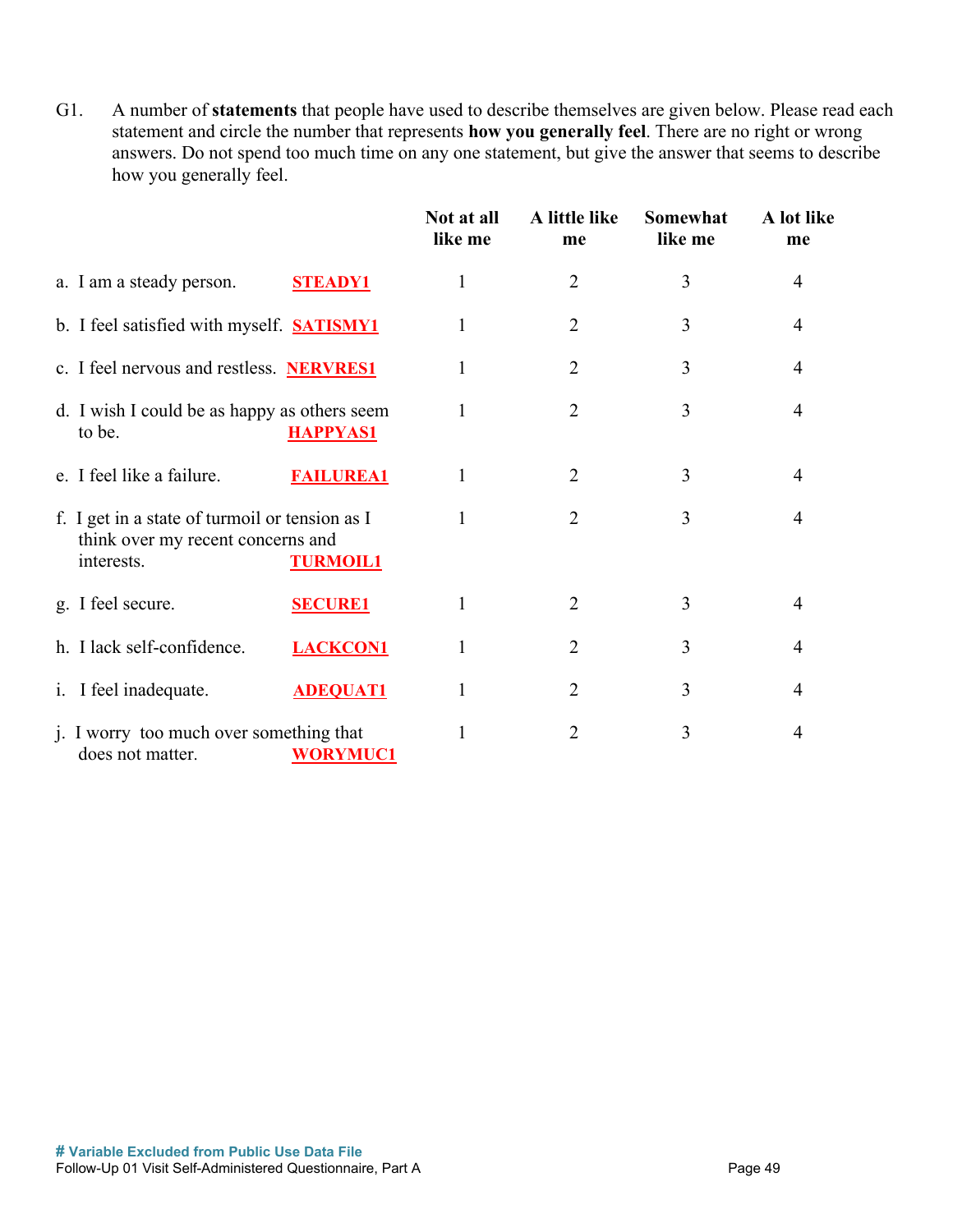These next questions concern different aspects (or roles) of your life and how you feel about them.

H1. Are you currently employed for pav?

|     |    | Fil. Are you currently employed for pay?                                            |            |
|-----|----|-------------------------------------------------------------------------------------|------------|
|     |    | <b>EMPLYPA1</b>                                                                     |            |
|     |    |                                                                                     | (GO TO H2) |
|     |    |                                                                                     |            |
|     |    |                                                                                     |            |
|     | a. | How rewarding is your job? (CIRCLE ONE NUMBER)                                      |            |
|     |    | <b>REWRDJO1</b>                                                                     |            |
|     |    |                                                                                     |            |
|     |    |                                                                                     |            |
|     |    |                                                                                     |            |
|     |    |                                                                                     |            |
|     |    |                                                                                     |            |
|     |    |                                                                                     |            |
|     | b. | How stressful is your job? (CIRCLE ONE NUMBER)                                      |            |
|     |    |                                                                                     |            |
|     |    | <b>STRSSJO1</b>                                                                     |            |
|     |    |                                                                                     |            |
|     |    |                                                                                     |            |
|     |    |                                                                                     |            |
|     |    |                                                                                     |            |
|     |    |                                                                                     |            |
| H2. |    | Are you currently caring for an older or disabled family member?<br><b>CRNTCAR1</b> |            |
|     |    |                                                                                     | (GO TO H3) |
|     |    |                                                                                     |            |
|     | a. | How rewarding is your role as caregiver? (CIRCLE ONE NUMBER)<br><b>RWRDCAR1</b>     |            |
|     |    |                                                                                     |            |
|     |    |                                                                                     |            |
|     |    |                                                                                     |            |
|     |    |                                                                                     |            |
|     |    |                                                                                     |            |
|     |    |                                                                                     |            |
|     | b. |                                                                                     |            |
|     |    | How stressful is your role as caregiver? (CIRCLE ONE NUMBER)                        |            |
|     |    | <b>STRSCAR1</b>                                                                     |            |
|     |    |                                                                                     |            |
|     |    |                                                                                     |            |
|     |    |                                                                                     |            |
|     |    |                                                                                     |            |

H3. Are you currently married or in a committed relationship? # Variable Excluded from Public Use Data File Follow-Up 01 Visit Self-Administered Questionnaire, Part A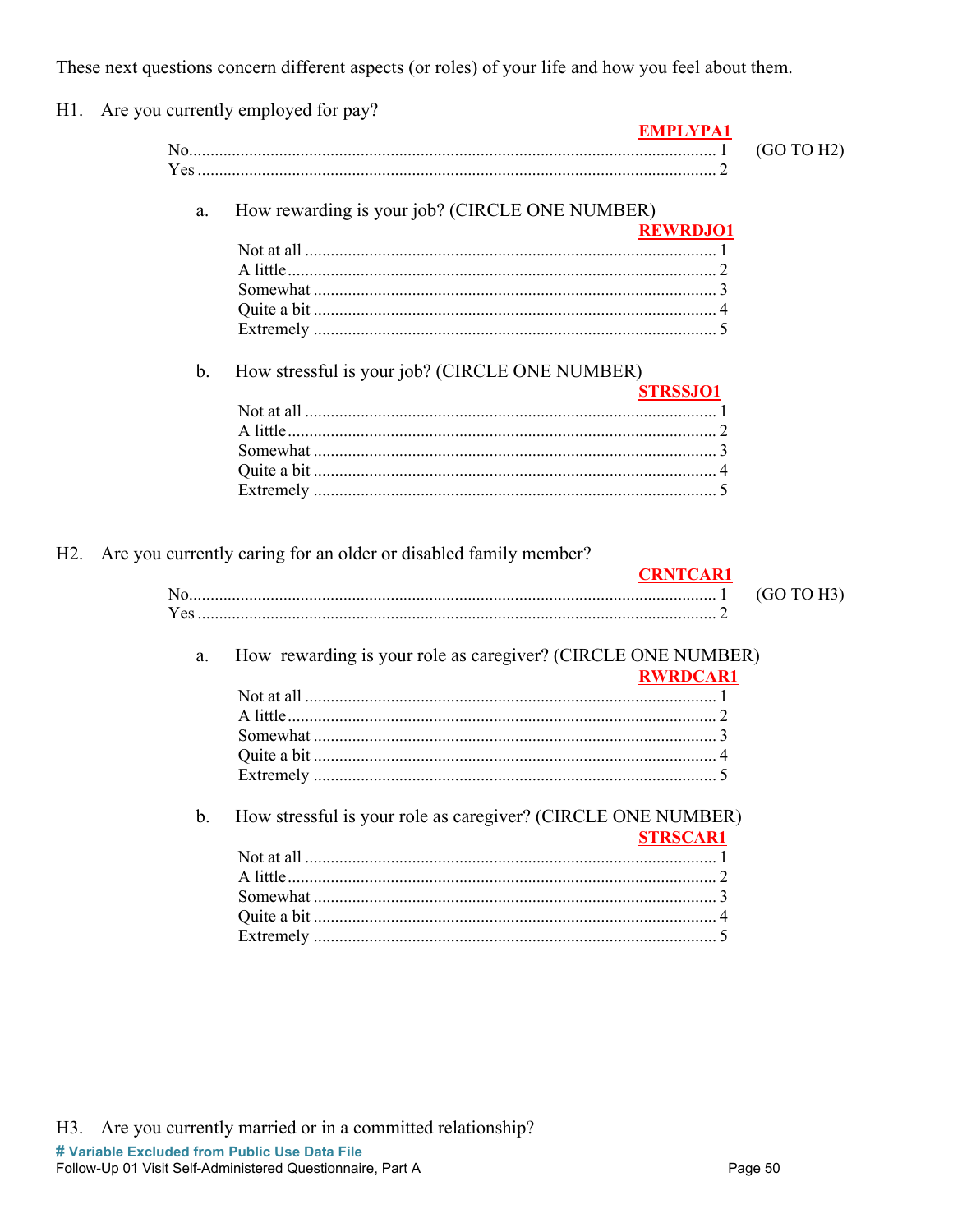|    | CRNTMARI                                                |            |
|----|---------------------------------------------------------|------------|
|    |                                                         | (GO TO H4) |
| a. | How rewarding is this relationship? (CIRCLE ONE NUMBER) |            |
|    | <b>RWRDREL1</b>                                         |            |
|    |                                                         |            |
|    |                                                         |            |
|    |                                                         |            |
|    |                                                         |            |
|    |                                                         |            |
| b. | How stressful is this relationship? (CIRCLE ONE NUMBER) |            |
|    | <b>STRSREL1</b>                                         |            |
|    |                                                         |            |
|    |                                                         |            |
|    |                                                         |            |
|    |                                                         |            |
|    |                                                         |            |

### H4. Do you have any children or stepchildren?

|    |                                                             |                 | (GO TO II) |
|----|-------------------------------------------------------------|-----------------|------------|
| a. | How rewarding is your role as a mother? (CIRCLE ONE NUMBER) | <b>REWRDMO1</b> |            |
|    |                                                             |                 |            |
|    |                                                             |                 |            |
|    |                                                             |                 |            |
| b. | How stressful is your role as a mother? (CIRCLE ONE NUMBER) | <b>STRSSMO1</b> |            |
|    |                                                             |                 |            |
|    |                                                             |                 |            |
|    |                                                             |                 |            |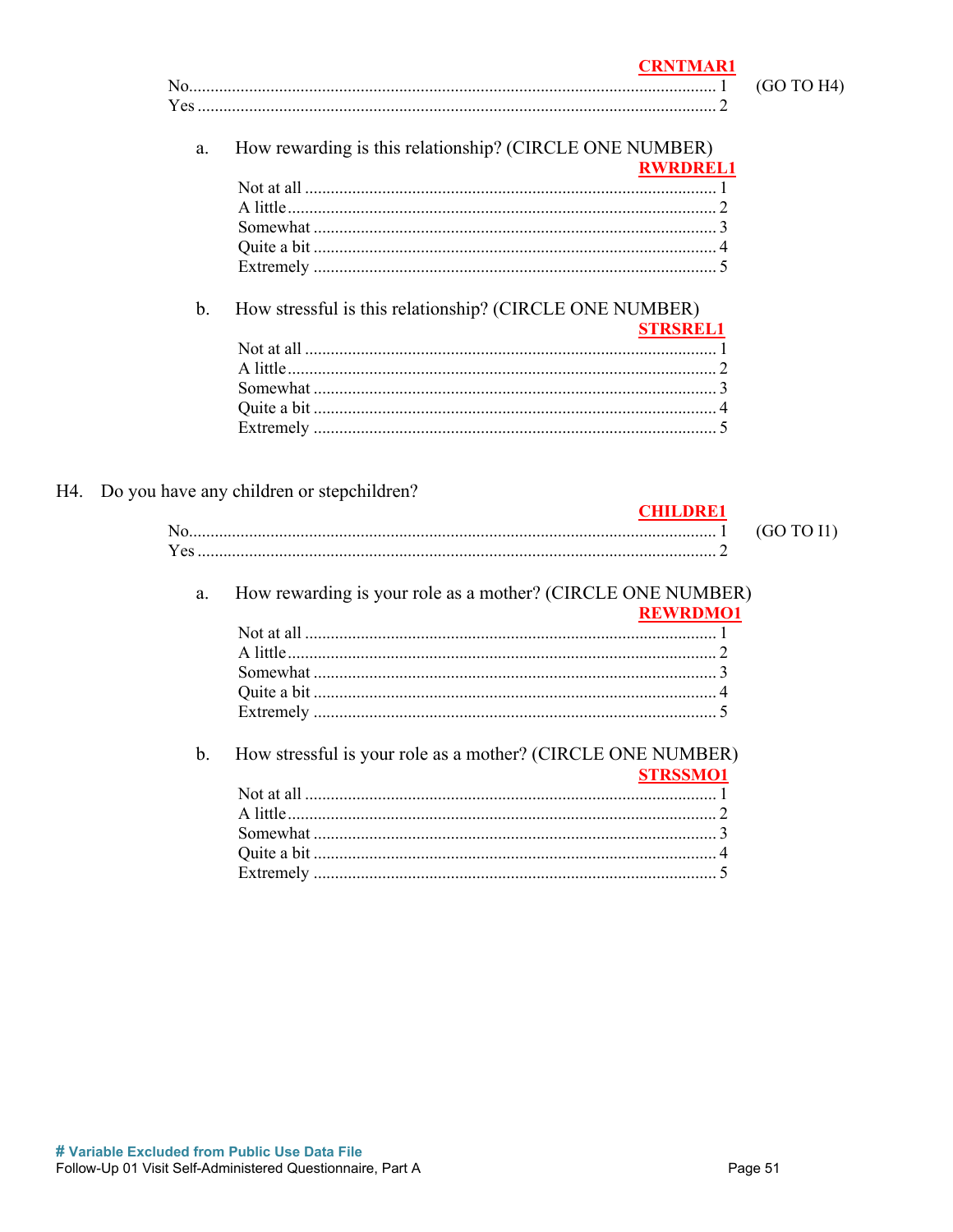We would like to ask you for some important information that will help us to understand your answers better. Please remember that all of your answers will of course remain confidential.

I1. What is your total family income (before taxes) from all sources within your household in the last year? (Circle the answer that is your best guess.) #**INCOME1 THPPOV1\$**

| #INCOME1 THPPOV1° |
|-------------------|
|                   |
|                   |
|                   |
|                   |
|                   |
|                   |

The next question deals with how you respond to your physical senses. For each item, please indicate the degree to which each statement is TRUE OF YOU in general.

J1. Please circle the number that corresponds to your answer for each statement below:

### (CIRCLE ONLY ONE ANSWER FOR EACH QUESTION)

|                                                                    |                 | Not at all<br><b>True</b> | A little<br>bit true | Moderately<br>true | Quite a<br>bit true | <b>Extremely</b><br>true |
|--------------------------------------------------------------------|-----------------|---------------------------|----------------------|--------------------|---------------------|--------------------------|
| a. I am often aware of various things happening<br>within my body. |                 | 1                         | 2                    | 3                  | 4                   | 5                        |
|                                                                    | <b>AWAREBO1</b> |                           |                      |                    |                     |                          |
| b. Sudden loud noises really bother me.                            |                 |                           | 2                    | 3                  | 4                   | 5                        |
|                                                                    | <b>NOISES1</b>  |                           |                      |                    |                     |                          |
| c. I hate to be too hot or too cold. HOTCOLD1                      |                 |                           | 2                    | 3                  | 4                   | 5                        |
| d. I am quick to sense the hunger contractions<br>in my stomach.   | <b>HUNGER1</b>  | $\mathbf{1}$              | $\overline{2}$       | 3                  | 4                   | 5                        |
| e. I can't stand pain.                                             | <b>STNDPAI1</b> |                           | 2                    | 3                  | 4                   | 5                        |

**\$** I.1 Income categories have been condensed to THPPOV1 "Under 200 percent poverty" (Yes/No)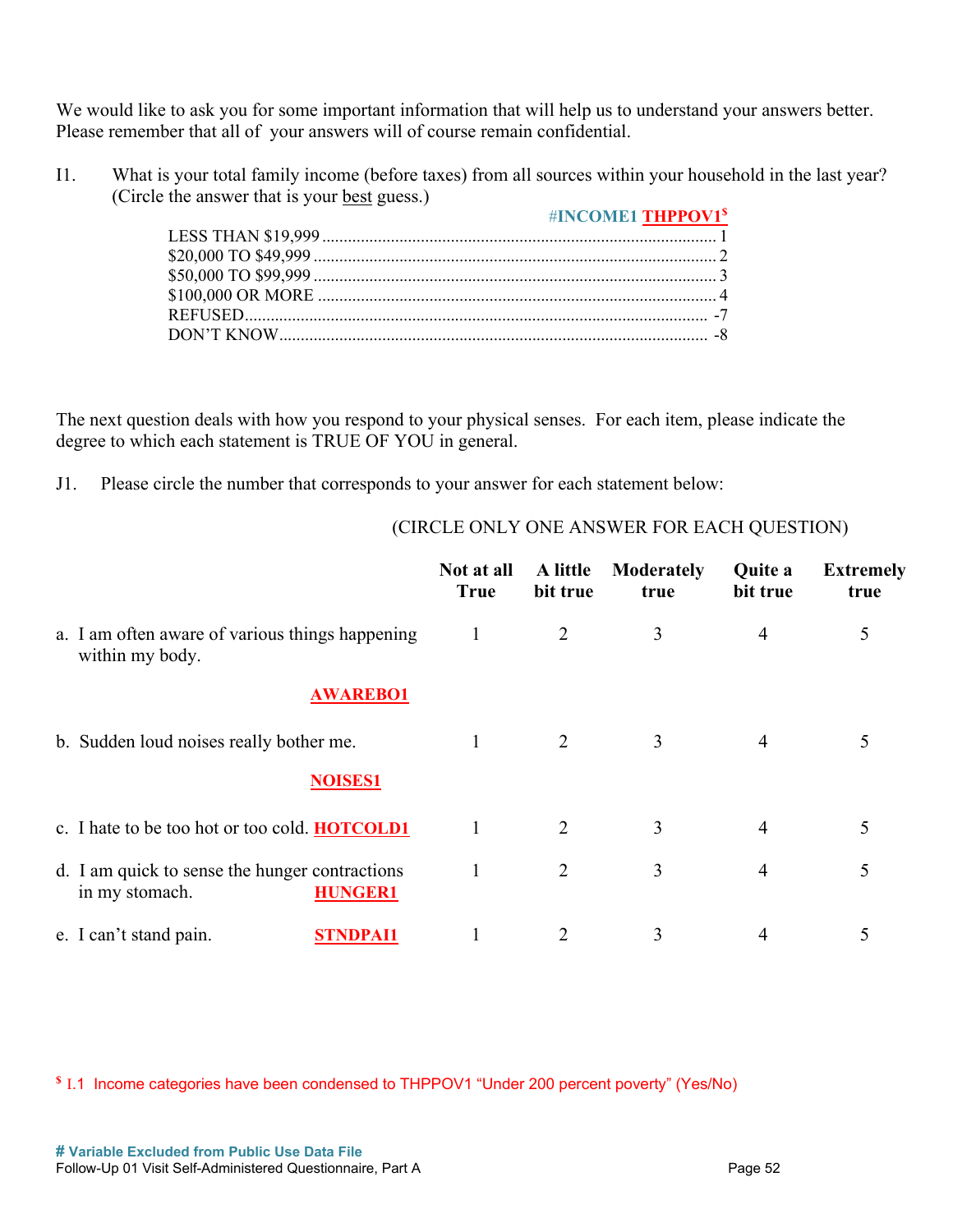K1. Please read the following statements about yourself and indicate how much the statement describes the way you usually are. (CIRCLE ONE NUMBER ON EACH LINE)

|                       |                                                                                       | A lot like<br>me | Somewhat<br>like me | <b>A</b> little<br>like me | Not at all<br>like me |
|-----------------------|---------------------------------------------------------------------------------------|------------------|---------------------|----------------------------|-----------------------|
| best. <b>EXPBEST1</b> | a. In uncertain times, I usually expect the                                           | 3                | 2                   |                            |                       |
| will <b>GOWRONG1</b>  | b. If something can go wrong for me, it                                               | 3                | $\overline{2}$      |                            | $\theta$              |
|                       | c. I'm always optimistic about my future.<br><b>OPTIMIS1</b>                          | 3                | 2                   |                            | $\Omega$              |
| way. HRDLEXP1         | d. I hardly ever expect things to go my                                               | 3                | 2                   |                            |                       |
|                       | e. I rarely count on good things<br>happening to me <b>GOODTHI1</b>                   | 3                | $\overline{2}$      |                            |                       |
|                       | f. Overall, I expect more good things to<br>happen to me than bad.<br><b>MOREGOO1</b> | 3                | 2                   |                            | $\Omega$              |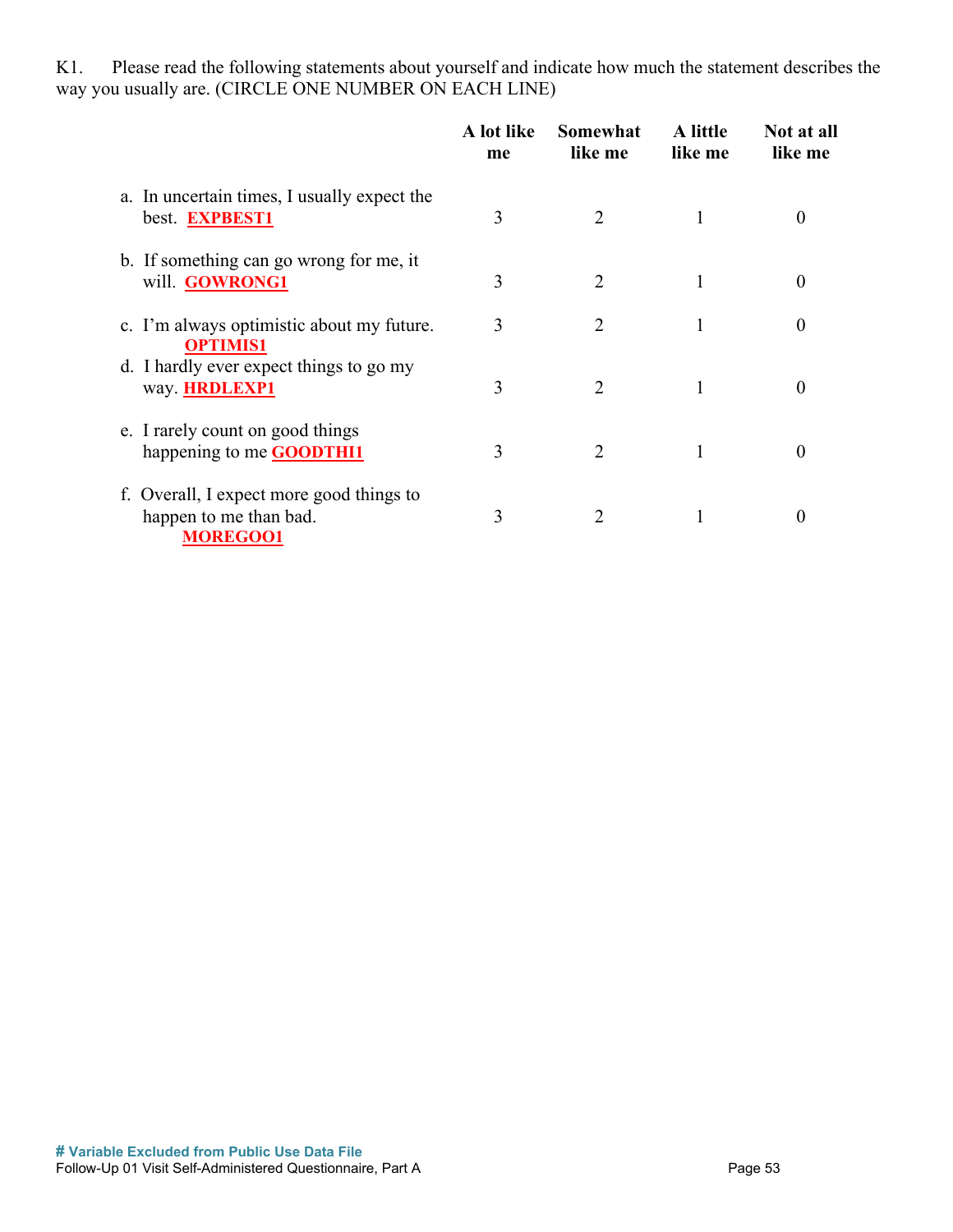The following section will ask you about personal feelings. These questions are important, as our feelings may directly affect our health or influence how we respond to health issues.

L1. In your day-to-day life have you had the following experiences: (CIRCLE ONE ANSWER FOR EACH)

|                                                                                               | <b>Often</b> | <b>Sometimes</b> | Rarely | <b>Never</b> |
|-----------------------------------------------------------------------------------------------|--------------|------------------|--------|--------------|
| a. You are treated with less courtesy than other people.                                      |              |                  |        |              |
| <b>COURTES1</b><br>b. You are treated with less respect than other people.<br><b>RESPECT1</b> |              |                  |        |              |
| c. You receive poorer service than other people at restaurants<br>or stores.                  |              |                  |        |              |
| <b>POORSER1</b><br>d. People act as if they think you are not smart.                          |              |                  |        |              |
| OTSMAR1<br>e. People act as if they are afraid of you.<br>AFRAIDOI                            |              |                  |        |              |
| f. People act as if they think you are dishonest.<br><b>SHONS1</b>                            |              |                  |        |              |
| g. People act as if they're better than you are.                                              |              |                  |        |              |
| h. You or your family members are called names or insulted.                                   |              |                  |        |              |
| ISHLAN BA<br>i. You are threatened or harassed.                                               |              |                  |        |              |
| <b>HARASSE1</b><br>i. People ignore you $\overline{or}$ act as if you are not there.          |              |                  |        |              |

### **IGNORED1**

### IF YOU ANSWERED "OFTEN" OR "SOMETIMES", TO ONE OR MORE STATEMENTS IN L1, PLEASE ANSWER QUESTION L2.

L2. Were any of the following reasons why you "sometimes" or "often" had these experiences? (CIRCLE ONE ANSWER FOR EACH.)

| a. Race                                         | <b>BCRACE1</b>                      | N <sub>O</sub> | YES<br>2       |
|-------------------------------------------------|-------------------------------------|----------------|----------------|
| b. Ethnicity                                    | <b>BCETHN1</b>                      |                | 2              |
| c. Gender                                       | <b>BCGENDR1</b>                     |                | 2              |
| d. Age                                          | <b>BCAGE1</b>                       |                | $\overline{2}$ |
| e. Income Level                                 | <b>BCINCML1</b>                     |                | 2              |
| f. Language                                     | <b>BCLANG1</b>                      |                | 2              |
| g. Body Weight                                  | <b>BCWGHT1</b>                      |                | 2              |
| h. Physical Appearance (other than body weight) | <b>BCPHAPP1</b>                     |                | 2              |
| i. Sexual Orientation                           | <b>BCORIEN1</b>                     |                | 2              |
| Other<br>1.<br>Specify:                         | <b>OTHEREX1</b><br><b>#OTHRSPE1</b> |                | 2              |

**Thank you for your time. This ends this questionnaire. Please give it to the study personnel**.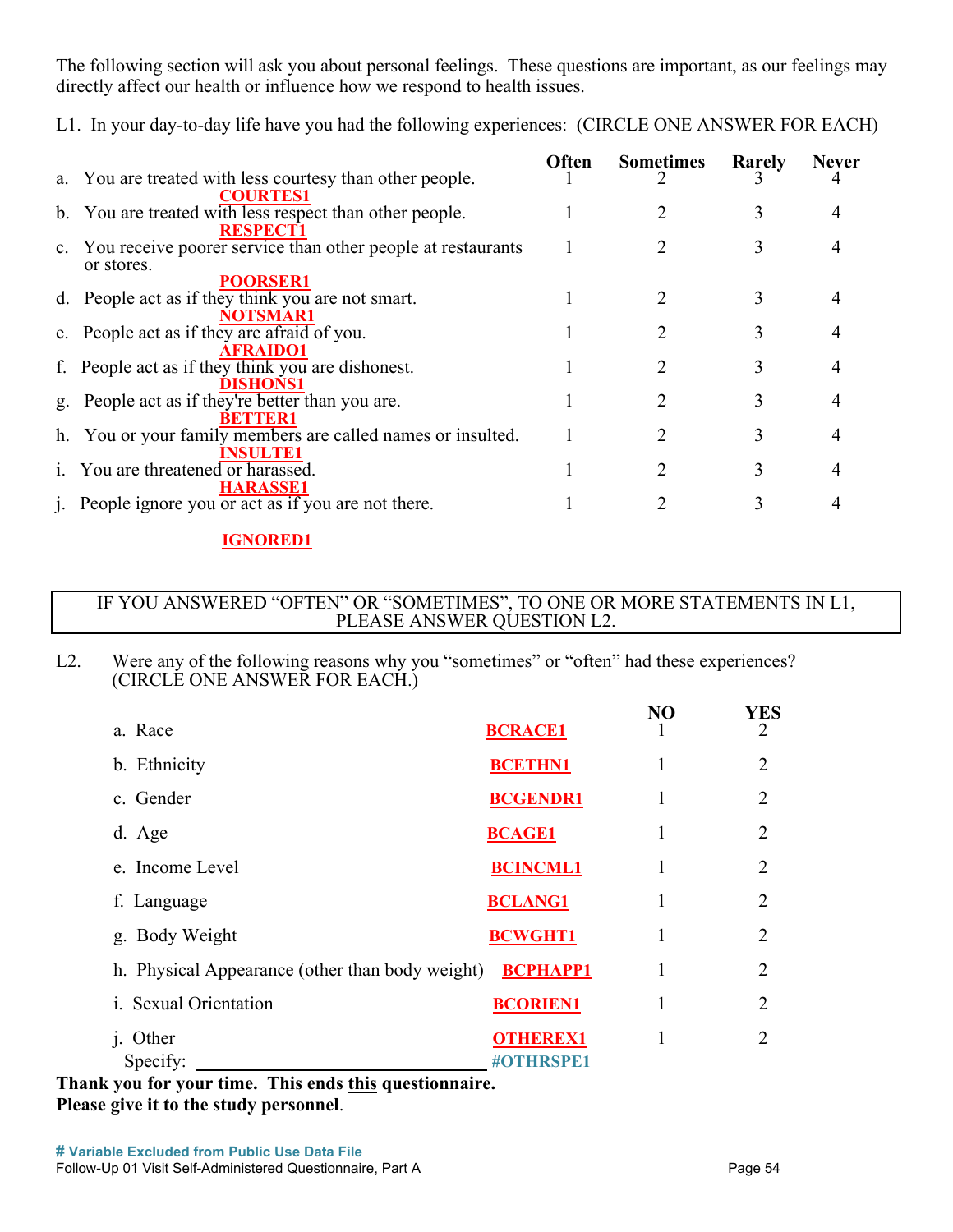### **Study of Women's Health Across the Nation**

### **SELF-ADMINISTERED QUESTIONNAIRE PART B**

### **ANNUAL FOLLOW-UP**

### **SECTION A. GENERAL INFORMATION**

|     | A1. RESPONDENT ID:                                                                                                               | AFFIX ID LABEL HERE                                                                                                  |  |  |                 |                                                                                                                                       |
|-----|----------------------------------------------------------------------------------------------------------------------------------|----------------------------------------------------------------------------------------------------------------------|--|--|-----------------|---------------------------------------------------------------------------------------------------------------------------------------|
|     |                                                                                                                                  |                                                                                                                      |  |  |                 | <b>ARCHID</b>                                                                                                                         |
|     | A2. SWAN STUDY VISIT #                                                                                                           |                                                                                                                      |  |  |                 | <b>#VISIT</b>                                                                                                                         |
|     | A3. FORM VERSION:                                                                                                                |                                                                                                                      |  |  |                 | $\frac{0}{0}$ $\frac{2}{0}$ $\frac{0}{0}$ $\frac{1}{0}$ $\frac{1}{0}$ $\frac{1}{0}$ $\frac{9}{0}$ $\frac{9}{0}$ $\frac{7}{0}$ #FORM_V |
|     | A4. DATE FORM COMPLETED: $\frac{1}{M} - \frac{1}{M} - \frac{1}{D} - \frac{1}{Y} - \frac{1}{Y} - \frac{1}{Y} - \frac{SABDAY1}{Y}$ |                                                                                                                      |  |  |                 |                                                                                                                                       |
|     | A5. INTERVIEWER'S INITIALS:                                                                                                      |                                                                                                                      |  |  |                 | <b>#INITS</b>                                                                                                                         |
|     | A6. RESPONDENT'S DOB:                                                                                                            | $\frac{1}{M}$ $\frac{1}{M}$ $\frac{1}{D}$ $\frac{1}{D}$ $\frac{1}{Y}$ $\frac{1}{Y}$<br><b>VERIFY WITH RESPONDENT</b> |  |  |                 | $\#DOB$                                                                                                                               |
| A7. | <b>COMPLETED IN:</b>                                                                                                             |                                                                                                                      |  |  | #LOCATIO1       |                                                                                                                                       |
| A8. | <b>INTERVIEW LANGUAGE:</b>                                                                                                       |                                                                                                                      |  |  | <b>LANGSAB1</b> |                                                                                                                                       |
| A9. | INTERVIEWER-ADMINISTERED?                                                                                                        |                                                                                                                      |  |  | <b>#ADMIN1</b>  |                                                                                                                                       |
|     | $†$ This date is given in days since the initial baseline interview, which is day zero.                                          |                                                                                                                      |  |  |                 |                                                                                                                                       |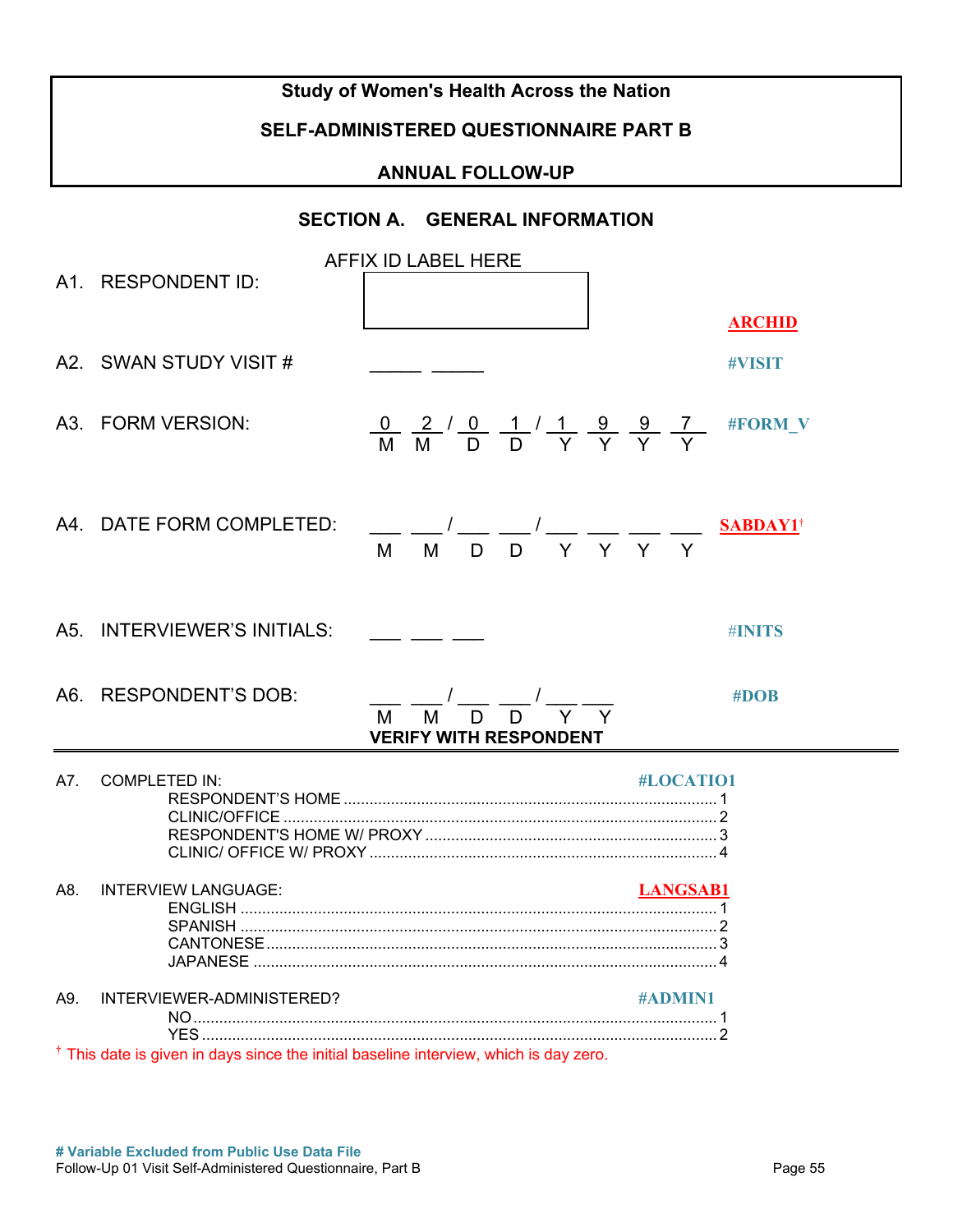This questionnaire covers material that is sensitive and personal. For some women, sexual activity is an important part of their lives, but for others, it is not. Everyone has different ideas on this subject. To help us understand how these matters affect women's lives and health, we would like you to answer the following questions from your own personal viewpoint. There are no right or wrong answers. Remember, confidentiality is assured. While we hope you are willing to answer all of the questions, if there are questions you would prefer not to answer, you are free to skip them. Please find the most appropriate response to each question, and circle the number for the answer you choose.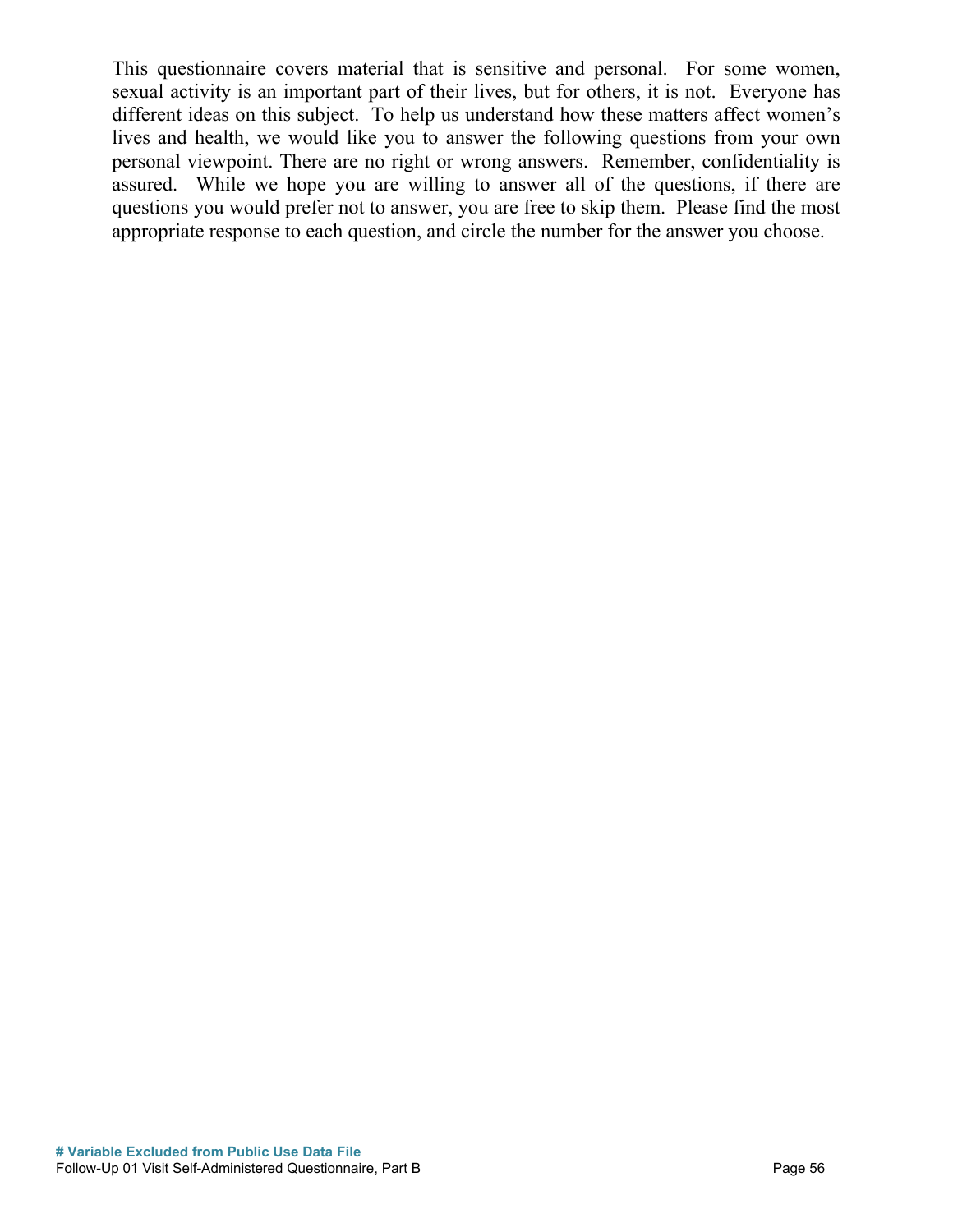B1. How important is sex in your life? (CIRCLE ONE NUMBER) **IMPORSE1**

| Extremely | Ouite     | Moderately | Not Very  | Not At All |
|-----------|-----------|------------|-----------|------------|
| Important | Important | Important  | Important | Important  |

B2. During the past 6 months, how often have you felt a desire to engage in any form of sexual activity, either alone or with a partner? (CIRCLE ONE NUMBER) **DESIRSE1** 

| Not At All | Once or     | About.    | More Than | Daily |
|------------|-------------|-----------|-----------|-------|
|            | Twice/Month | Once/Week | Once/Week |       |

B3. During the past 6 months, have you engaged in sexual activities with a partner? (CIRCLE ONE NUMBER) **ENGAGSE1**

| (GO TO B3.a) |
|--------------|
| (GO TO B4)   |

B3.a People do not engage in sexual activities with partners for many reasons. Please circle 1 (NO) or 2 (YES) for each reason listed below. Please answer all four questions. I have not had sex in the last 6 months because:

|                                                        | 7F.S |
|--------------------------------------------------------|------|
| 1) I do not have a partner at this time.               |      |
| <b>NOPARTN1</b>                                        |      |
| My partner has a physical problem that interferes      |      |
| with sex.                                              |      |
| <b>PARTPRO1</b>                                        |      |
| 3) I have a physical problem that interferes with sex. |      |
| <b>PHYSPRO1</b>                                        |      |
| Other: Please Specify<br><b>NOSEXOT1</b>               |      |
| <b>#NOSEXSP1</b>                                       |      |
|                                                        |      |

### **PLEASE TURN TO PAGE 5, AND ANSWER QUESTION B10.**

B4. In the past 6 months, how physically pleasurable was your relationship with your partner:

| Extremely   | Very        | Moderately      | Slightly    | Not At All  |
|-------------|-------------|-----------------|-------------|-------------|
| Pleasurable | Pleasurable | Pleasurable     | Pleasurable | Pleasurable |
|             |             | <b>PHYSPLE1</b> |             |             |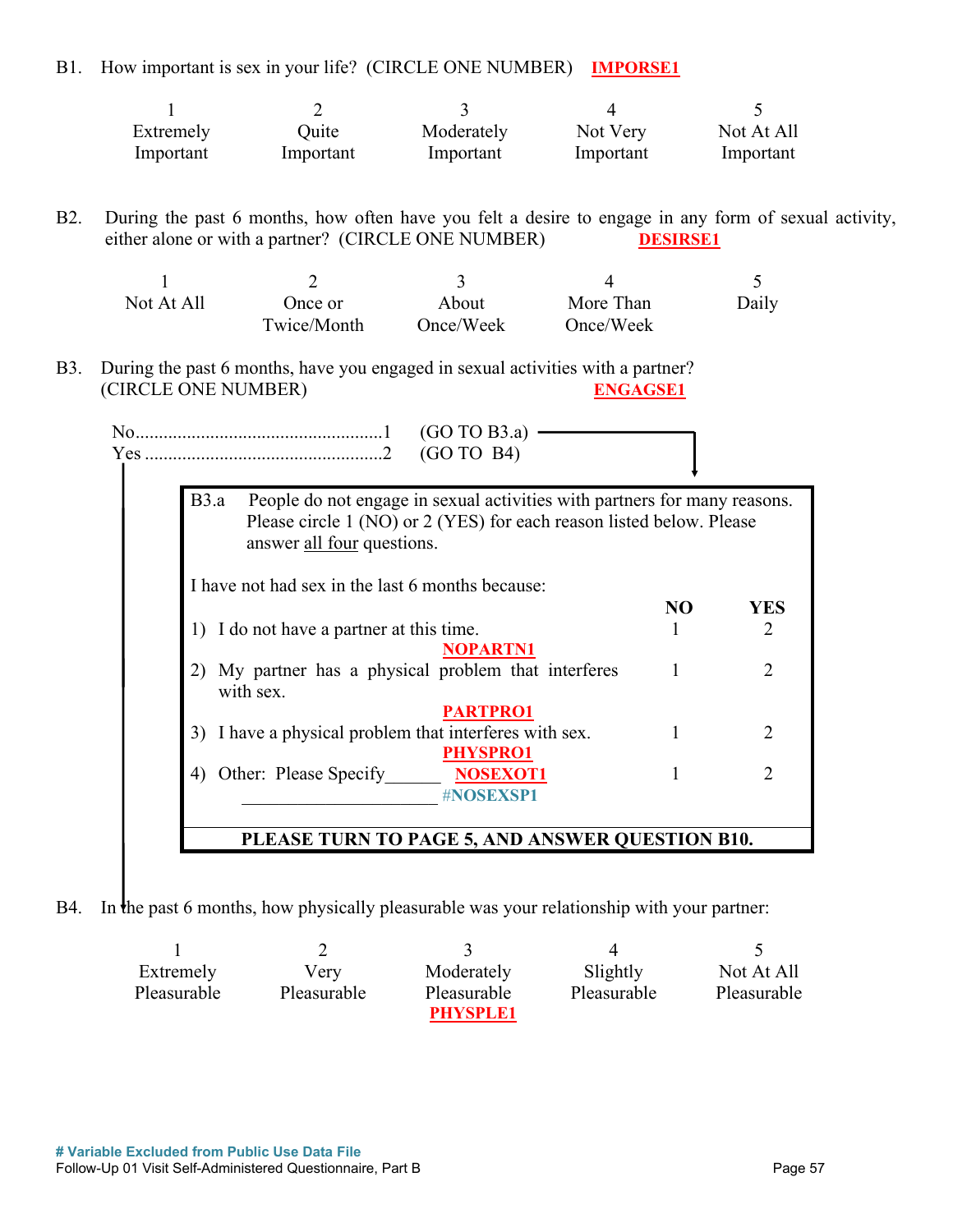B5. In the past 6 months, how emotionally satisfying was your relationship with your partner?

|            | ∸          |                 |            |                   |
|------------|------------|-----------------|------------|-------------------|
| Extremely  | Very       | Moderately      | Slightly   | Not At All        |
| Satisfying | Satisfying | Satisfying      | Satisfying | <b>Satisfying</b> |
|            |            | <b>SATISFY1</b> |            |                   |

B6. During the past 6 months, how often, on average, have you engaged in each of the following sexual activities? (CIRCLE ONE ANSWER FOR EACH QUESTION. IF AN ACTIVITY DOES NOT APPLY TO YOU, CIRCLE 1 [NOT AT ALL].)

|    |                                                     | <b>Not At</b><br>All | Once or<br><b>Twice/Month Once/Week</b> | About | <b>More Than</b><br><b>Once/Week</b> | <b>Daily</b> |
|----|-----------------------------------------------------|----------------------|-----------------------------------------|-------|--------------------------------------|--------------|
|    | a) Kissing or hugging?<br><b>KISSING1</b>           |                      |                                         |       |                                      |              |
|    | b) Sexual touching or caressing?<br><b>TOUCHIN1</b> |                      |                                         |       |                                      |              |
|    | c) Oral sex?<br><b>ORALSEX1</b>                     |                      | $\mathcal{D}$                           |       | 4                                    |              |
| d) | Sexual intercourse?<br><b>INTCOUR1</b>              |                      |                                         |       |                                      |              |

B7. During the last 6 months, how often did you feel aroused during sexual activity? **AROUSED1**

| Always | Almost Always | Sometimes | Almost Never | Never |
|--------|---------------|-----------|--------------|-------|

B8. During the past 6 months, have you felt vaginal or pelvic pain during intercourse? **PELVIC1** 

| Always | Almost | Sometimes | Almost | Never | No             |
|--------|--------|-----------|--------|-------|----------------|
|        | Always |           | Never  |       | intercourse in |
|        |        |           |        |       | last 6 months  |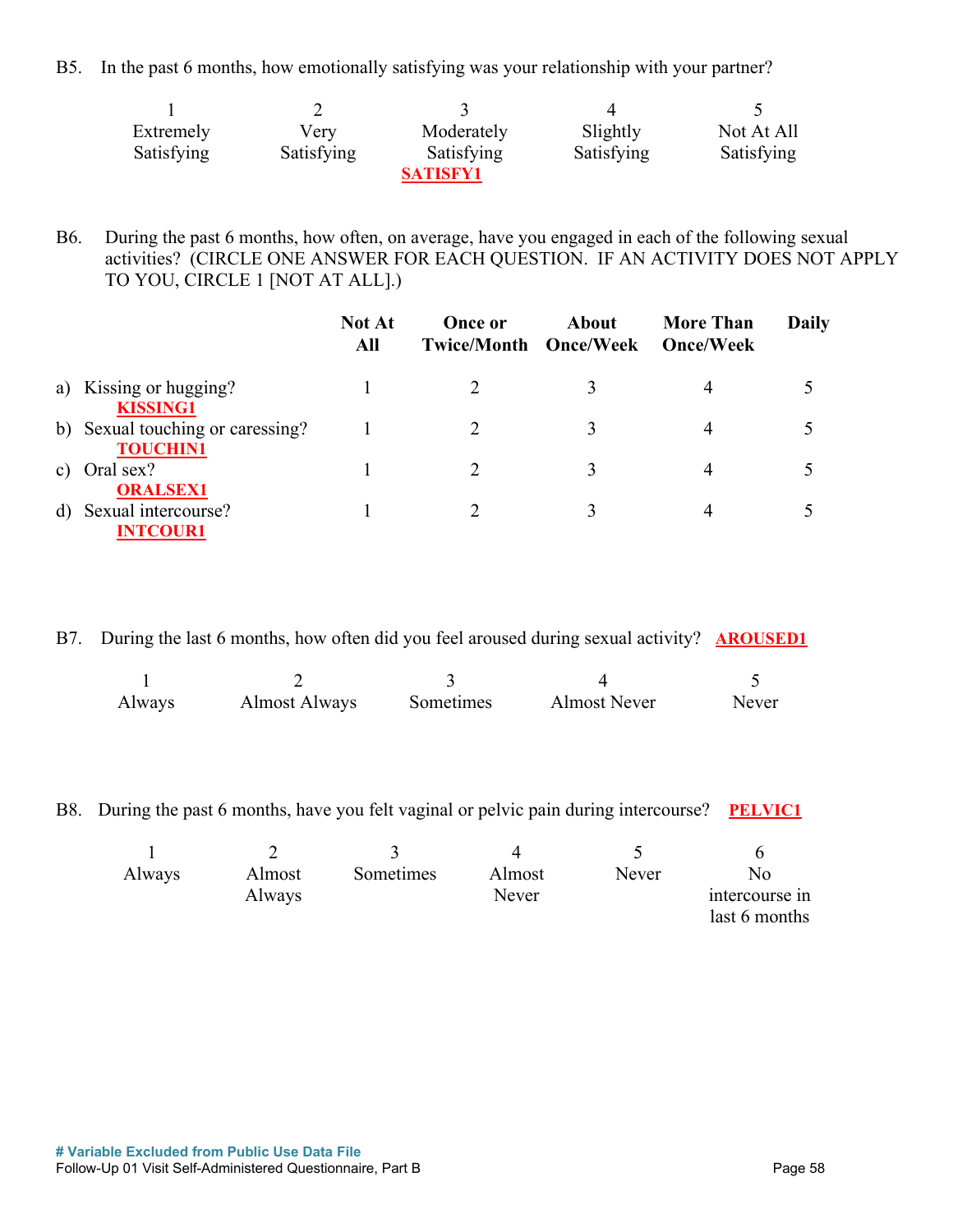B9. During the last 6 months, how often have you used lubricants, such as creams or jellies, to make sex more comfortable? **LUBRICN1**

| Always | Almost | Sometimes | Almost | Never | No.            |
|--------|--------|-----------|--------|-------|----------------|
|        | Always |           | Never  |       | intercourse in |
|        |        |           |        |       | last 6 months  |

B10. On average, in the last 6 months, how often have you engaged in masturbation (self-stimulation)?

| Not    | Less than       | Once or | About once | More than | Daily |
|--------|-----------------|---------|------------|-----------|-------|
| at all | once a          | Twice a | a week     | once a    |       |
|        | Month           | Month   |            | week      |       |
|        | <b>MASTURB1</b> |         |            |           |       |

Thank you for helping us with this important research study.

**Please place the completed questionnaire in the envelope provided, seal it, and give it to the study personnel.**

**Again, thank you for your help.**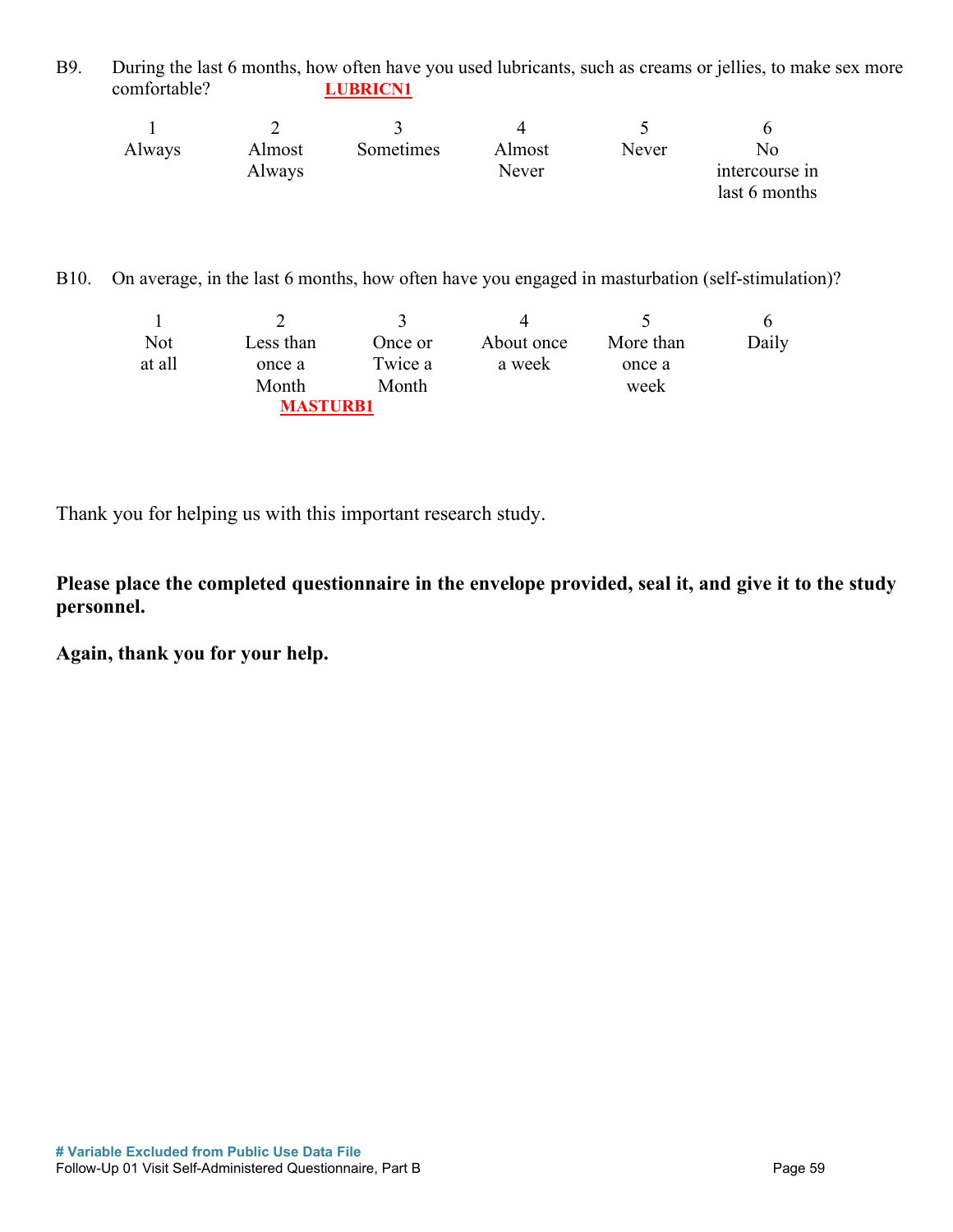### **Study of Women's Health Across the Nation**

### **PHYSICAL MEASURES**

### **SECTION A. GENERAL INFORMATION**



**†** This date is given in days since the initial baseline interview, which is day zero. **Section B. Measurements**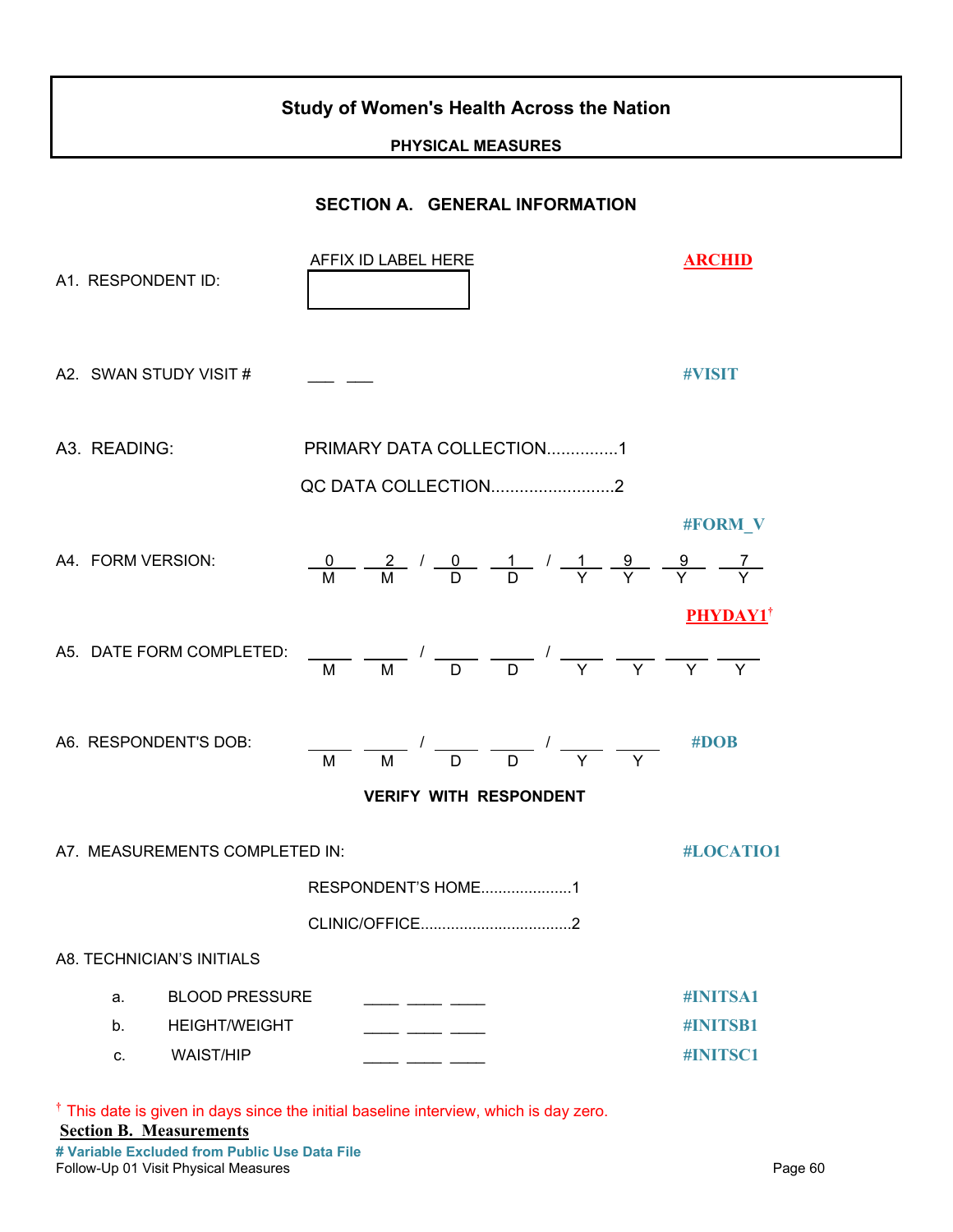| B.1.        | <b>ARM LENGTH</b><br><b>#ARMLNGT1</b><br>cm                                                                                                                                            |
|-------------|----------------------------------------------------------------------------------------------------------------------------------------------------------------------------------------|
| B.2.        | ARM CIRCUMFERENCE<br><b>#ARMCIRC1</b><br>cm                                                                                                                                            |
| <b>B.3.</b> | CUFF SIZE USED (Circle one.)<br>3. Large Adult<br>1. Pediatric<br>#CUFFSIZ1<br>2. Adult<br>4. Thigh                                                                                    |
|             | Wait 5 minutes before measurements. Respondent is to sit quietly for 5 minutes with feet flat on the floor<br>(legs uncrossed) and is to refrain from talking during the measurements. |
|             | <b>WAIT 2 MINUTES BETWEEN EACH BLOOD PRESSURE READING.</b>                                                                                                                             |
| <b>B.4.</b> | beats/30 sec<br>PULSE PULSE1                                                                                                                                                           |
| <b>B.5.</b> | BLOOD PRESSURE #1 (SYS./DIA. 5th Phase)<br>mmHg<br>SYSBP11 / DIABP11                                                                                                                   |
| <b>B.6.</b> | BLOOD PRESSURE #2 (SYS./DIA. 5th Phase)<br>mmHg<br>SYSBP21 / DIABP21                                                                                                                   |
|             | Ask the respondent to remove her shoes before measuring height and weight.                                                                                                             |
| <b>B.7.</b> | <b>HEIGHT</b><br><b>HEIGHT1</b><br>cm<br>B.7.1. Measurement Method<br><b>HTMETHO1</b><br>1. Stadiometer<br>Portable                                                                    |
| <b>B.8.</b> | <b>WEIGHT</b><br><b>WEIGHT1</b><br>kg<br>1. Balance Beam<br><b>2.</b> Clinic Digital<br>B.8.1. Scales<br><b>SCALE1</b><br>3. Portable                                                  |
| <b>B.9.</b> | <b>WAIST CIRCUMFERENCE</b><br><b>WAIST1</b><br>cm<br>B.9.1. Measurement taken in: <b>WASTMEA1</b> 1. Undergarments<br> 2.<br>Light clothing                                            |
| B.10.       | HIP CIRCUMFERENCE<br><b>HIP1</b><br>cm<br>Measurement taken in: <b>HIPMEAS1</b> 1. Undergarments 2. Light clothing<br>B.10.1.                                                          |
| B.11.       | Please note if there were any unusual circumstances or deviations from the protocol.<br><b>#DEVIATE1</b>                                                                               |
|             |                                                                                                                                                                                        |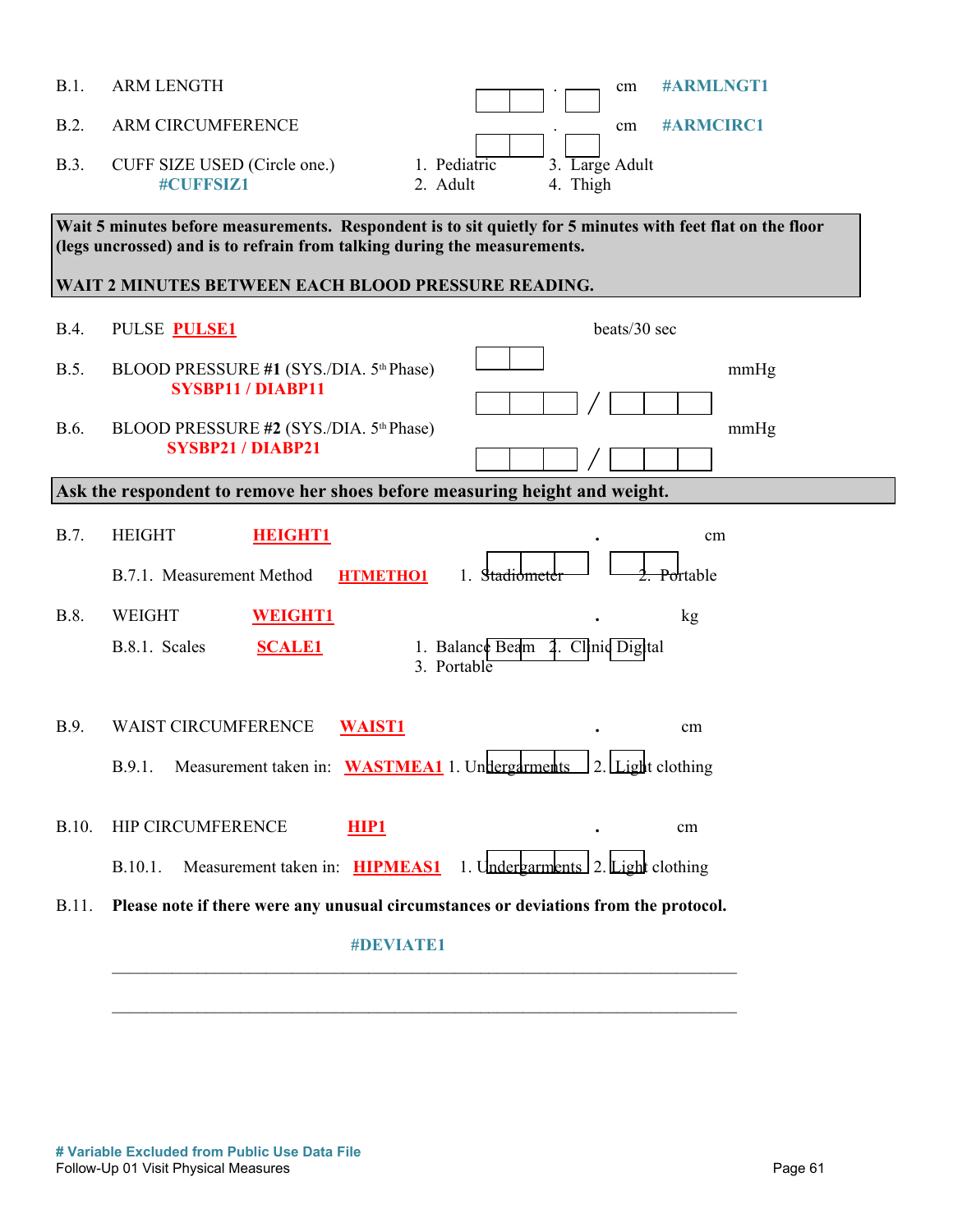### **ADDITIONAL MEASURES COLLECTED**

The following measures that were collected at Visit 01 have been included in the codebook:

### **SERUM HORMONE MEASURES**

*1. Variables for assays*

| Variable         | Assay                                | Units  |
|------------------|--------------------------------------|--------|
| <b>DHAS1</b>     | Dehydroepiandrosterone sulfate       | ug/dL  |
| E2AVE1*          | Estradiol (see important note below) | pg/mL  |
| FSH <sub>1</sub> | Follicle-stimulating hormone         | mIU/mL |
| SHBG1            | Sex hormone-binding globulin         | nM     |
| т1               | Testosterone                         | ng/dL  |

**\* IMPORTANT NOTE: There were originally two estradiol result variables because estradiol was run in duplicate. E2AVE1 is the within-person arithmetic average of the two estradiol variables.**

### *2. Flags and other variables*

| Variable       | Meaning                                                                                                                                                                                                                                                                           | Codes                        |
|----------------|-----------------------------------------------------------------------------------------------------------------------------------------------------------------------------------------------------------------------------------------------------------------------------------|------------------------------|
| <b>CYCDAY1</b> | Day of cycle                                                                                                                                                                                                                                                                      | n/a                          |
| <b>FLGCV1</b>  | Both Estradiol results are > 20 pg/mL and the within-<br>subject coefficient of variation (CV) is > 15%.                                                                                                                                                                          | $0 = no$ ,<br>1=yes(flagged) |
| <b>FLGDIF1</b> | One or both Estradiol results $\leq$ 20 pg/mL and the difference<br>between them is $> 10$ pg/mL.                                                                                                                                                                                 |                              |
|                | Note: Differences were found between some of the<br>Estradiol duplicate measurements. The following<br>quidelines were decided upon:<br>1. If both E2 values>20 pg/ml, CV must be ≤15%.<br>2. If one or both $E2 \le 20$ pg/ml, the two E2 results must<br>agree within 10 pg/ml. |                              |
|                | DATA WITH THESE FLAGS SHOULD BE OMITTED<br><b>FROM DATA ANALYSES, OR USED WITH CAUTION IF</b><br><b>INCLUDED IN ANALYSES.</b>                                                                                                                                                     |                              |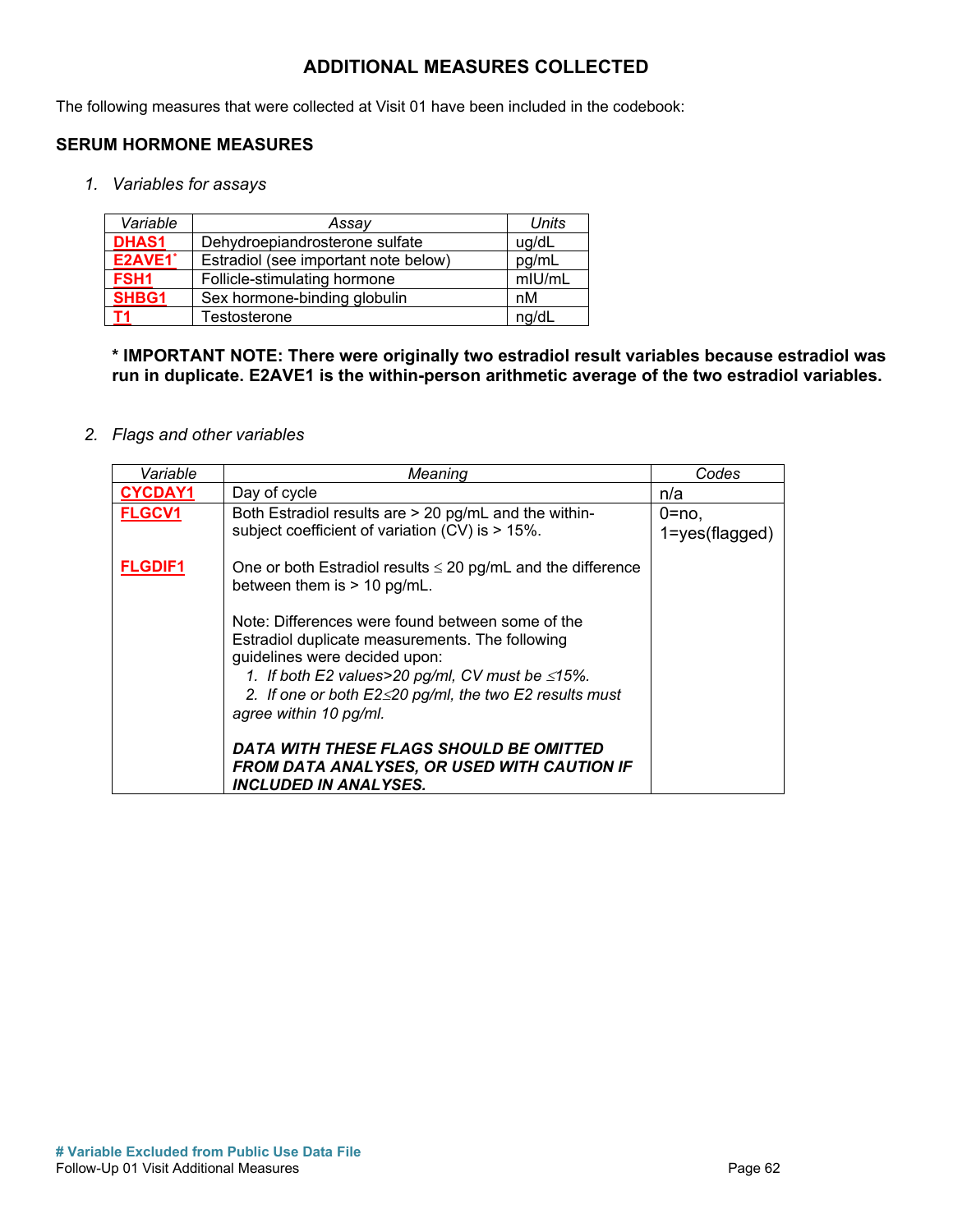### 3. *Changes to the data:*

• Lower limit of detection (LLD). Hormone results below the LLD were recoded to a value of '.L'.

LLDs changed over time. The following LLDs were provided by the lab and applied to all samples:

| <b>Hormone</b> | Time Window on hormone<br>measurement corresponding to LLD | <b>Lower Limit of Detection</b>  |
|----------------|------------------------------------------------------------|----------------------------------|
| <b>DHEAS</b>   | $\sim$ Sep. 15, 1997                                       | <1.52 ug/dL (Initial value)      |
|                | Sep. 16, 1997 ~ Jan. 14, 1999                              | <0.304 ug/dL                     |
|                | Jan. 15, 1999                                              | 1.5<br>ug/dL                     |
| E2             | $\sim$ Feb. 20, 2000                                       | 1.0<br>pg/mL (Initial value)     |
|                | Feb. 21, 2000 ~ Aug. 27, 2001                              | 2.0<br>pg/mL                     |
|                | Aug. 28, 2001 ~ May 03, 2009                               | 4.0<br>pg/mL                     |
|                | May 04, 2009 $\sim$                                        | 27.0<br>pg/mL                    |
| <b>FSH</b>     | ~ Aug. 05, 1999                                            | < 1.05<br>mIU/mL (Initial value) |
|                | Aug. 06, 1999 ~ Nov. 10, 1999                              | 1.0<br>mIU/mL                    |
|                | Nov. 11, 1999 ~ Jul. 19, 2000                              | < 0.7<br>mIU/mL                  |
|                | Jul. 20, 2000 $\sim$ Oct. 29, 2002                         | < 0.6<br>mIU/mL                  |
|                | Oct. 30, 2002 ~ Sep. 28, 2003                              | < 0.5<br>mIU/mL                  |
|                | Sep. 29, 2003 ~ Feb 20, 2006                               | < 0.4<br>mIU/mL                  |
|                | Feb 21, 2006 $\sim$                                        | < 0.8<br>mIU/mL                  |
| <b>SHBG</b>    | ~ Aug. 05, 1999                                            | < 1.95<br>nM (Initial value)     |
|                | Aug. 06, 1999 ~ Oct. 31, 1999                              | 1.9<br>nM                        |
|                | Nov. 01, 1999 ~ Mar. 22, 2006                              | 2.0<br>nM                        |
|                | Mar. 23, 2006 ~                                            | 3.2<br>nM                        |
| т              | $\sim$ Jun. 04, 1998                                       | 2.19<br>ng/dL (Initial value)    |
|                | Jun. 05, 1998 $\sim$ Jun. 17, 1999                         | 2.2<br>ng/dL                     |
|                | Jun. 18, 1999<br>$\tilde{\phantom{a}}$                     | 2.0<br>ng/dL                     |

### **CARDIOVASCULAR MEASURES**

*1. Variables for assays*

| <b>Variable</b> | Assay                                                     | <b>Units</b> | <b>Calibrated</b> |
|-----------------|-----------------------------------------------------------|--------------|-------------------|
| <b>CHOLRES1</b> | Total cholesterol result                                  | mg/dl        | N/A               |
| <b>TRIGRES1</b> | Triglycerides result                                      | mg/dl        | N/A               |
| <b>LDLRESU1</b> | Low-density lipoprotein cholesterol (estimated)<br>result | mg/dl        | N/A               |
| <b>HDLRESU1</b> | High density lipoprotein cholesterol result               | mg/dl        | N/A               |
| <b>GLUCRES1</b> | Glucose calibrated result                                 | mg/dl        | Yes               |
| <b>INSURES1</b> | Insulin result                                            | ulU/ml       | N/A               |
| <b>FACRESU1</b> | Factor VII calibrated result                              | %            | Yes               |
| <b>FIBRESU1</b> | Fibrinogen calibrated result                              | mg/dl        | <b>Yes</b>        |
| <b>PAIRESU1</b> | PAI-1 result                                              | ng/ml        | N/A               |
| <b>TPARESU1</b> | tPA result                                                | ng/ml        | N/A               |
| <b>LPARESU1</b> | Lipoprotein Lp(a) result                                  | mg/dl        | N/A               |
| LPA1RES1        | Lipoprotein A-1 result                                    | mg/dl        | N/A               |
| <b>APOARES1</b> | Apolipoprotein A-1 result                                 | mg/dl        | N/A               |
| <b>APOBRES1</b> | Apolipoprotein B result                                   | mg/dl        | N/A               |
| <b>CRPRESU1</b> | C-reactive protein calibrated result                      | mq/l         | Yes               |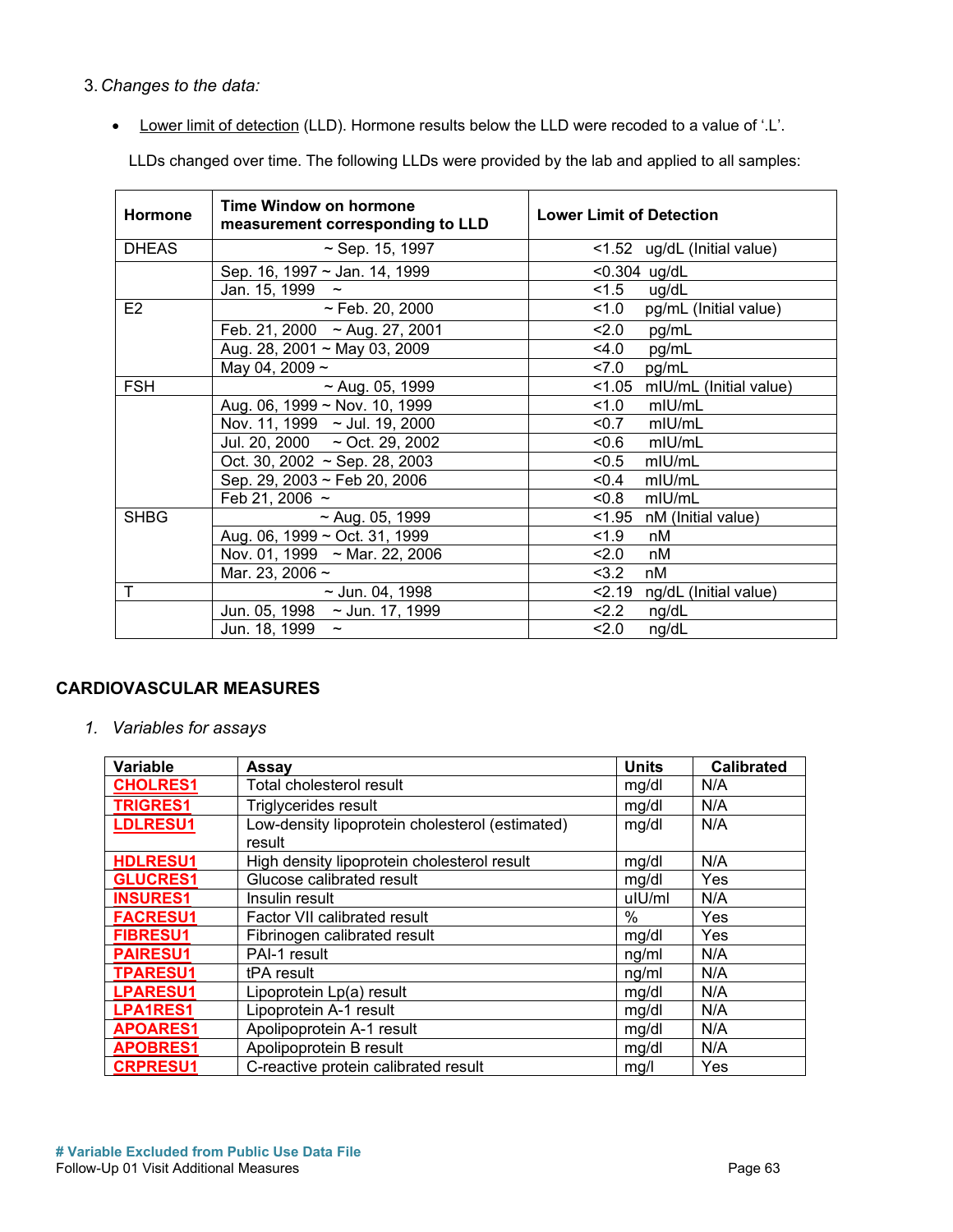### 2. *Flags and other variables*

| Variable        | Meaning                                                                                                                                                                                                                                                  | Codes                   |
|-----------------|----------------------------------------------------------------------------------------------------------------------------------------------------------------------------------------------------------------------------------------------------------|-------------------------|
| <b>FLAGSER1</b> | Flag to indicate that lipids were measured on serum rather<br>than plasma because plasma was not available. Lipids for<br>these subjects were not set to missing.                                                                                        | $0 = no$ ,<br>$1 = yes$ |
| <b>FLGCVRV1</b> | Flag to indicate the sample was collected after the cut-off<br>date for Visit 1 (01/31/1999)                                                                                                                                                             | $0 = no$ ,<br>$1 = ves$ |
| <b>FLAGFAS1</b> | Flag to indicate that the sample was non-fasting or that<br>fasting information was missing or unreliable. Since<br>triglycerides, insulin, and glucose must be measured on<br>fasting samples, these 3 analytes were set to missing when<br>FLAGFAS1=1. | $0 = No$<br>$1 = Yes$   |

\*1=yes means flagged

### *3. Additional flag variables indicating "unusual" results data:*

Flag variables have been created for each of the key primary CV results variables. The table below indicates the ranges that were used to identify these" unusual" values. Flags for all key variables were set to 1 for any result outside of these specified ranges. According to the lab "Most of the other analytes listed below are automatically rechecked when the result falls outside of the reference range."

| Lab result                                            | <b>Flag Name</b> | <b>Flag Range</b> | <b>Units</b> |
|-------------------------------------------------------|------------------|-------------------|--------------|
| <b>Total Cholesterol</b>                              | <b>CHOLFLG1</b>  | (100, 500)        | mg/dl        |
| Triglycerides                                         | <b>TRIGFLG1</b>  | (20, 2000)        | mg/dl        |
| Total HDL                                             | <b>HDLFLG1</b>   | (20, 150)         | mg/dl        |
| LDL                                                   | LDLFLG1          | (25, 400)         | mg/dl        |
| Lipoprotein Lp(a)                                     | <b>LPAFLG1</b>   | (0, 150)          | mg/dl        |
| Fibrinogen                                            | <b>FIBFLG1</b>   | (128, 1020)       | mg/dl        |
| <b>Factor VIIc</b>                                    | <b>FACFLG1</b>   | (12.5, 200)       | $\%$         |
| Plasminogen activator<br>inhibitor-1 (PAI-1)          | <b>PAIFLG1</b>   | (0, 150)          | ng/ml        |
| Tissue plasminogen activator<br>Antigen (TPA Antigen) | <b>TPAFLG1</b>   | (1, 30)           | ng/ml        |
| Glucose                                               | GLUCFLG1         | (40, 400)         | mg/dl        |
| Insulin                                               | <b>INSUFLG1</b>  | (1, 60)           | ullJ/ml      |
| Lipoprotein A-1 (Lp(a)1)                              | LPA1FLG1         | (30, 80)          | mg/dl        |
| Apolipoprotein A-1                                    | <b>APOAFLG1</b>  | (80, 240)         | mg/dl        |
| Apolipoprotein B                                      | <b>APOBFLG1</b>  | (60, 200)         | mg/dl        |
| C-reactive protein                                    | <b>CRPFLG1</b>   | (0.00001, 100)    | mg/l         |